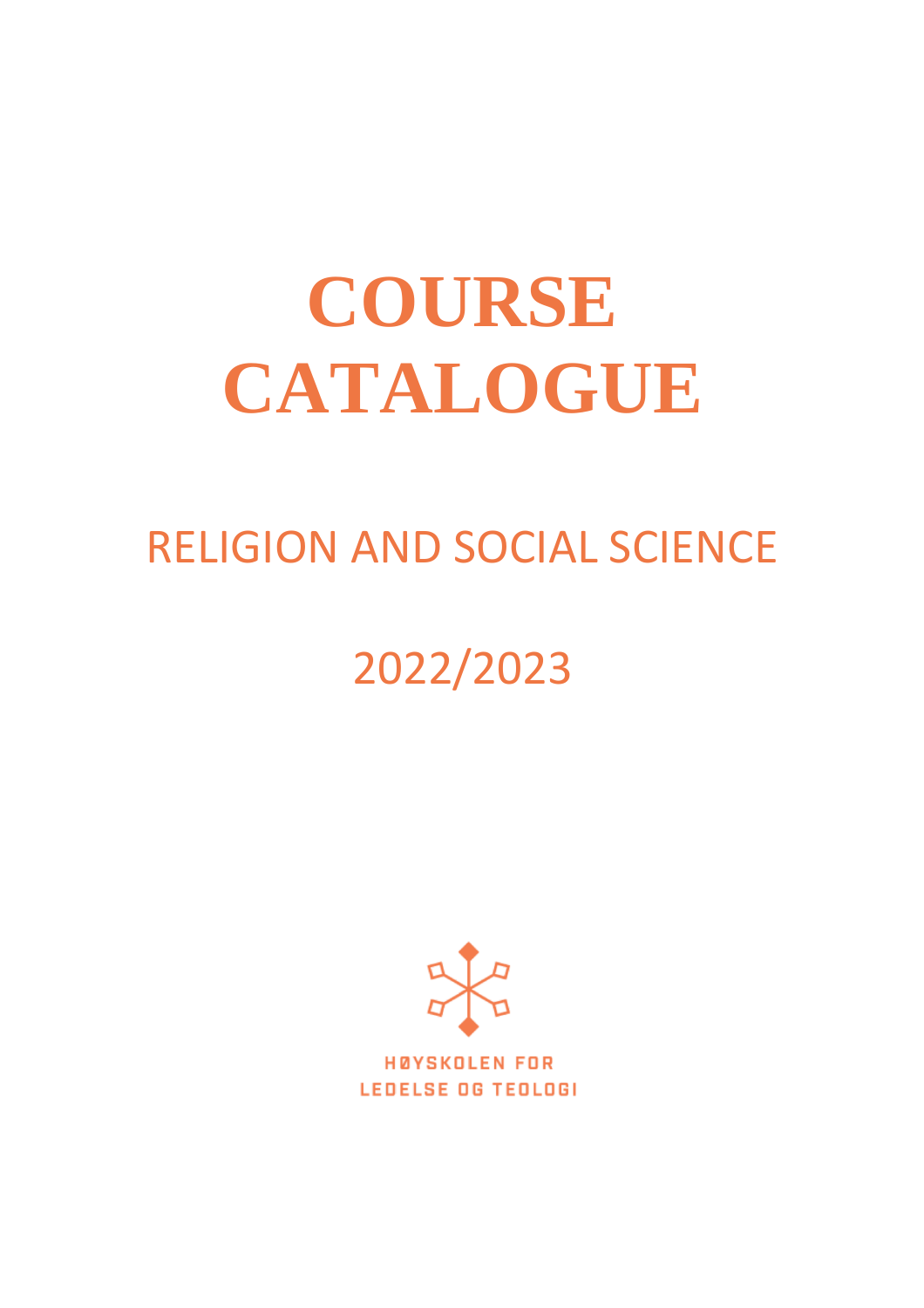# **Table of Contents**

| SAM1020E The Norwegian Society - Politics, Economy, and Diversity (10 stp/ECTS)36 |  |
|-----------------------------------------------------------------------------------|--|
|                                                                                   |  |
|                                                                                   |  |
|                                                                                   |  |
|                                                                                   |  |
|                                                                                   |  |
|                                                                                   |  |
|                                                                                   |  |
|                                                                                   |  |
|                                                                                   |  |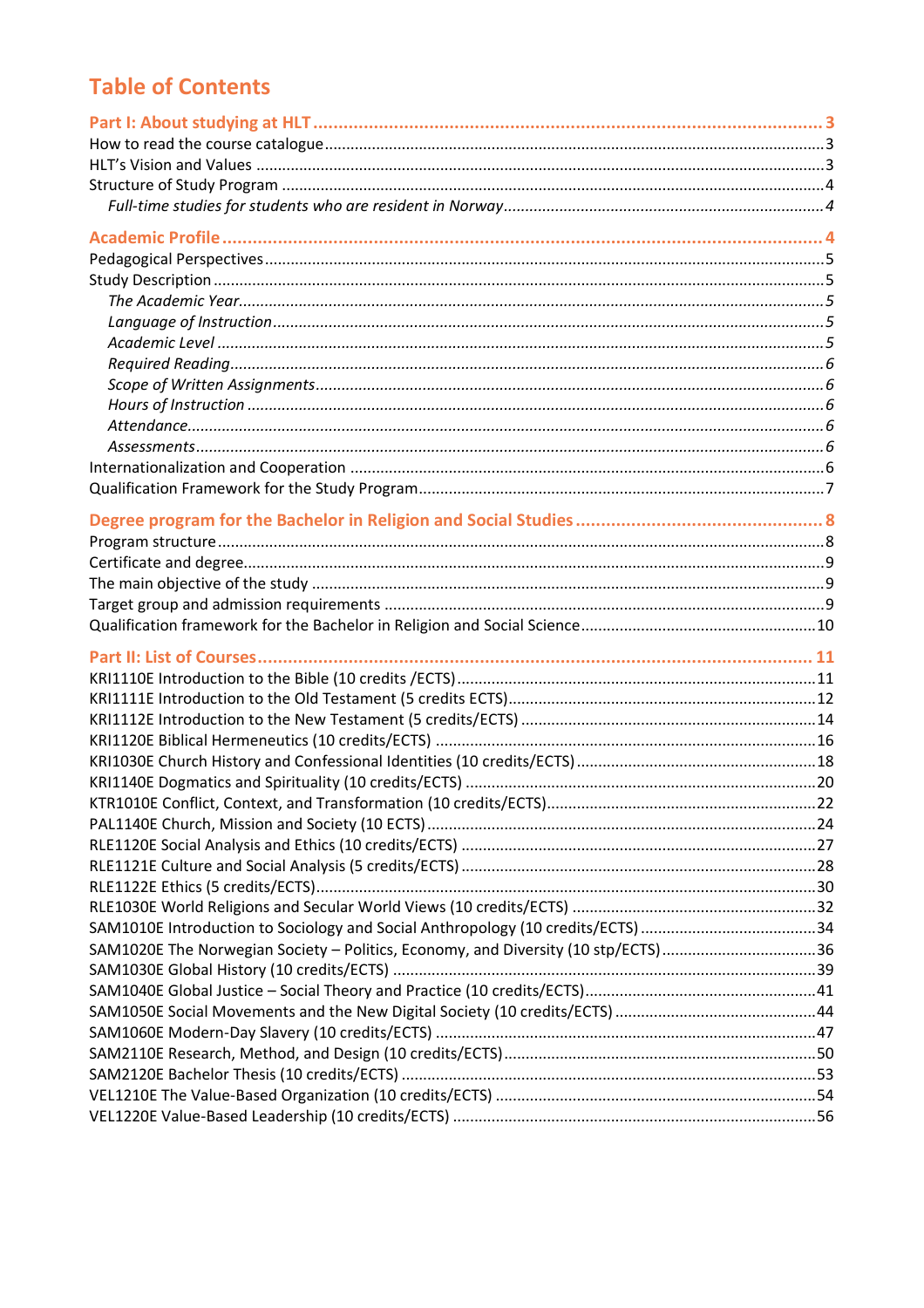# <span id="page-2-0"></span>**Part I: About studying at HLT**

#### <span id="page-2-1"></span>**How to read the course catalogue**

This course catalogue contains comprehensive information about The Norwegian School of Leadership and Theology (HLT) and our English bachelor's degree program in religion and social science (BRSS). The catalogue is divided into two parts.

Part one contains information about HLT's vision and values, its pedagogical perspectives, the academic profile of the school, the structure and learning outcomes of the study program, and other useful information. Part two comprises of a detailed description of each course including its objectives, structure, scope, required reading, and assessment.

The first part has three sections: In the first section "Studying at HLT", in addition to a description of the contents of the catalogue, you find a presentation of HLT's vision and values, and the structure of the bachelor's degree program.

In the second section "Academic Profile" you find general information about the program. This describes the study and curriculum requirements, various forms of evaluation, the pedagogical profile, the school's international connections, and the qualification framework for the study program (the expected learning outcomes of the program).

The third section is titled, "Degree Program" and it provides the overview of the course of study at HLT. A study program is a plan that leads to a degree. In this section, you will find a description of the main objectives, target group, and entrance requirements. In addition, the qualification framework and organization (which subjects that are included in the degree program) of the degree program is included here.

Finally, in the second part of the course catalogue provides a detailed description of the individual courses contained within the various degree programs. Here you will find a detailed description of the curriculum, study requirements and the various assessments for each subject.

# <span id="page-2-2"></span>**HLT's Vision and Values**

HLT's vision is:

"We want to be an innovative learning center that combines academic knowledge, experience of the Holy Spirit's power, and creative practice. A center that develops leaders and theologians who will be part of creating a whole new world."

Our starting point is the connection we have to local churches<sup>1</sup> and their missional and diaconal work. We want to see churches which testify about Jesus Christ and which learn to embody the ethos of the "love your neighbor" commandment in a complex world made up of people with different beliefs. In the Book of Acts 1:8 it is stated:

"But you shall receive power when the Holy Spirit comes on you; and you will be my witnesses in Jerusalem and in all Judea and Samaria, and to the ends of the earth."

Our aim is to be a place where those who share this mission can grow in knowledge and experience. At HLT, students learn theology and develop practical leadership skills whilst being given the opportunity to experience God through a variety of Christian practices.<sup>2</sup> HLT aims to be a university college with high

 $1$  HLT is run jointly by the Norwegian Baptist Union and the Pentecostal Movement in Norway.

 $2$  Christian practices such as prayer, worship and preaching, are a regular part of life at HLT. Participation is on a voluntary basis.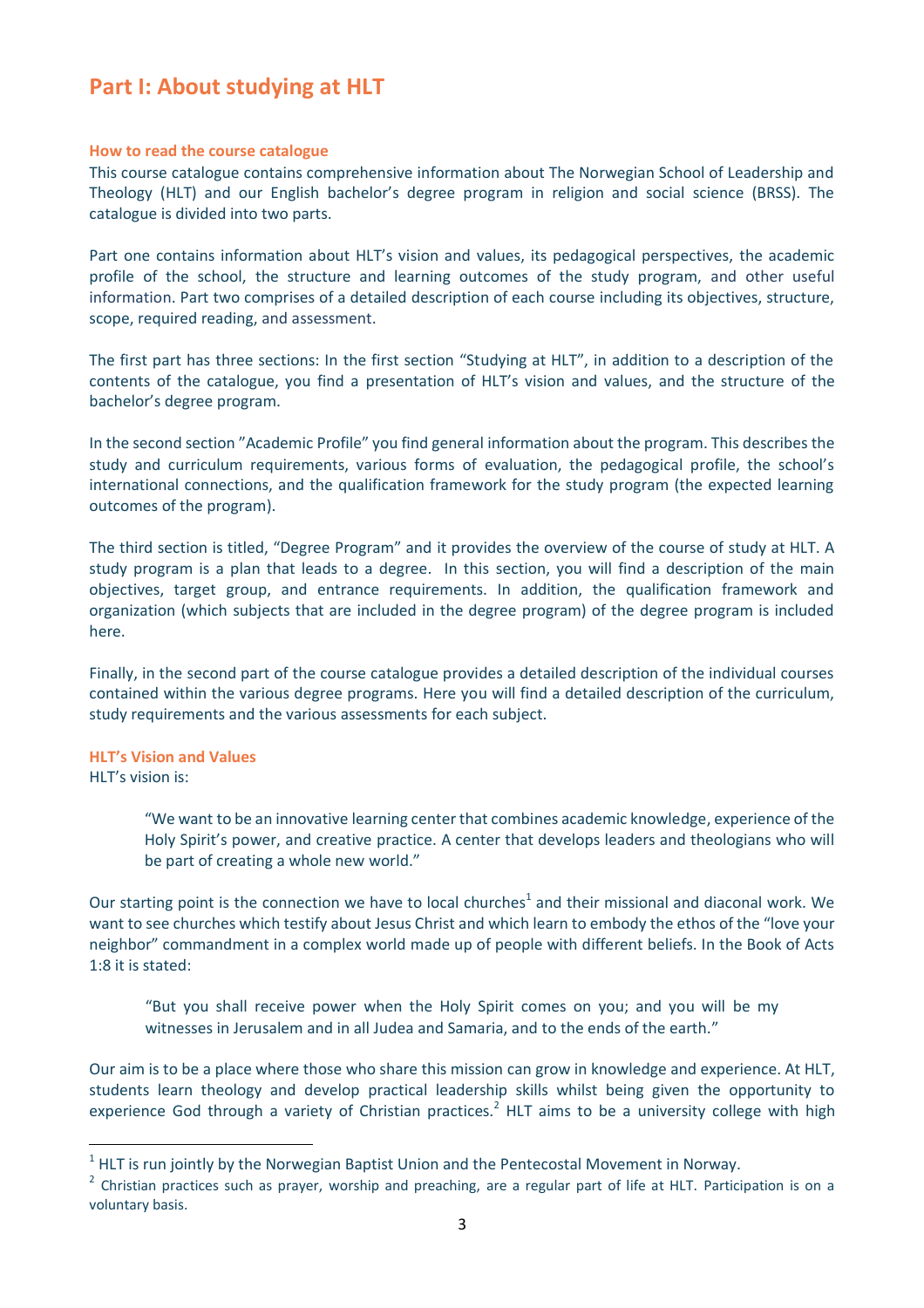academic standards in the context of an increasingly diverse Norway. Students must develop academic skills such as understanding the perspectives of others and communicating the reasons for their own opinions based on critical and constructive reflection. An education at HLT is relevant for those who wish to work in churches, schools or other roles in society. We want to equip our students so that they will be able to build dynamic churches and a better society - locally and globally.

We have developed eight core values which express who we are and what we want to be. No students are forced into a mould at HLT, but we would like our students to embrace these values during their studies:

- 1. We envision a missional school that is ground-breaking in its contribution to the fulfillment of the Great Commission.
- 2. We envision a school characterized by Pentecostal spirituality.
- 3. We envision a school with academic integrity and practical relevance.
- 4. We envision a school which remains true to the Bible, proclaiming the Bible as the foundation for both life and doctrine.
- 5. We envision a school which educates leaders who are committed to fulfilling the Great Commission, and to practicing servant leadership in churches and in society.
- 6. We envision a transformational school that provides students with a holistic understanding of their relationship to God, themselves and others.
- 7. We envision a school which is prophetically relevant innovative yet grounded in reality.
- 8. We envision a school characterized by the love of Christ and the dream of unity between the people of God.

# <span id="page-3-0"></span>**Structure of Study Program**

# <span id="page-3-1"></span>*Full-time studies for students who are resident in Norway*

Full-time students who are resident in Norway will follow a structured study program comprised of 30 credits/ECTS per semester. The Bachelor in Religion and Social Science is made up of 180 credits/ECTS and consists of the following modules:<sup>3</sup>

- Basic studies in Christianity (60 credits ECTS)
- One-year study in Social Science (60 ECTS)
- Core courses (30 ECTS)
- Advaned courses (30 ECTS)

Our full-time study program is designed in a flexible way providing students with an optimal balance between classroom teaching and self-study. The modules are made up of different courses and each course takes most often six weeks to complete. Lectures at HLT usually take place in the first, third and fourth week of each course. We also have other activities such as Chapel, Holy Communion services, and extra time to interact with other students or HLT staff during lecture weeks. Participation in Chapel and Holy Communion services is voluntary, but we encourage participation in these practices since they build fellowship and provide students with the opportunity to practice their faith. Students are given the opportunity to share testimonies and be involved in leading worship. Our experience is that the Chapel and Holy Communion services play a vital role in maintaining the spiritual dimension of the program.

HLT has a student council which organizes meetings and social events in cooperation with the school. Students are given the opportunity to represent the student body on different committees. As a full-time student, you play an important role in shaping school life at HLT, and we welcome your contribution.

# <span id="page-3-2"></span>**Academic Profile**

Studies at HLT are research-based, maintaining high academic and pedagogical standards. Our goal is to prepare students for service in church, mission, school, and society. We also seek to facilitate a creative

 $3$  For more detailed information about our modules and courses, see «Degree Program» below.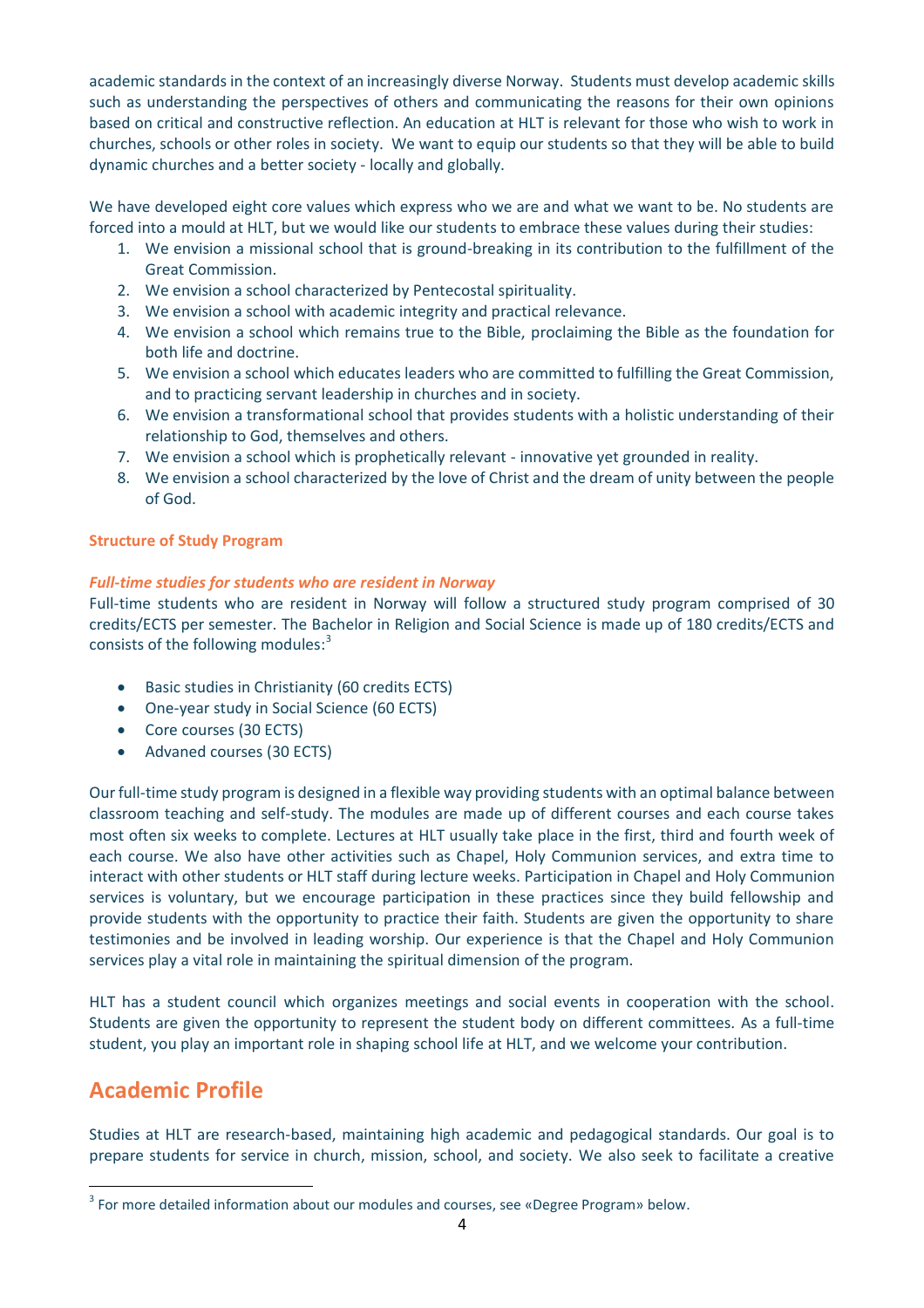environment that focuses on professional, personal, and spiritual formation. This is consistently expressed through the design of our courses, which are based on developing knowledge, skills and competencies. We view ourselves as a stakeholder in society, which is both influenced by, and able to influence, the field of practice to which our studies relate. HLT therefore seeks to:

- Provide higher education in religion and society to educate people in church, school and society. Undertake high-level research and development.
- Carry out research and professional development at a high level. Encourage the development of values-based innovation and transformational leadership in church, school, and society.
- Follow up students on a personal basis, aiming to awaken, protect, and deepen true Christian living in the student.

# <span id="page-4-0"></span>**Pedagogical Perspectives**

The goal of your journey as a student at HLT is to become an active member of society, and to make a positive contribution in your workplace. Learning is at the heart of this journey. This is made up of knowledge-based learning, skills-based learning, and attitude formation. The study program is organized in a way that stimulates learning in each of these areas:

- We use a variety of pedagogical approaches ranging from lectures to group work. We believe that bottom-up learning is the most effective approach. In other words, when teaching is based on a specific need, it is more engaging, and easier to retain. One method used to achieve this, is problembased learning and case methodology.
- We believe that evaluation is part of learning. In other words, when you take an exam or write an essay, you don't just do it to prove that you have learned something, you do it to learn. Therefore, students are issued many assignments during their studies. These assignments give you the opportunity to develop your material/content in relationship to specific issues. It also helps you to grasp theory in the context of concrete case examples.
- We believe that a healthy work culture should be characterized by effective teamwork/partnership work. When we deal with problems together, we manage them in a better way. Group work is therefore an important part of studies at HLT. If students learn to work well with others at school, it will be easier to do so in the workplace as well.
- We believe that learning is not just about being filled up with factual knowledge. Personal growth and development are equally important. If you work in a church, you should take on the church's values and spirituality. If you work in a charitable organization, you should replicate its ethos. If you work in a private company, or within the public sector, it is also important to work with integrity and values.

# <span id="page-4-1"></span>**Study Description**

# <span id="page-4-2"></span>*The Academic Year*

The academic year is made up of 40 weeks (10 months) divided into two semesters. The fall semester begins in August and finishes in December. This is followed by a Christmas break which is about 3-4 weeks. The spring semester begins in January and ends in June. Students undertake three courses per semester.

# <span id="page-4-3"></span>*Language of Instruction*

English is the language of instruction for the English bachelor degree program. All lectures, group conversations with the teacher and mentoring sessions are held in English. The course literature is available in English and all information and assignments are given in English. Students must meet the current admission requirements for adequate language proficiency.

# <span id="page-4-4"></span>*Academic Level*

Each course has a course code. The 1000-level stands for introductory courses within the field of studies. The 2000-level are advanced level courses. At least 20 credits of the Bachelor study must be at the 2000 level.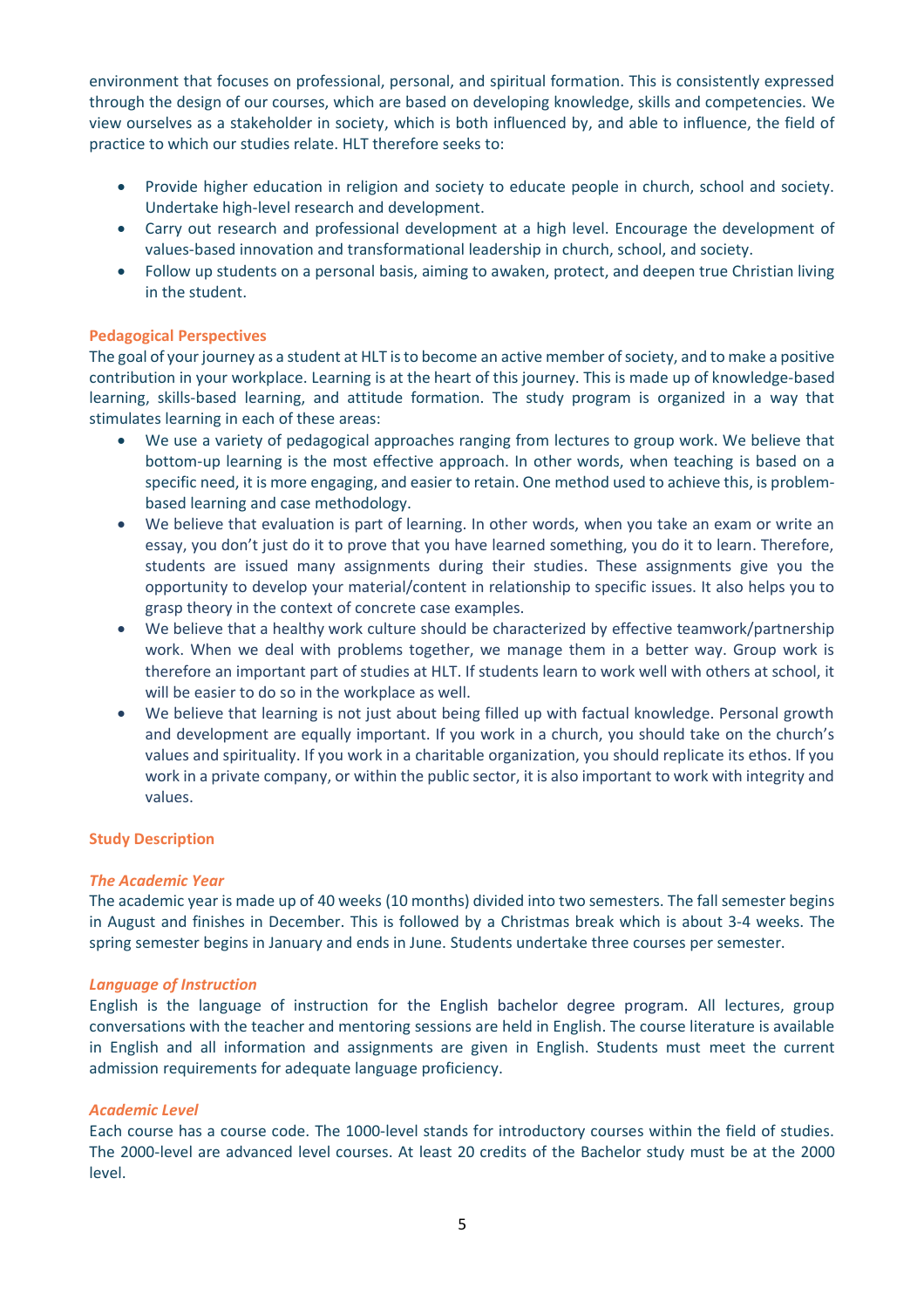# <span id="page-5-0"></span>*Required Reading*

The amount of required reading for each subject varies depending on the nature of the subject and forms of assessment. Normally, it is about 650 - 800 pages per 10 credits/ECTS.

#### <span id="page-5-1"></span>*Scope of Written Assignments*

The length of written assignments is defined in terms of number of words, where 400 words comprise about one page. Most assignments will be between 1000-3500 words in length. A 10% deviation in word count, plus or minus, is acceptable, unless otherwise indicated. Written requirements will not exceed 5000 words per course. The total number of words per course can be made up of various written examinations or other prescribed activities as defined in each course description.

#### <span id="page-5-2"></span>*Hours of Instruction*

The number of hours of instruction is specified for each course in the course descriptions. This is regarded as a maximum number. In most cases this will be 30-32 hours per 10 credits/ECTS. Instruction can also be provided in the form of guidance and supervision.

#### <span id="page-5-3"></span>*Attendance*

A minimum of 75 % attendance is required in each course. Student participation in lectures, seminars and other processes is a key part of the college's pedagogical program. Absence of 25% or more will lead to automatic failure of the course and a prohibition to take examinations / submit assignments. Exceptions may apply under special circumstances. See HLT's regulations for further details about absence due to sick leave, parental leave, etc.

#### <span id="page-5-4"></span>*Assessments*

In each course, the students' knowledge and skills will be tested. This may be in the form of a final examination, assignments submitted throughout the course, or other forms of assessment. The school uses the letter grades A-F as its grade scale. Often, evaluation for a course is made up of several different assessment forms. This is known as portfolio assessment. HLT's evaluation forms include:

- School (written) examinations
- Oral examinations
- Multiple choice tests
- Written (home) assignments
- Group assignments
- Participation in discussions

Only one grade is given in each course. Students must pass all the assessments in the course before the final grade can be given. For further information, see HLT's examination regulations.

# <span id="page-5-5"></span>**Internationalization and Cooperation**

HLT carries out joint research and development work with other colleges and universities in Norway and abroad. In cooperation with Ansgar Theological College (Kristiansand – Norway) and Örebro Theological College (Sweden), HLT offers a joint master's degree program in leadership and church development. The language of instruction is in Norwegian. Further information is available via our website.

HLT has also cooperation agreements with University of California, Berkeley, Regent University in Virginia, U.S.A, and Alphacrusis College in Sydney, Australia. We are continually working towards the development of projects and opportunities through these agreements.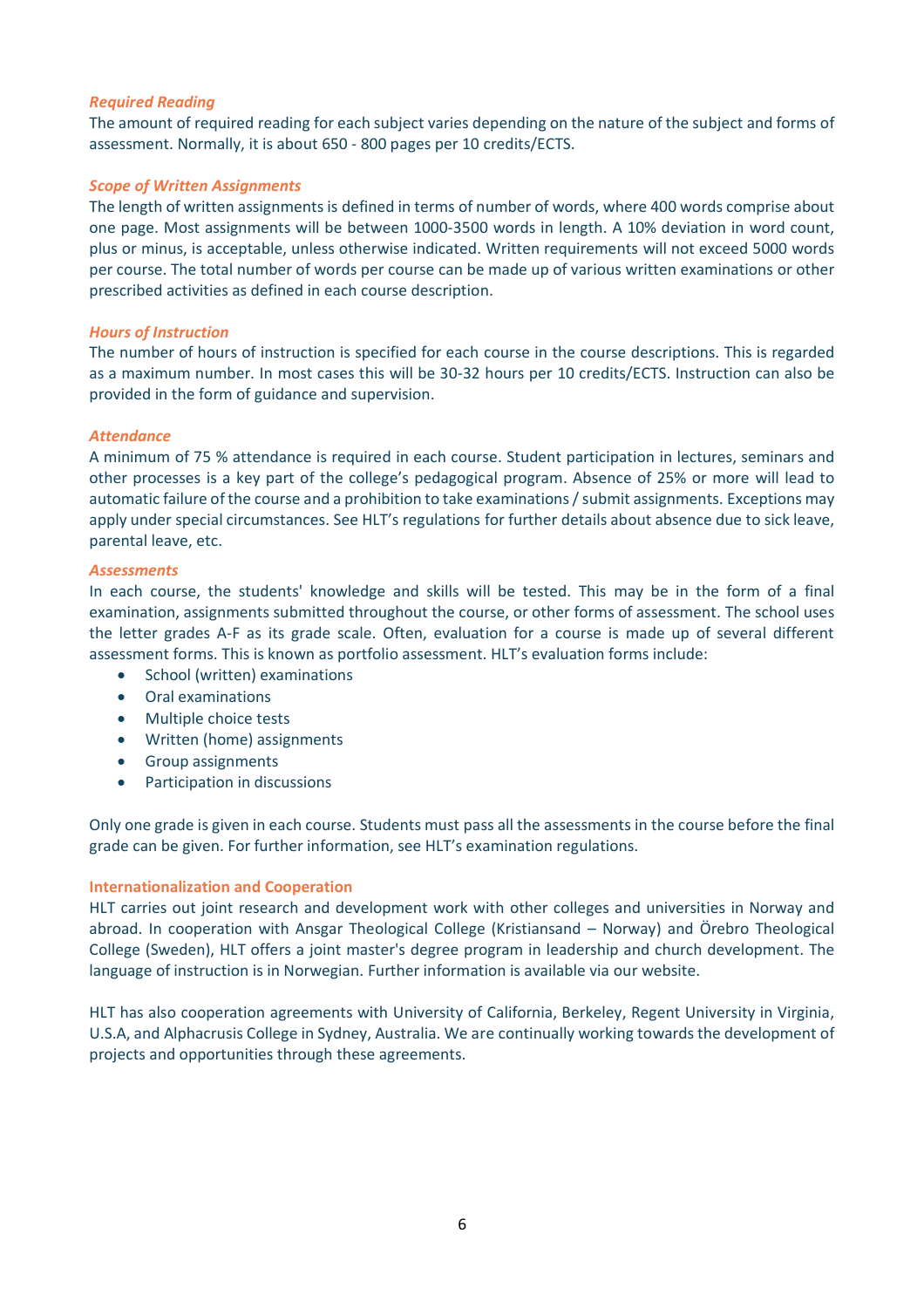#### <span id="page-6-0"></span>**Qualification Framework for the Study Program**

In today's Norwegian college education, the question of what learning outcome the education provides is very important. It is the learning outcome that will determine the goals, structure, and content of the study. We call this a qualifications framework. The Ministry of Education submitted a letter dated 20 March 2009 with the final qualifications framework for higher education in Norway. Here we reproduce the qualification framework for the 1st cycle, ie for educations at bachelor level:

A candidate with a completed qualification must have the following total learning outcomes defined in knowledge, skills and general competence:

| <b>Knowledge</b><br><b>Bachelor (1st cycle)</b>                                                                                                                                                                                                                                                                                                                                               | <b>Skills</b><br>Bachelor (1 <sup>st</sup> cycle)                                                                                                                                                                                                                                                                                                                                                                                                                                               | <b>Competencies</b><br>Bachelor (1 <sup>st</sup> cycle)                                                                                                                                                                                                                                                                                                                                                                                                                                                                                                                                                                                  |
|-----------------------------------------------------------------------------------------------------------------------------------------------------------------------------------------------------------------------------------------------------------------------------------------------------------------------------------------------------------------------------------------------|-------------------------------------------------------------------------------------------------------------------------------------------------------------------------------------------------------------------------------------------------------------------------------------------------------------------------------------------------------------------------------------------------------------------------------------------------------------------------------------------------|------------------------------------------------------------------------------------------------------------------------------------------------------------------------------------------------------------------------------------------------------------------------------------------------------------------------------------------------------------------------------------------------------------------------------------------------------------------------------------------------------------------------------------------------------------------------------------------------------------------------------------------|
| The candidate<br>has broad knowledge of<br>key themes, theories and<br>issues, processes, tools and<br>methods in the subject<br>field.<br>has knowledge of the<br>research and development<br>work within the subject<br>field.<br>can update their<br>knowledge in the subject<br>field.<br>has knowledge of the<br>subject field's history,<br>traditions, nature and place<br>in society. | The candidate<br>can apply scientific<br>knowledge and relevant<br>results from research and<br>development of practical<br>and theoretical issues and<br>make reasoned choices.<br>can reflect on their<br>professional practice and<br>adjust this under guidance.<br>can find, assess and refer<br>to information and<br>technical material and<br>present it in a way that<br>highlights a problem.<br>can master relevant<br>professional tools,<br>techniques and forms of<br>expression. | The candidate<br>has insight about the relevant issues<br>of the profession and the subject field.<br>can plan and execute a variety of tasks<br>and projects that extend over time,<br>alone and in groups, and in line with<br>ethical requirements and guidelines.<br>can convey key subject matters such<br>as theories, issues and solutions both<br>in written, oral, and other relevant<br>forms of expression.<br>can exchange views and experiences<br>with others with a background in the<br>field and thereby contribute to the<br>development of good practice.<br>is familiar with creativity and<br>innovation processes. |
|                                                                                                                                                                                                                                                                                                                                                                                               |                                                                                                                                                                                                                                                                                                                                                                                                                                                                                                 |                                                                                                                                                                                                                                                                                                                                                                                                                                                                                                                                                                                                                                          |

HLT has used the national qualification framework for the 1st cycle as a starting point for the qualification framework for each study program at the school. In addition, the idea of learning outcomes structured according to knowledge, skills and general competence at course level can be found in the course catalog below.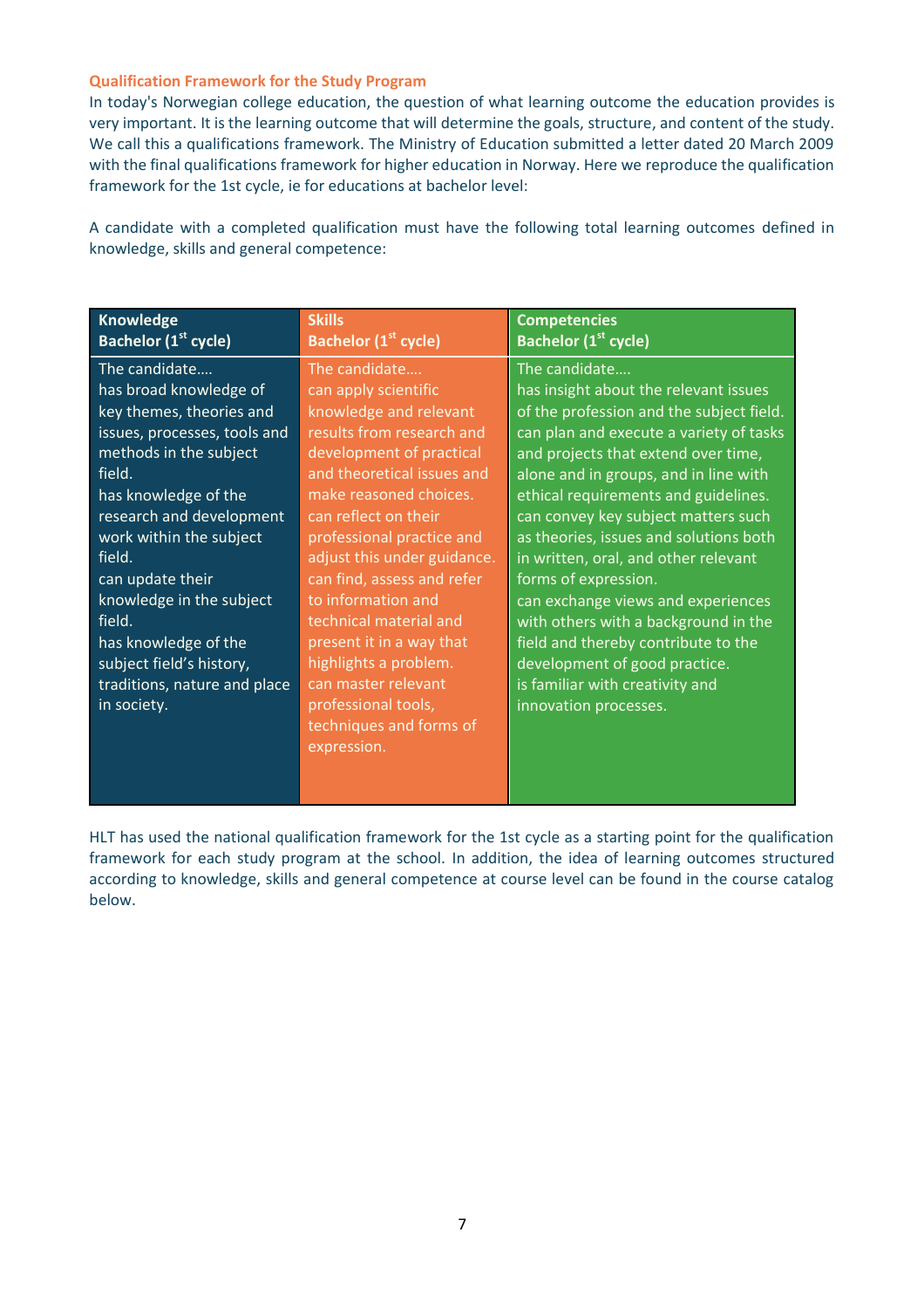# <span id="page-7-0"></span>**Degree program for the Bachelor in Religion and Social Studies**

# <span id="page-7-1"></span>**Program structure**

HLT offers a bachelor's degree in religion and society. The study program is 180 credits/ECTS and consists of four modules: (1) Basic study in Christianity (60 credits/ECTS), (2) One-year study in Social Studies (60 credits/ECTS), (3) Core courses (30 credits/ECTS) and (4) Advanced courses (30 credits/ECTS).

The structure of the bachelor can be illustrated as follows:

| year | <b>Basic studies in Christianity (60 ECTS)</b><br><b>KRI1110E Introduction to the Bible</b><br><b>KRI1030E Church History and</b><br><b>Confessional Identities</b><br><b>RLE1030E World Religions and Secular</b><br><b>World Views</b>  | <b>KRI1140E Dogmatics and Spirituality</b><br>$\bullet$<br><b>RLE1120E Social Analysis and Ethics</b><br>$\bullet$<br><b>KRI1120 Biblical Hermeneutics</b>                                                                         |
|------|-------------------------------------------------------------------------------------------------------------------------------------------------------------------------------------------------------------------------------------------|------------------------------------------------------------------------------------------------------------------------------------------------------------------------------------------------------------------------------------|
| year | <b>One-year study in Social Science</b><br>$(60$ ECTS)<br><b>SAM1010E Introduction to Sociology and</b><br><b>Social Anthropology</b><br><b>SAM1030E Global History</b><br><b>SAM1040E Global Justice - Social Theory</b><br>and Practice | SAM1020E The Norwegian Society -<br>$\bullet$<br><b>Politics, Economy, and Diversity</b><br><b>SAM1050E Social Movements and the</b><br>$\bullet$<br><b>New Digital Society</b><br><b>SAM1060E Modern-Day Slavery</b><br>$\bullet$ |
| year | Core courses (30 ECTS) + Advanced Courses<br>(30 ECTS)<br>SAM2110E Research, Method and<br>Design<br><b>VEL1220E Value-Based Leadership</b><br>$\bullet$<br>PAL1140E Church, Mission and Society<br>$\bullet$                             | <b>SAM2120E Bachelor Thesis</b><br>$\bullet$<br>KTR1010E Conflict, Context and<br>$\bullet$<br>Transformation<br>VEL1210E The Value-Based Organization<br>$\bullet$                                                                |

Basic studies in Christianity provides an introduction to Christian theology, spirituality and faith. This is followed by a one-year study program (60 credits/ECTS) consisting of social science courses and a module consisting of 30 ECTS core subjects. Finally, the study program consists of 30 credits/ECTS Advanced courses. The advanced courses in religion and social science is a module that is based on the basic studies in Christianity and the one-year study in Social Science. SAM2110E Research, Method and Design (10 credits/ECTS) and SAM2120E Bachelor Thesis (10 credits/ECTS) are an integral part of this module and compulsory subjects for all bachelor students. The course in research methodology provides a practical introduction to thesis writing, and is taught in the Autumn semester. The bachelor thesis is thus usually placed in the Spring semester. Together with the one-year units in Christianity and Social Science, the Advanced courses fulfill the necessary requirement of 80 credits/ECTS within the primary field of study. The Advanced courses also ensure that the requirement of a minimum of 20 credits at the 2000 level is met.

The progression of the program can be described in the following manner:

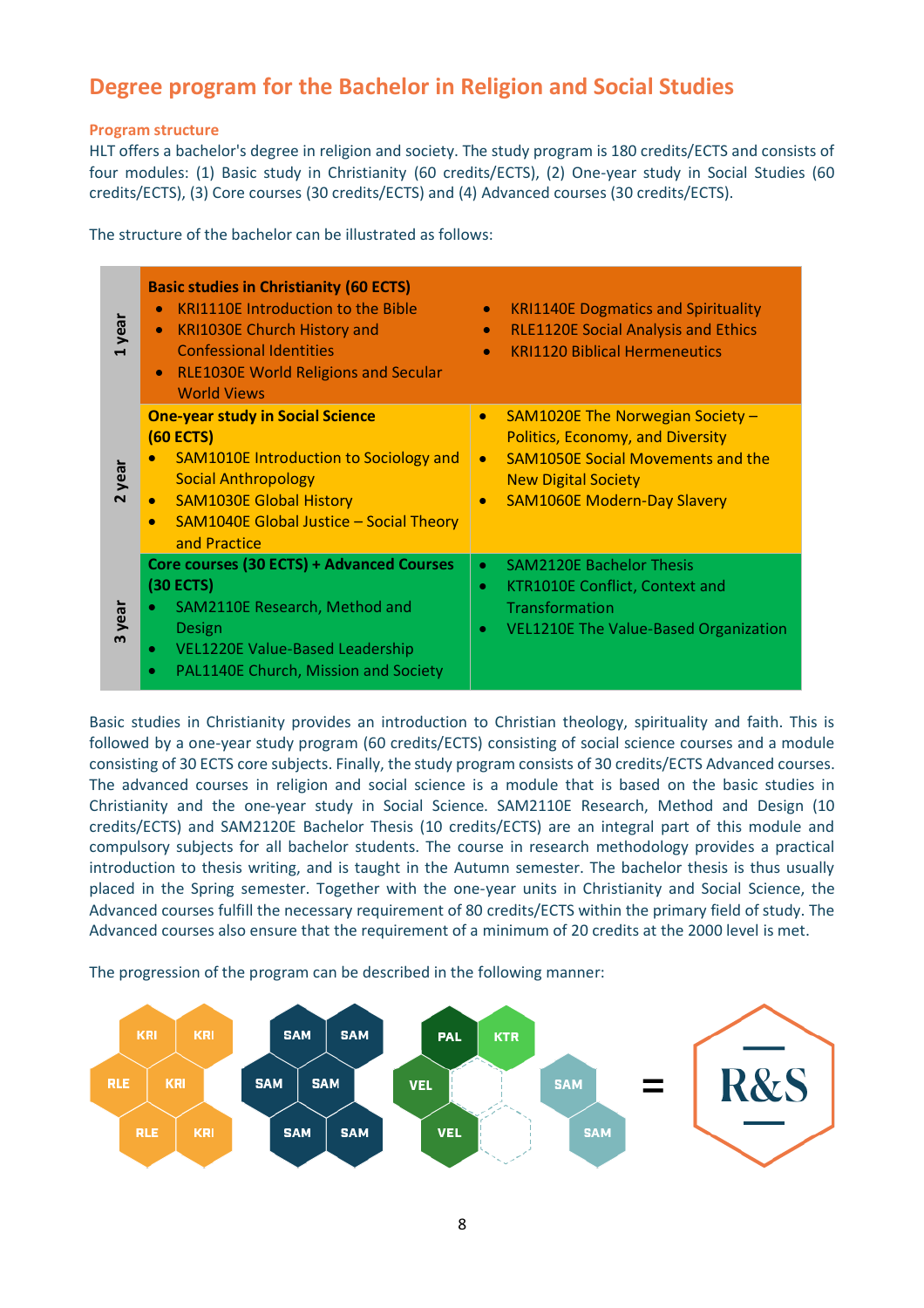#### <span id="page-8-0"></span>**Certificate and degree**

The program leads to the degree *Bachelor in Religion and Social Science*. The diploma is issued when you have taken courses that together meet the requirements for a degree.

# <span id="page-8-1"></span>**The main objective of the study**

The main objective of the study is to provide an introduction to religion and society. The program will provide the student with knowledge of world religions, biblical and global history, ethical approaches, central themes in sociology, social anthropology, global justice, Norwegian and international social development, as well as issues surrounding the problem of modern-day slavery. The study also aims to give the student opportunities to develop skills in the use of scientific methods and how research assignments should be presented. After completing their studies, the student should be able to take an active role in society and understand the importance of evaluating one's own and others' point of view.

# <span id="page-8-2"></span>**Target group and admission requirements**

The education will provide relevant professional competence to students who want to work among voluntary, non-profit, and public organizations, and especially where a combination of social, religious and cultural knowledge are important. This can include work with mission and aid organizations, ethnic and/or religious minorities, and with disadvantaged or vulnerable groups in society. In addition, international organizations working for global justice, such as the fight against human trafficking, or organizations working for integration, will be relevant workplaces.

The program is also suitable for students who want to work with teaching in the private and public sector, both in primary and secondary school. Please consult the respective course descriptions for further information.

It is emphasized, however, that a bachelor's degree in religion and society does not in itself provide teaching competency within the Norwegian school system. For admission to practical pedagogical education (PPU), a completed master's degree is now required, and for teaching in upper secondary school, further specialization is often desirable. However, the bachelor's program or the basic studies in Christianity or the one-year study in Social Science can be included in such an education.

The program qualifies for further master's studies in both religion and social studies, but it is important to always check the admission requirements before applying.

HLT uses the same admissions criteria as NOKUT (the Norwegian Agency for Quality Assurance in Education) for students who wish to study at higher-education level (bachelor degree and above) in Norway. These criteria relate to both educational background and language proficiency and differs from country to country. Therefore, new applicants need to check the requirements for their respective country by studying the information on NOKUT's webpage.<sup>4</sup>

For individuals with relevant work experience (for example previous volunteer work in churches), it may be possible to be enrolled based on individual evaluation (mature student program). See the school's admission regulations available on our website for further details.

<sup>4</sup> <http://www.nokut.no/en/Facts-and-statistics/Surveys-and-databases/GSU-list/>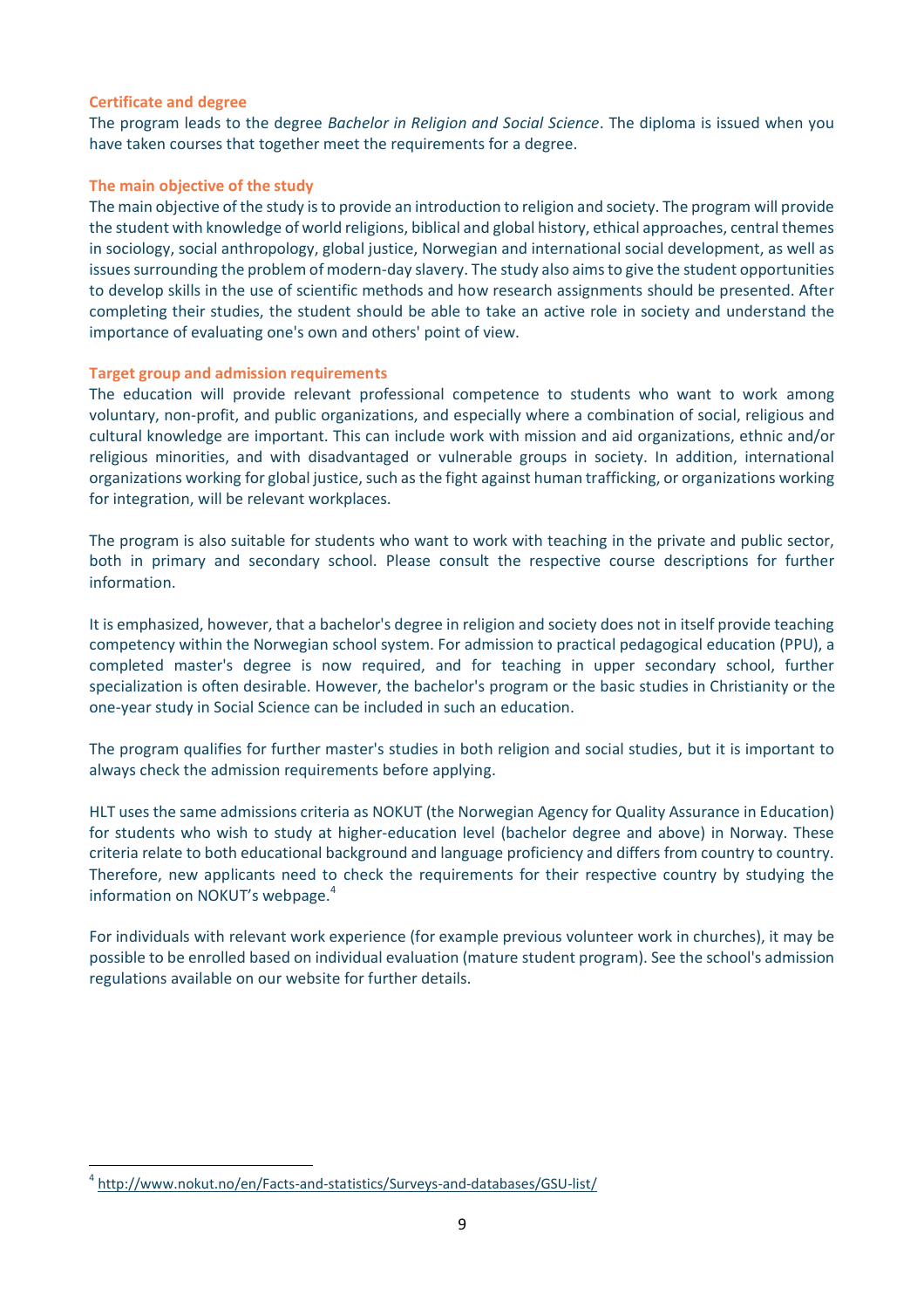# <span id="page-9-0"></span>**Qualification framework for the Bachelor in Religion and Social Science**

A candidate with a completed degree shall have acquired the following learning outcomes defined in terms of knowledge, skills and general competence:

The learning outcome is specified in connection with each individual course. The combined learning outcome of these courses fulfill the learning outcome for the program as a whole.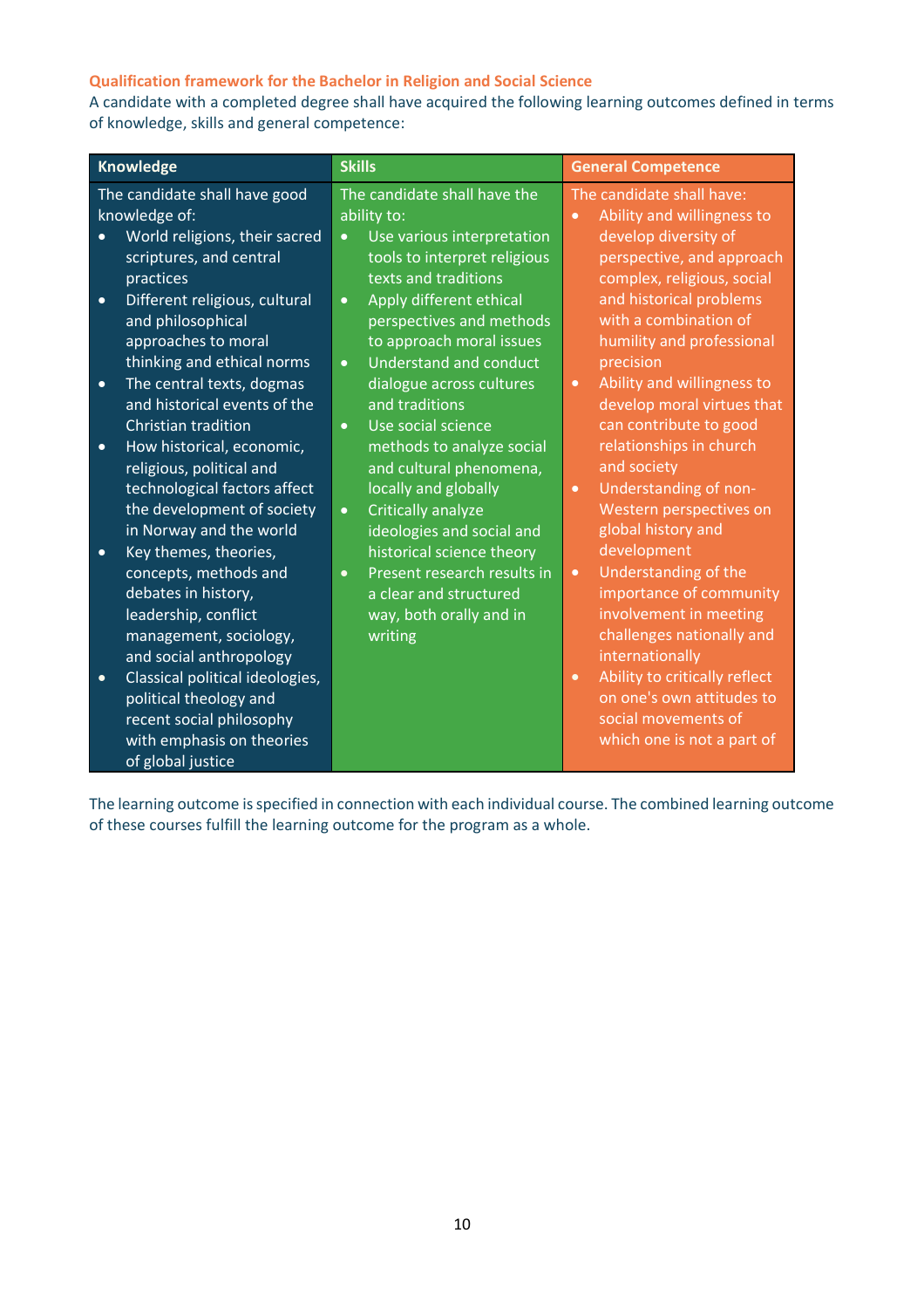# <span id="page-10-0"></span>**Part II: List of Courses**

<span id="page-10-1"></span>

|  | <b>KRI1110E Introduction to the Bible (10 credits /ECTS)</b> |  |  |  |  |  |  |
|--|--------------------------------------------------------------|--|--|--|--|--|--|
|--|--------------------------------------------------------------|--|--|--|--|--|--|

| Study program                  | Bachelor in Religion and Social Science (180 credits/ECTS)                                                                                                                                                                                                                                                                                                                                                                                                                                                                                                                                  |  |  |
|--------------------------------|---------------------------------------------------------------------------------------------------------------------------------------------------------------------------------------------------------------------------------------------------------------------------------------------------------------------------------------------------------------------------------------------------------------------------------------------------------------------------------------------------------------------------------------------------------------------------------------------|--|--|
| Subject                        | KRI1110E Introduction to the Bible (10 credits/ECTS)                                                                                                                                                                                                                                                                                                                                                                                                                                                                                                                                        |  |  |
| Course                         | KRI1111E Introduction to the Old Testament (5 credits/ECTS)                                                                                                                                                                                                                                                                                                                                                                                                                                                                                                                                 |  |  |
|                                | KRI1112E Introduction to the New Testament (5 credits/ECTS)                                                                                                                                                                                                                                                                                                                                                                                                                                                                                                                                 |  |  |
| Assessment                     | Students must:                                                                                                                                                                                                                                                                                                                                                                                                                                                                                                                                                                              |  |  |
|                                | Submit a 3000-word essay. The essay will be comprised of six                                                                                                                                                                                                                                                                                                                                                                                                                                                                                                                                |  |  |
|                                | shorter essays of 500 words each. The questions for the                                                                                                                                                                                                                                                                                                                                                                                                                                                                                                                                     |  |  |
|                                | shorter essays will be equally divided between KRI1111E and                                                                                                                                                                                                                                                                                                                                                                                                                                                                                                                                 |  |  |
|                                | KRI1112E. The essay counts as 100% of the final grade.                                                                                                                                                                                                                                                                                                                                                                                                                                                                                                                                      |  |  |
|                                | Graded A-F.                                                                                                                                                                                                                                                                                                                                                                                                                                                                                                                                                                                 |  |  |
| <b>Additional requirements</b> | Attendance: Students must attend at least 75% of the lectures<br>$\bullet$<br>to be eligible to submit the exam. Excessive absence without<br>valid reason will disqualify the student from submitting the<br>exam. Students who fail the requirement will have to take the<br>whole course again. The attendance requirement does not<br>apply to non-resident students, but they need to participate in<br>online group discussions.<br>Read and summarise an article on the Law of Moses and the<br>Law of Christ (KRI1111E)<br>Exercise on the Synoptic Gospels (KRI1112E)<br>$\bullet$ |  |  |
| Scope                          | 32 hours of lectures and study sessions<br>$\bullet$<br>1.5 hours of online group discussion sessions for non-resident                                                                                                                                                                                                                                                                                                                                                                                                                                                                      |  |  |
|                                | students                                                                                                                                                                                                                                                                                                                                                                                                                                                                                                                                                                                    |  |  |

# **Course Description**

The course *Introduction to the Bible* is divided between *Introduction to the Old Testament* and *Introduction to the New Testament*. The subject *Introduction to the Bible* introduces the student to the background and central themes of the Old and New Testaments, and equips the student to interpret biblical texts independently. The course provides the basis for the course *TEO2110E Advanced Biblical Hermeneutics*, but it is also a foundational subject for a variety of other courses, and for an overall theological awareness. Below are the specific course descriptors for KRI1111E *Introduction to the Old Testament* and KRI1112E *Introduction to the New Testament* respectively.

#### **Modes of Instruction**

The course incorporates traditional lectures with interactive class- and group discussions. The student is encouraged to complete the required reading in advance in order to maximize the learning outcome.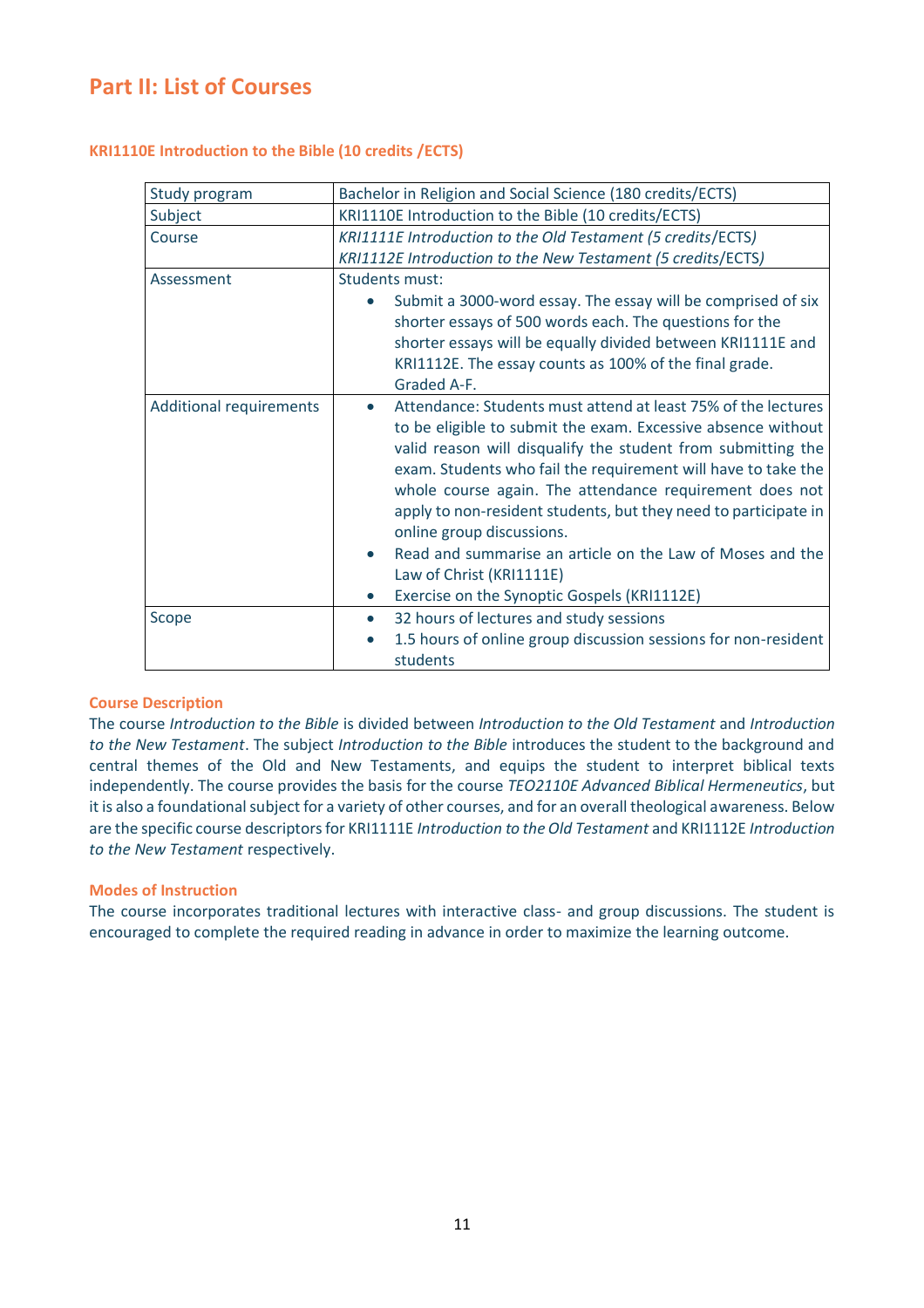# <span id="page-11-0"></span>**KRI1111E Introduction to the Old Testament (5 credits ECTS)**

| Study program | Bachelor in Religion and Social Science (180 credits/ECTS)  |  |  |
|---------------|-------------------------------------------------------------|--|--|
| Subject       | KRI1110E Introduction to the Bible (10 credits/ECTS)        |  |  |
| Course        | KRI1111E Introduction to the Old Testament (5 credits/ECTS) |  |  |
| Assessment    | See KRI1110E                                                |  |  |
| Scope         | • 16 hours of lectures and study sessions                   |  |  |
|               | 45 min of online group discussion for non-resident students |  |  |

# **Course Description**

The course aims to provide training in the interpretation of Old Testament texts. Students will gain an insight into a variety of both historical and literary methods, and use them in a sensitive manner in the interpretation of Old Testament texts based on an assessment of the text's distinctive character.

This course introduces the Old Testament books, both in terms of books' genesis and characteristics. It focuses primarily on literary techniques used in the interpretation of the text, but the text's historical framework is illustrated through historical-critical evaluation. The main themes of the Old Testament such as creation, exodus, law, and Davidic and Prophetic ideology are presented. Emphasis is placed on how the Old Testament themes can be seen in dialogue with both the New Testament and church theology.

# **Learning Outcomes**

Studies in the course OT Introduction and Interpretation aims to provide the following learning outcomes:

# **Knowledge**

The subject will provide:

- Knowledge of the Old Testament structure, its various books and main theological themes
- Knowledge of the processes of development of the Old Testament
- Knowledge of the Old Testament core history and the historical characteristics of the Old Testament times.
- Knowledge of the historical, prophetic and poetic literature of the Old Testament.
- Knowledge of narrative as well as the poetic methods of interpretation of the Old Testament.
- Knowledge of the Old Testament's function as pre-history and as a religious foundation for the Jewish people and the belief of the Christian church.
- Knowledge of the relationship between the Old and the New Testament.

# **Skills**

The course shall strengthen the student's

- Ability to read the Bible with assistance of a variety of different interpretive methods.
- Ability to distinguish between historical and poetic literature and to understand their differences.

# **General Competence**

The course will provide:

- Sensitivity in relation to the Old Testament's different genres and their interpretation.
- Respect for the literary diversity in the Old Testament
- Respect for the Old Testament as pre-history and the foundation for faith for the Jewish people and for the Christian church.

# **Required Reading**

A thorough study of the following chosen texts on the foundation of an English translation:

Genesis 1-3; 12,1-9 & 22,1-19. Exodus 3 & 20,1-17. Isaiah 6; 7,1-17; 9,1-7 & 52,13-53,12 and Psalms 2; 8 & 23.

A general knowledge of the narrative content in the following larger text selection based on an English translation: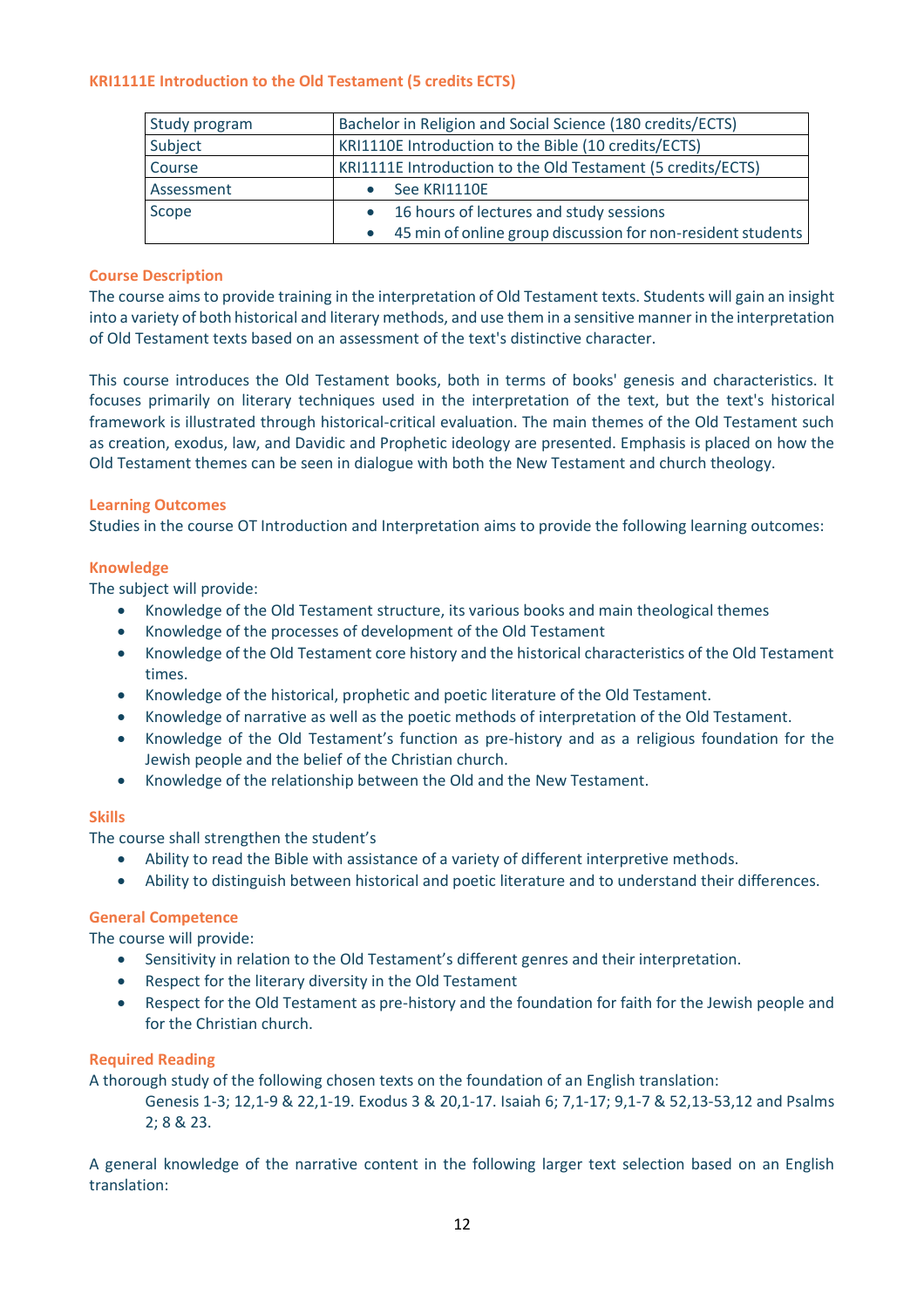Genesis (whole). Exodus 1-15; 19-24 & 32-34. Leviticus 16. Deuteronomy 1, 1-18; 26, 1-28,14 & 34. Joshua 24. Judges 1, 1-3, 6. 1 Samuel 8-10 & 15-18. 2 Samuel 2, 1-3, 1 & 5-7. 1 Kings 1, 1-2, 12; 6; 8- 12 & 18. 2 Kings 5 & 17-25. Ezra 1 & 5-9. Nehemiah 8-9. Proverbs 1 & 8, Isaiah 1-2; 5; 12; 40-41 & 44-45. Jeremiah 1 & 27-29. Ezekiel 37. Daniel 1-2; 7 & 12. Hosea (whole) and Amos (whole).

The following introduction to Old Testament:

• Longman III, Tremper and Raymond B. Dillard (editors) (2007): *Introduction to the Old Testament.* Apollos, pp. 13-91, 102-143, 151-189, 202-212, 237-277, 301-341, 354-408, 420-434.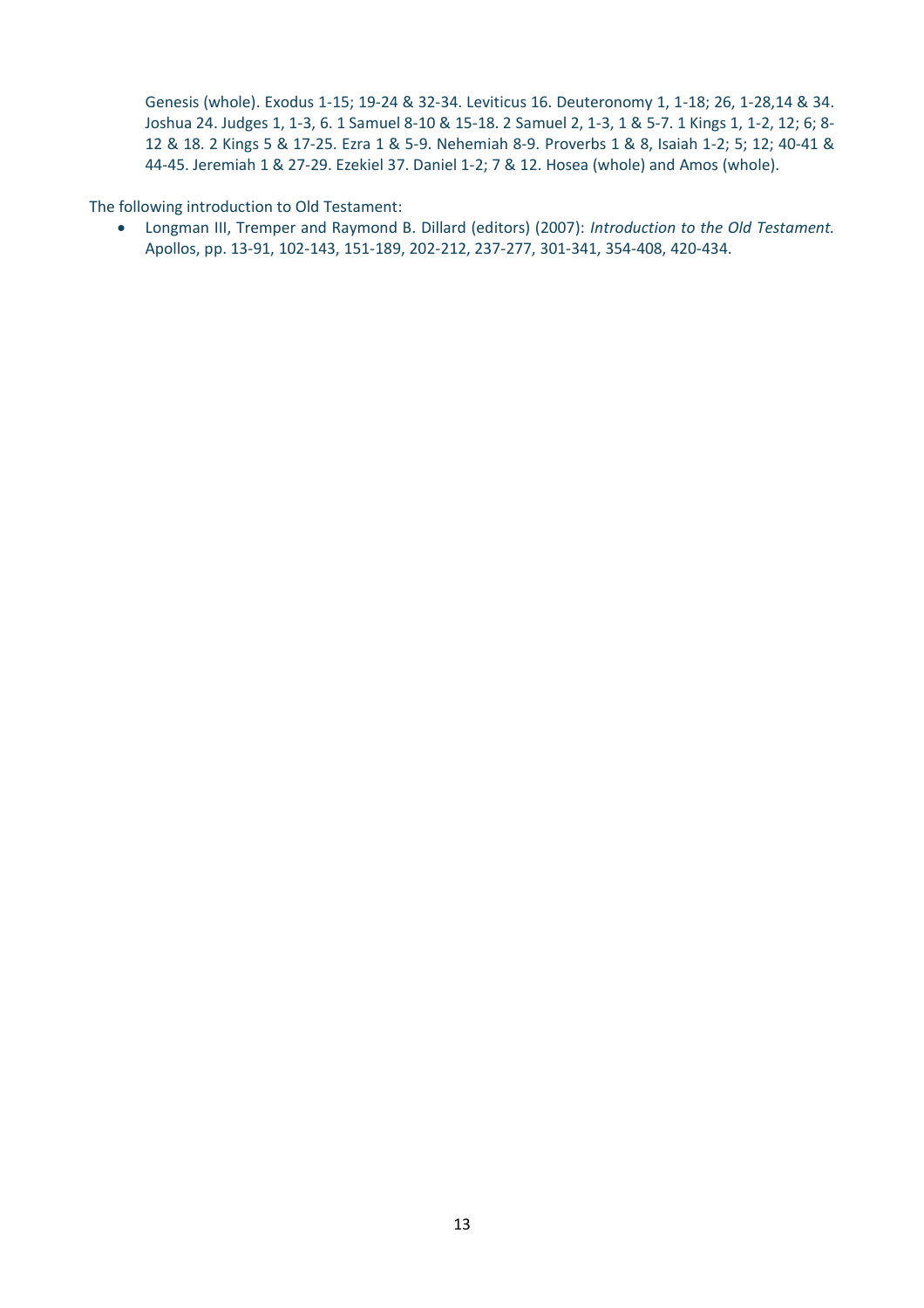#### <span id="page-13-0"></span>**KRI1112E Introduction to the New Testament (5 credits/ECTS)**

| Study program | Bachelor in Religion and Social Science (180<br>credits/ECTS)                                                                        |
|---------------|--------------------------------------------------------------------------------------------------------------------------------------|
| Subject       | KRI1110E Introduction to the Bible (10 credits/ECTS)                                                                                 |
| Course        | KRI1112E Introduction to the New Testament (5)<br>credits)                                                                           |
| Scope         | 16 hours of lectures and study sessions<br>$\bullet$<br>45 min of online group discussion for non-<br>$\bullet$<br>resident students |

#### **Course Description**

The course KRI1112 *Introduction to the New Testament* provides an overview of central themes in all the books of the New Testament. An introduction will be provided, which will include the content of scripture, genre, authorship, purpose, recipient group and theology. The course will also present how the Acts of the Apostles has been used as a paradigm for Christian faith in practice.

#### **Learning Outcomes**

The course will provide:

#### **Knowledge**

Knowledge of central themes in New Testament scripture. These include:

- Knowledge of the origins of the New Testament books, their structure and core message.
- Knowledge of the literary genres in the NT: Gospel, historical writings, letters and apocalypse.
- Knowledge of the New Testament developmental process (canonical history)
- Knowledge of central themes in the gospels and in the Acts of the Apostles
- Knowledge of central themes in the Pauline epistles and Johannine scripture.

#### **Skills**

- The ability to reflect on the message of the individual books of the New Testament in relationship to the New Testament.
- The ability to read the New Testament as a part of a historic reality.

#### **General Competence**

- Ability to understand the relationship between text and lived reality in religious contexts.
- Ability to understand the relationship between form and content in religious texts.
- Ability to understand the relationship between religious testimony and historical research.

#### **Modes of Instruction**

Instruction will be provided in the form of interactive lectures, independent study of course literature and other resource literature.

# **Required Reading**

• Burge, Gary M., Lynn H. Cohick and Gene L. 2009. The New Testament in Antiquity: A Survey of the New Testament within Its Cultural Context. Zondervan Academic, READ pp. 23-51; 107-373; 411-439.

#### **Source literature**

• All the books of the New Testament.

# **Recommended Reading**

• Carson, D. A. (2001) *New Testament Commentary Survey*. 5. edition. Grand Rapids, Mich: Baker Academic.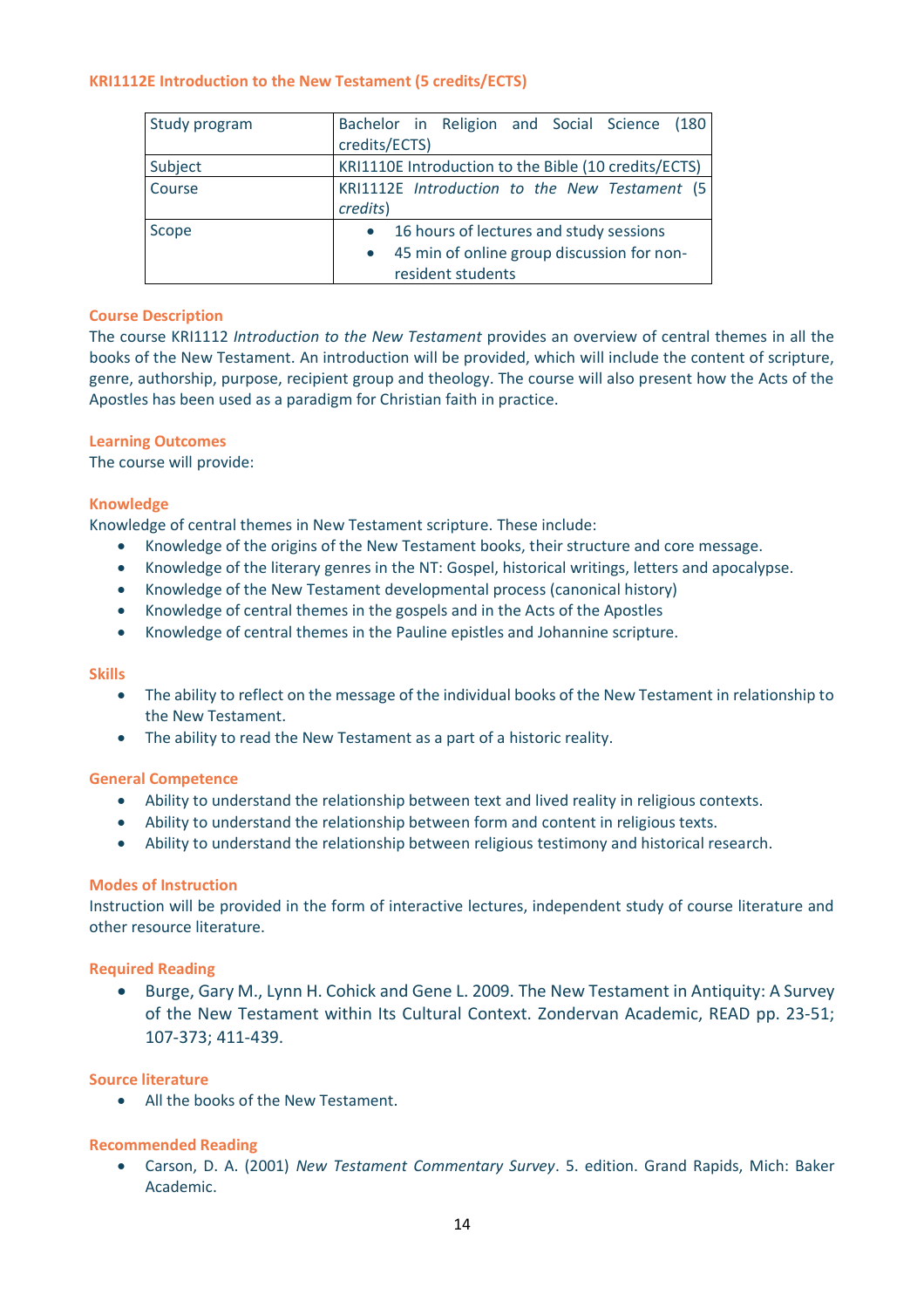- Carson, D. A., and Moo, Douglas J. (2005). *An Introduction to the New Testament* (New Testament studies. Grand Rapids, Mich: Zondervan.
- Martin P. Ralph. (1999). *New Testament Foundation. A Guide for Christian Students.* 2nd edition. Grand Rapids, Mich: Eerdmans.

**One of the following English study Bibles**

- *Henry Matthew Study Bible*, KJV, 1994 World Bible Publishers.
- *Spirit Filled Life Bible*, NKJ Thomas Nelson Publishers, first edition 1980.
- *NASB Study Bible*, Zondervan 2000 or other editions.
- *The NIV Study Bible*, International Bible Society, first edition 1973.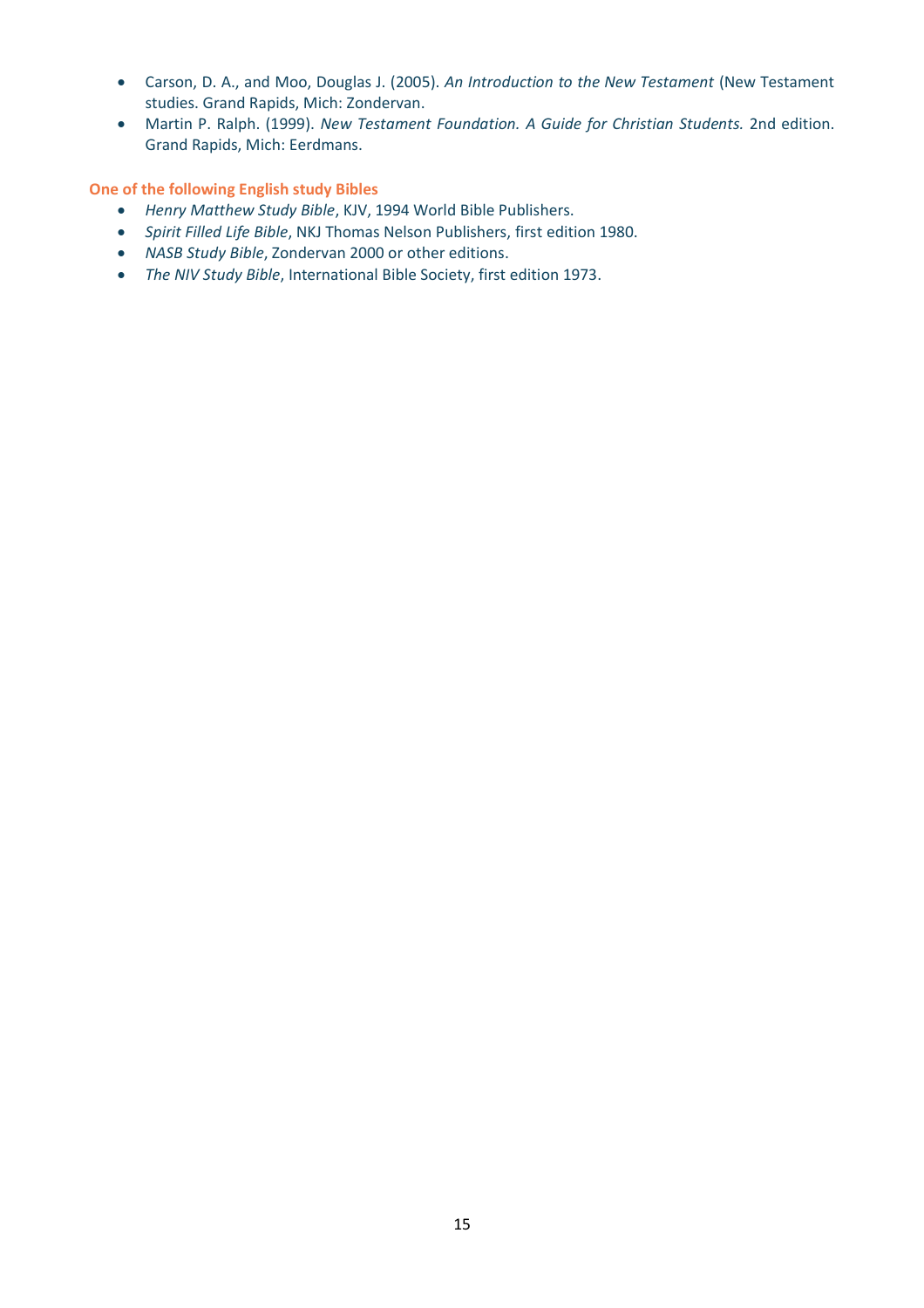# <span id="page-15-0"></span>**KRI1120E Biblical Hermeneutics (10 credits/ECTS)**

| Study program                  | Bachelor in Religion and Social Science (180 credits/ECTS)                                                                                                                                                                                                                                                                                                                                                                                                                                                                      |  |  |
|--------------------------------|---------------------------------------------------------------------------------------------------------------------------------------------------------------------------------------------------------------------------------------------------------------------------------------------------------------------------------------------------------------------------------------------------------------------------------------------------------------------------------------------------------------------------------|--|--|
| Subject                        | KRI1120E Biblical Hermeneutics (10 credits/ECTS)                                                                                                                                                                                                                                                                                                                                                                                                                                                                                |  |  |
| Assessment                     | Students must:                                                                                                                                                                                                                                                                                                                                                                                                                                                                                                                  |  |  |
|                                | Submit a 3000-word essay. This counts for 100% of the<br>total grade. Before the deadline for the final essay,<br>students are given the opportunity to submit a first draft<br>of the essay and receive feedback on this.                                                                                                                                                                                                                                                                                                      |  |  |
|                                | A grade A-F is assigned based on the written assignment.                                                                                                                                                                                                                                                                                                                                                                                                                                                                        |  |  |
| <b>Additional requirements</b> | Attendance: Students must attend at least 75% of the<br>$\bullet$<br>lectures to be eligible to submit the exam. Excessive<br>absence without valid reason will disqualify the student<br>from submitting the exam. Students who fail the<br>requirement will have to take the whole course again. The<br>attendance requirement does not apply to non-resident<br>students, but they need to participate in online group<br>discussions.<br>Submission of draft exegetical essay worked out during the<br>$\bullet$<br>course. |  |  |
| Scope                          | 32 hours of lectures and study sessions<br>$\bullet$<br>1.5 hours of online group discussion sessions for non-<br>$\bullet$<br>resident students                                                                                                                                                                                                                                                                                                                                                                                |  |  |

# **Course Description**

The subject KRI1120E Bible Hermeneutics shall give an overview of key interpretative frameworks that relate to the reading of the Bible and introduce hermeneutical issues. The teaching of the subject is divided equally between the Old and the New Testament. The Old Testament comprises the first half of the subject, and the New Testament the second part. The subject serves as a prerequisite for TEO2110E Advanced Biblical Hermeneutics. The subject is also a general tool that will be important both in the Advanced Studies subjects and as a part of the general biblical understanding that undergirds other courses.

The subject KRI1120E will equip students to read and to understand key passages in the New Testament. The subject has two main areas:

- a) The Bible's different narratives and themes have been read throughout history as a part of a larger unit. The subject gives an introduction in these narratives and themes, and presents parts of their ramifications in history.
- b) An introduction in interpretative methods that give the student the competence to read the texts in their literary and historical context, and put the message of the text in our contemporary context. The shift that has taken place from a more historically anchored exegesis to a stronger focus on the biblical texts as literature will be discussed.

# **Learning Outcomes**

The course *KRI1120E Biblical Hermeneutics* shall enhance the student's:

# **Knowledge**

- Knowledge of modern methods of exegesis of biblical texts, and how different methodologies change the reading of the text.
- Knowledge of selected parts of Genesis, the Psalms, Isaiah, the Gospel of Matthew, the Gospel of John and the Book of Romans.
- Knowledge of the use of the Old Testament as Christian text and the relationship between the two testaments.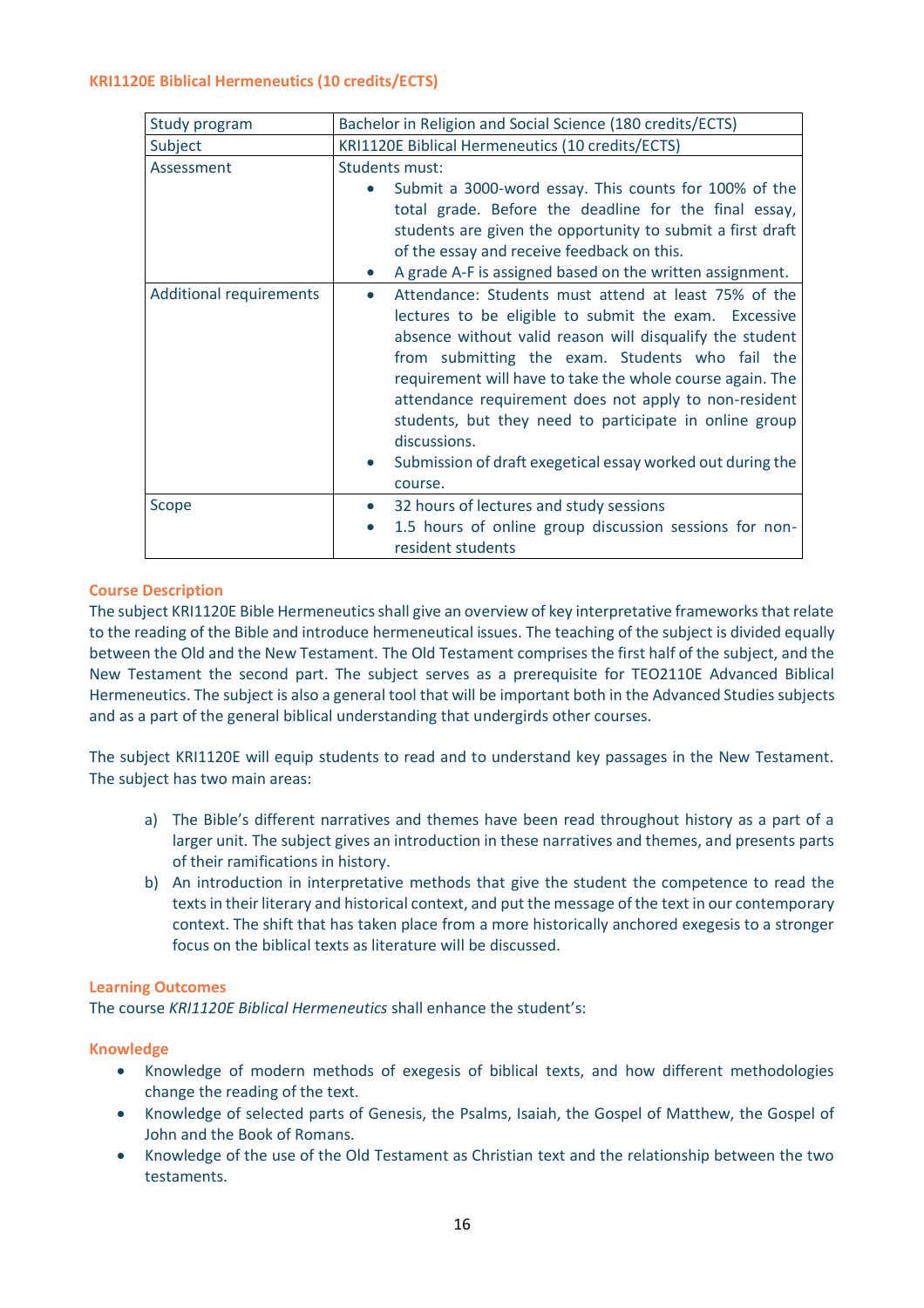# **Skills**

- Ability to provide a well-reasoned interpretation of biblical texts with the assistance of a diverse set of interpretive methods.
- Ability to communicate the New Testament texts with an awareness of the interpretive bridge between the New Testament times and our own (hermeneutic awareness).

# **General Competence**

- An understanding and respect for the New Testament literature and theological diversity
- Insight into different ways the Bible is used today.
- Ability to use biblical text in a responsible fashion in personal ministry.

# **Modes of Instruction**

Instruction will alternate between interactive lectures, group based teaching and student presentations. The course consists of a total of 32 hours of instruction.

# **Interpretation of Texts**

The following biblical texts will be interpreted on the basis of English translations: OT: Gen. 1-4; 12; 22; Ex. 3; Deut. 28; 2 Kings 22-23; Psalms 2; 8; 23; 51; Isaiah 6;39-40; 52-53; Amos. NT: Matthew 5-7; 13; 16; 27-28; Joh. 1:1-18; 2:1-3, 21; 14:1-15, 17; and Rom. 5-8; 11.

# **Required Reading**

- Bray, Gerald. *Biblical Interpretation: Past and Present*. IVP, 2000. pp. 461-588 (chs. 11-13)
- Dietrich, Walter. and Ulrich Luz (2002)*. The Bible in a World Context: An Experiment in Contextual Hermeneutics*. Eerdmans. pp. 17-33 (Inculturation Hermeneutics:An African Approach to Biblical Interpretation)
- Gorman, Michael J. *Elements of Biblical Exegesis* (2009)*.* Grand Rapids, MI: Baker Academic. pp. 9- 276 (Full book)
- Köstenberger, Andreas. and Richard Patterson (2011). *Invitation to Biblical Interpretation: Exploring the Hermeneutical Triad of History, Literature, and Theology*. Kregel Academic. pp. 9-276 (Full book)

# **Recommended Reading**

- Barton, John (1994). *Reading the Old Testament. Method in Biblical Study.* London: Darton, Longman and Todd Ltd. 211 pages.
- Brueggemann, Walter (2002). *Reverberations of Faith: A Theological Handbook of Old Testament Themes*. Westminster John Knox.
- Pregeant, Russell (2009). *Encounter with the New Testament: An Interdisciplinary Approach*. Minneapolis, Mn: Fortress Press.

# **Commentaries**

Students must read various excerpts from commentaries in relationship to the required texts. Students should read the commentary sections for the text selection given in the course description above in at least one of the following commentaries. Other commentaries of at least the same scope and level can be used upon the approval of the teacher.

- Ancient Commentary on Scriptures
- Hermeneia Commentaries
- New International Commentary on the Old Testament (NICOT)
- Sacra Pagina
- Word Biblical Commentary (WBC)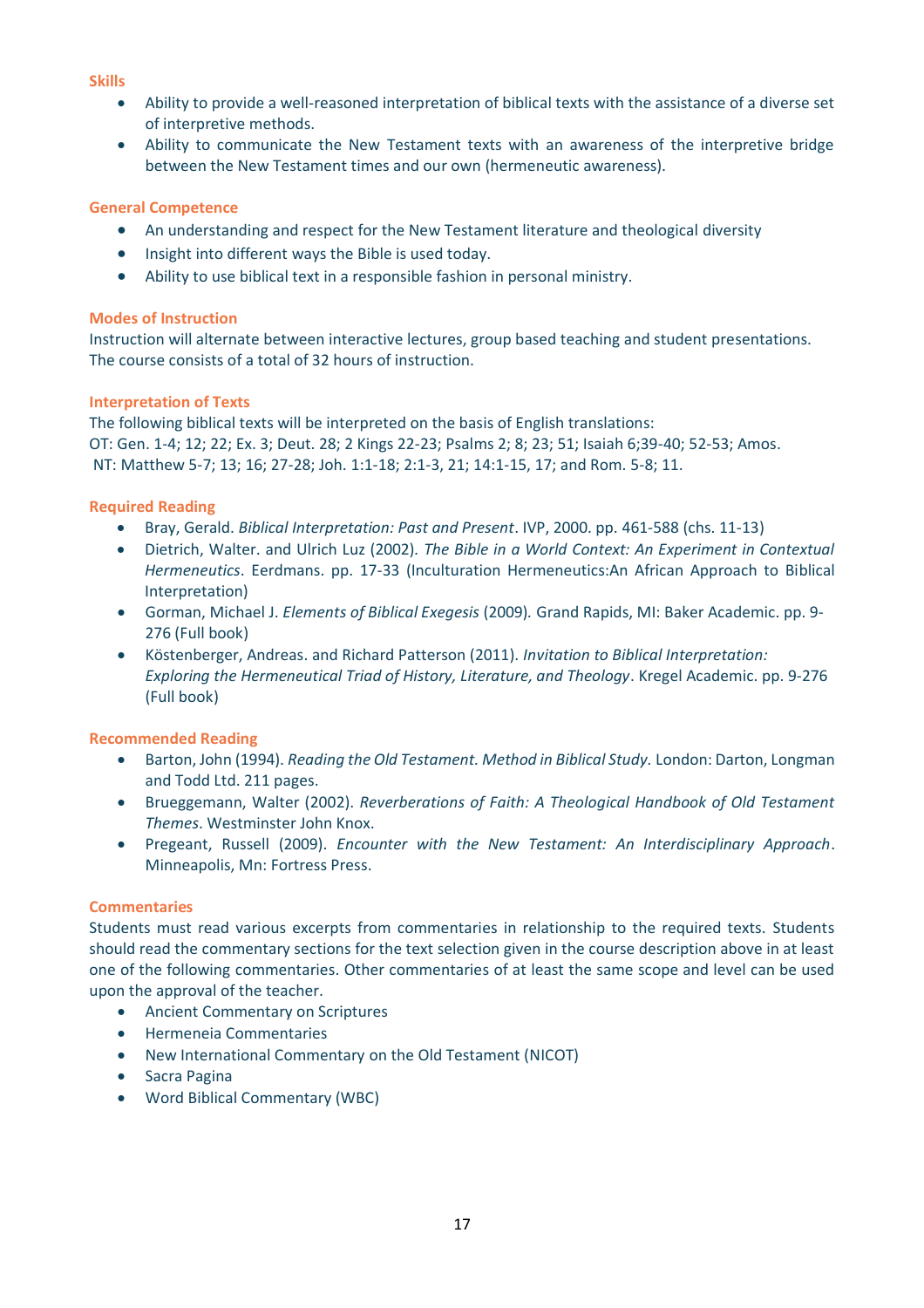# <span id="page-17-0"></span>**KRI1030E Church History and Confessional Identities (10 credits/ECTS)**

| Study program                  | Bachelor in Religion and Social Science (180 credits/ECTS)                                                                                                                                                                                                                                                                                                                                                                |  |  |  |  |
|--------------------------------|---------------------------------------------------------------------------------------------------------------------------------------------------------------------------------------------------------------------------------------------------------------------------------------------------------------------------------------------------------------------------------------------------------------------------|--|--|--|--|
| Subject                        | Church<br>and Confessional Identities<br><b>KRI1030E</b><br>History<br>(10)<br>credits/ECTS)                                                                                                                                                                                                                                                                                                                              |  |  |  |  |
| Assessment                     | The student must:<br>Write Take-Home Exam 3000 words. Counts as 100% of the<br>final grade. Graded A-F. This will be made up of:<br>1500 words - General Church History<br>$\circ$<br>750 words - Pentecostal Church History<br>$\circ$<br>750 words - Baptist Church History<br>$\circ$                                                                                                                                  |  |  |  |  |
| <b>Additional requirements</b> | Attendance: Students must attend at least 75% of the<br>lectures to be eligible to submit the exam. Excessive absence<br>without valid reason will disqualify the student from<br>submitting the exam. Students who fail the requirement will<br>have to take the whole course again. The attendance<br>requirement does not apply to non-resident students, but<br>they need to participate in online group discussions. |  |  |  |  |
| Scope                          | 32 hours of lectures and study sessions<br>1.5 hours of online group discussion sessions for non-<br>resident students                                                                                                                                                                                                                                                                                                    |  |  |  |  |

# **Course Description**

The subject KRI1030E aims to provide an overview of the historical development of the church from its beginning to the present time. It investigates the church's historical origins, its development and its global expansion. The subject also introduces the student to various denominations' confessional character. The course will particularly emphasize Baptist history and the development of the Pentecostal/Charismatic Movement in the  $20<sup>th</sup>$  century.

#### **Learning Outcomes**

The subject shall enhance the student's:

#### **Knowledge**

- Knowledge of the main features of the history of the Church from the early period in the first century to the present-day.
- Knowledge of how Christian theology has evolved and has been interpreted throughout history.
- Knowledge of Baptist history with a focus on its historical background, its emergence in the  $17<sup>th</sup>$ century, its central teachings, and its later expansion.
- Knowledge of the Pentecostal movement's historical background, its emergence in the early 1900s, its central teachings, and its later expansion.

**Skills**

- Ability to give an account of church history from the early church and up to modern times.
- Ability to discuss how the Christian church has interpreted and answered key theological issues throughout its history.
- Ability to participate in respectful dialogue with people from other denominations.

#### **General Competence**

- Ability to situate the history of the church in its larger historical context.
- Ability to discuss the place of the church in society in general.
- Understanding and appreciation for the distinctive aspects of other Christian denominations.

# **Modes of Instruction**

Instruction will occur through the use of interactive lectures and group discussions on campus as well as independent study of course literature.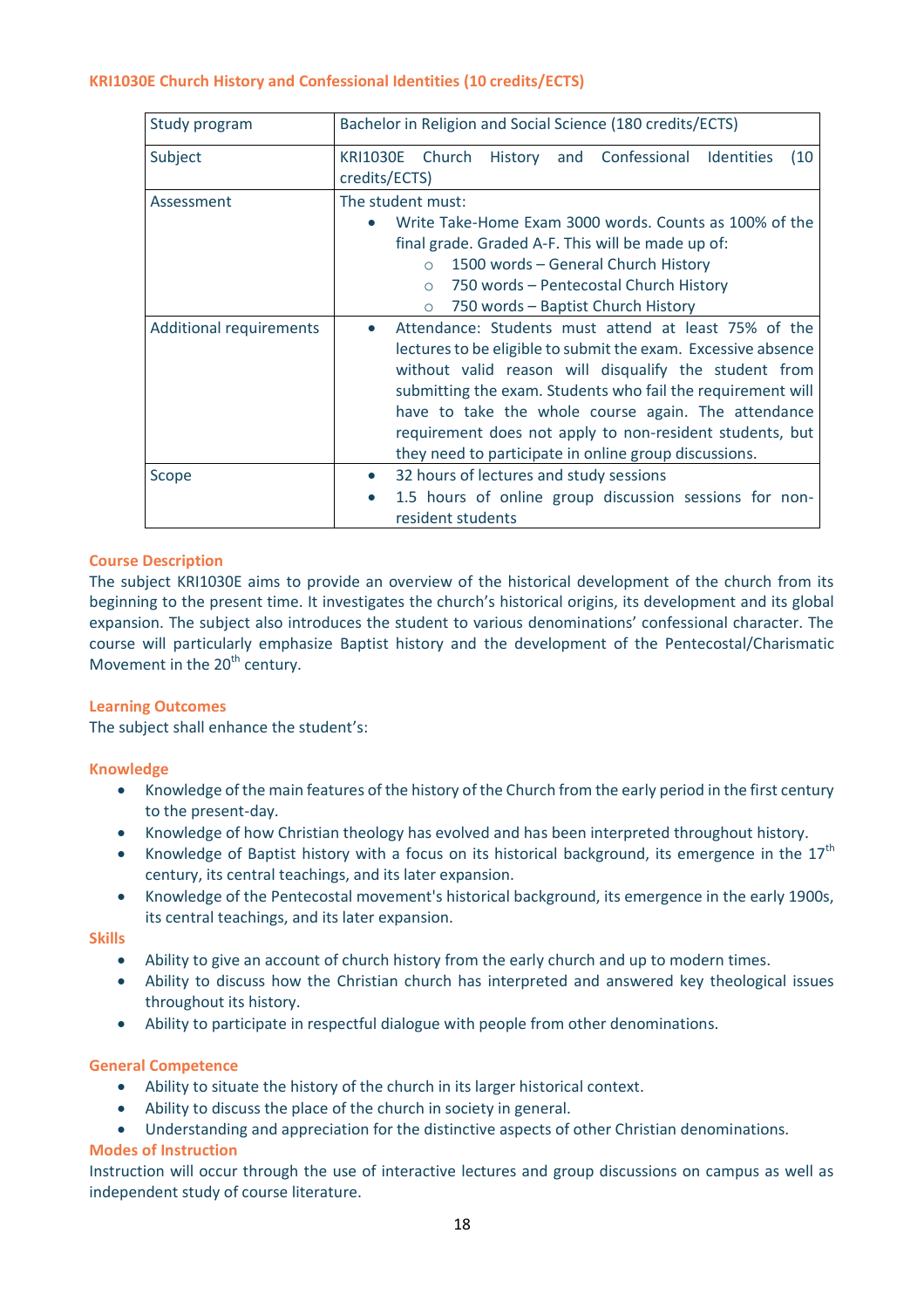# **Required Reading**

- Hill, Jonathan Hill (2007). *Zondervan Handbook to the History of Christianity*. Oxford: Lion Hudson. Pages 1-99, 130-273, 312-373, 410-469.
- Synan, Vinson (1997): *The Holiness-Pentecostal Tradition: Charismatic Movements in the Twentieth Century.* Grand Rapids, MI: Wm. B. Eerdmans Publishing Co., pages 1-8, 50-59, 84-116, 127-160, 167- 175, 185-195, 200-210, 212-237, 243-259, 264-266, 271-278.
- C. Douglas Weaver (2008). *In Search of the New Testament Church: The Baptist Story*. Mercer University Press, Macon: GA. Pages 9-113, 146-179, 201-250.
- Bill J. Leonard (2003). *Baptist Ways: A History*. Valley Forge, PA: Judson Press. Pages 1-15. (Available for students on Moodle)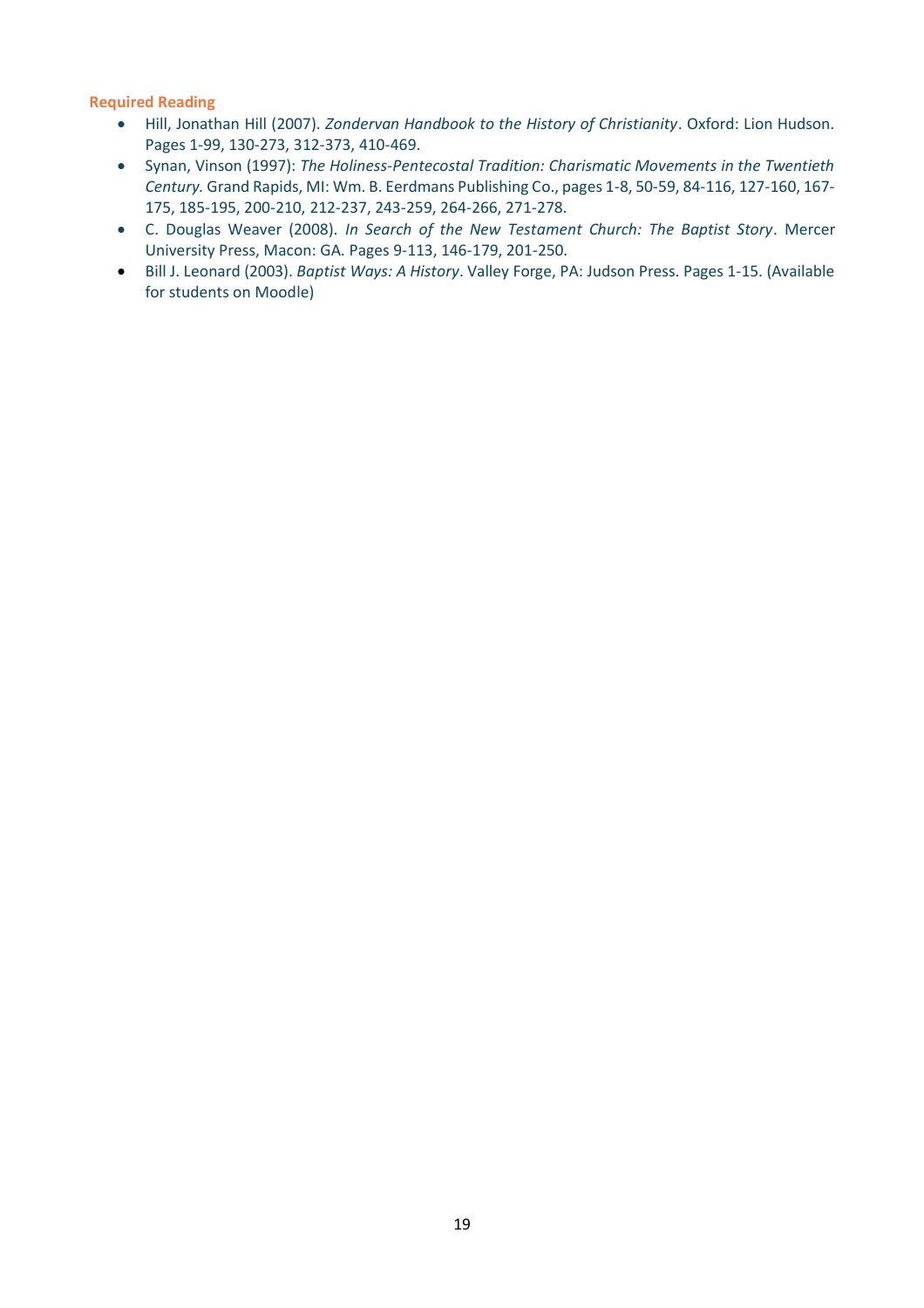# <span id="page-19-0"></span>**KRI1140E Dogmatics and Spirituality (10 credits/ECTS)**

| Study program              | Bachelor in Religion and Social Science (180 credits/ECTS)                                                                                                                                                                                                                                                                                                                                                                              |  |  |
|----------------------------|-----------------------------------------------------------------------------------------------------------------------------------------------------------------------------------------------------------------------------------------------------------------------------------------------------------------------------------------------------------------------------------------------------------------------------------------|--|--|
| Subject                    | KRI1140E Dogmatics and Spirituality (10 credits/ECTS)                                                                                                                                                                                                                                                                                                                                                                                   |  |  |
| Assessment                 | Students must:                                                                                                                                                                                                                                                                                                                                                                                                                          |  |  |
|                            | Take a 4-hour school exam in Dogmatics. The school exam counts<br>as 50% of the final grade. Graded A-F. (Non-resident students<br>submit a 1500 word, 72 hrs take-home exam).                                                                                                                                                                                                                                                          |  |  |
|                            | Write a 2000-word essay in Spirituality. The essay counts as 50% of<br>final grade. Graded A-F.                                                                                                                                                                                                                                                                                                                                         |  |  |
| Additional<br>requirements | Attendance: Students must attend at least 75% of the lectures to<br>$\bullet$<br>be eligible to submit the exam. Excessive absence without valid<br>reason will disqualify the student from submitting the exam.<br>Students who fail the requirement will have to take the whole<br>course again. The attendance requirement does not apply to non-<br>resident students, but they need to participate in online group<br>discussions. |  |  |
| Scope                      | 32 hours of lectures and study sessions<br>$\bullet$<br>1.5 hours of online group discussion sessions for non-resident<br>$\bullet$<br>students                                                                                                                                                                                                                                                                                         |  |  |

# **Course Description**

KRI1140E *Dogmatics and Spirituality* presents central tenets of the Christian faith such as the triune God, creation, man, sin and evil, Christology, soteriology, pneumatology, ecclesiology, baptism/communion, and eschatology. The course also highlights the importance of different views of Scripture and revelation, and how these doctrines should be communicated to people today. The student will also receive a practical and theoretical introduction to the various dimensions of spirituality within the Christian tradition, with a special emphasis on Charismatic and Pentecostal spirituality. The dimensions that are emphasized include prayer and worship, revival preaching, prayer for spiritual gifts, and the gift of prophecy and healing. Theological and sociological perspectives on spirituality will also be presented.

# **Learning Outcomes**

The course provides the following learning outcome:

# **Knowledge**

- Knowledge of the central tenets of the Christian faith such as the triune God, Scripture, revelation, creation, man, sin and evil, Christology, soteriology, pneumatology, ecclesiology, baptism and communion, eschatology.
- Knowledge of key doctrinal teachings in Baptist and /or Pentecostal theology.
- Knowledge of various forms of spirituality in the history of Christianity
- Knowledge of the central aspects of Pentecostal and Evangelical spirituality with an emphasis on revival preaching, prayer and intercession, approaches to the Baptism of the Holy Spirit/ filling of the Spirit, and the gifts of the Spirit.
- Knowledge of alternative forms of religiosity.
- Knowledge of key historical texts relating to spirituality throughout the history of the church.

# **Skills**

- Ability to see the connection between the biblical material, the history of theology, and current doctrinal positions today.
- Ability to exercise critical reflection upon, and defend, one's own and other's theological beliefs.
- Ability to reflect on how spirituality is expressed individually and collectively
- Ability to assess different forms of Christian spirituality

# **General Competence**

• A reflected understanding of the relevance of theology for today's society.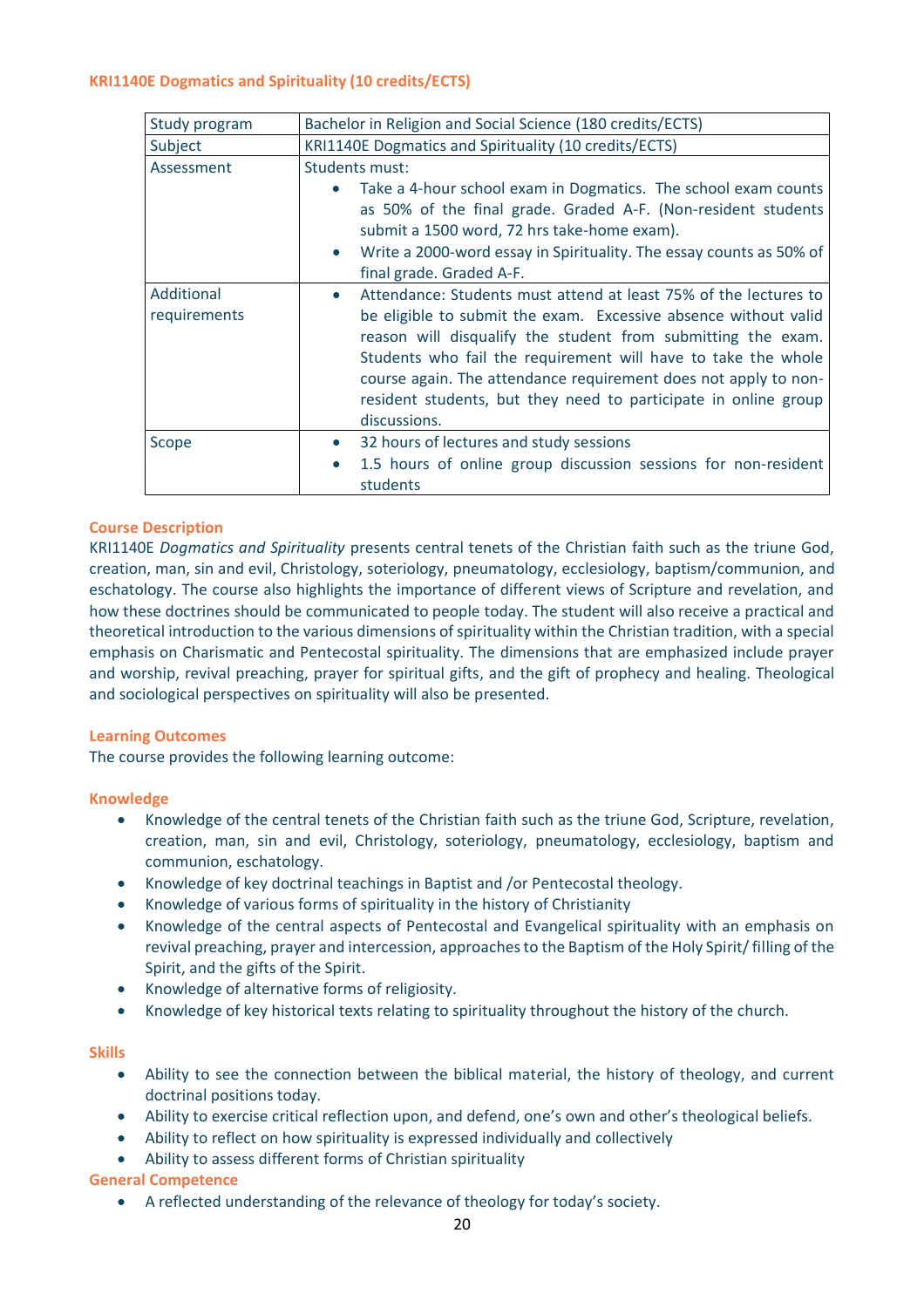- An ability to communicate the content of the Christian faith to people of today.
- Sensitivity and respect for different forms of spirituality
- Ability to demonstrate curiosity and critical thinking in the face of spiritual phenomena and experiences

# **Modes of Instruction**

Instruction includes interactive lectures on campus, group discussions, and independent study of course literature and online group discussion.

# **Required Reading**

# *Dogmatics*

- McGrath, Alister E. (2017). *Christian Theology: An Introduction*, Wiley-Blackwell (6th Edition), pp. 135-170, 175–236, 243-244, 246-292, 299-313, 327-353 (184 pages)
- Horton, S. M. (ed.) (1995): *Systematic Theology*. Springfield, MO. pp. 81 115, 171 176, 423 454, 463 – 469, 489 - 517, 525 – 565, 597 – 637 (184 pages).

# *Spirituality*

- Foster, Richard, J. (2005). *Devotional Classics: Selected Readings for Individuals and Groups.* New York : HarperOne, pp. 7–25, 41–47, 55–61, 65-71, 80–85, 143–155, 213–218, 258– 263, 271-276, 281–287, 288–300, 302–308, 316–328, 333–343 (104 pages)
- Andersen, Øyvind G. (2014). «The Gifts of the Holy Spirit» Unpublished article. 14 pp. Compendium
- Kay, William K. and Dyer, Anne E. (2008): *Pentecostal and Charismatic studies. A Reader*. London: SCM, pp. xiii-xv and ixx–xxxiii, 25-41, 47 -76, 83 -123, 127-131, 140 -150, 160-166, 225- 234 (130 pages)
- McGrath, Alister E. (1999). *Christian Spirituality*. Oxford: Blackwell. pp 1-109 (108 pages)

# The following articles:

- Ma, Julie (2002). "Korean Pentecostal Spirituality: A Case Study of Jashil Choi." *Journal of Pentecostal Studies,* 5:2 235-254, [http://www.apts.edu/aeimages/File/AJPS\\_PDF/02-2-JMa.pdf](http://www.apts.edu/aeimages/File/AJPS_PDF/02-2-JMa.pdf) (19 pages)
- Ma, Wonsuk, "Pentecostal Worship in Asia: Its Theological Implications and Contributions." *Ecumenical Institute*, [http://ecumenical-institute.pagesperso-orange.fr/reserve/Ma-](http://ecumenical-institute.pagesperso-orange.fr/reserve/Ma-Pentecostal%20Worship%20in%20Asia.pdf)[Pentecostal%20Worship%20in%20Asia.pdf](http://ecumenical-institute.pagesperso-orange.fr/reserve/Ma-Pentecostal%20Worship%20in%20Asia.pdf) (approximately 10 pages)
- Anderson, Allan (2004): "The Gospel and African Religion." *International Review of Mission*, LXXXIX No. 354, 373-283 (7 pages).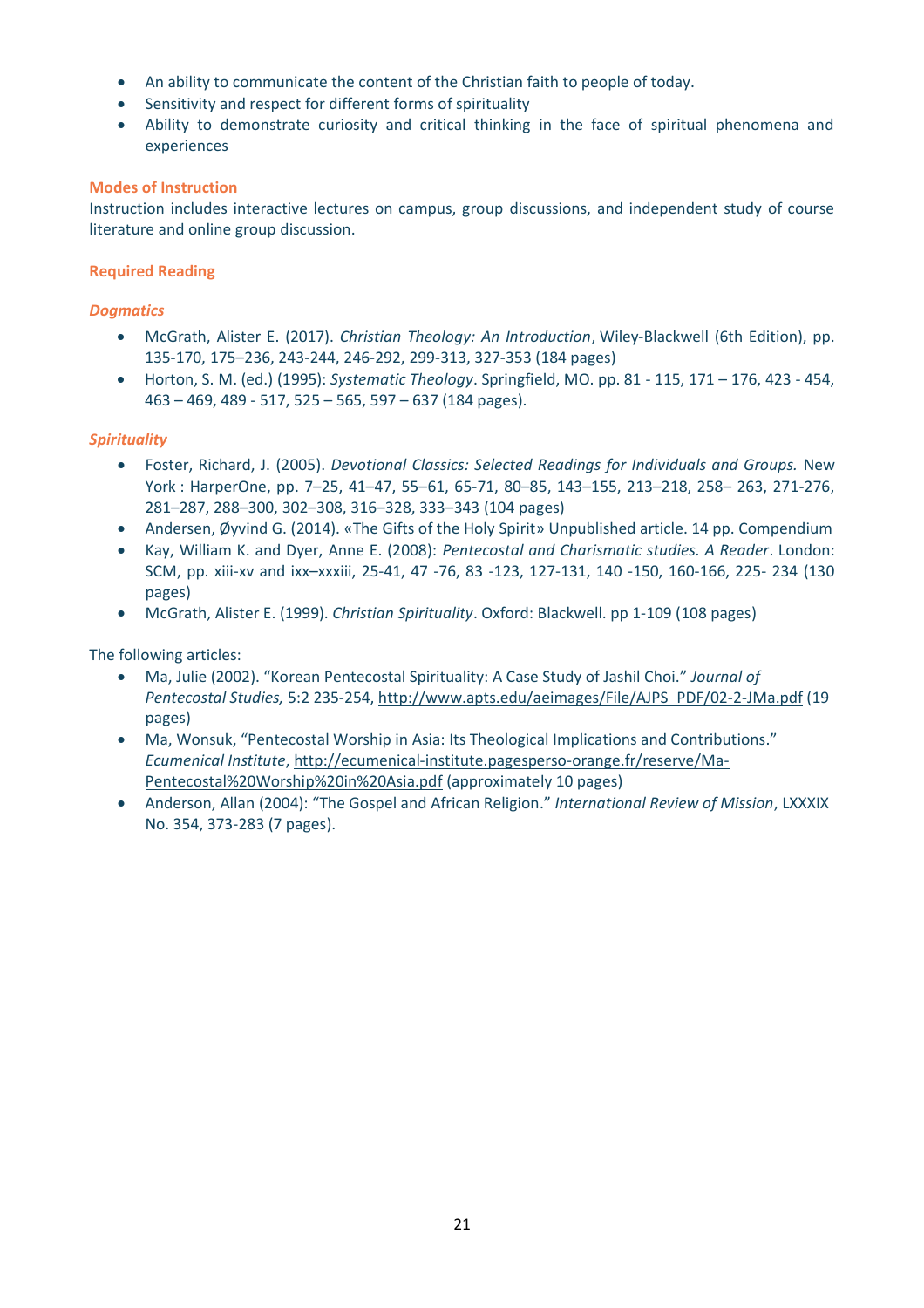# <span id="page-21-0"></span>**KTR1010E Conflict, Context, and Transformation (10 credits/ECTS)**

| Study program              | Bachelor in Religion and Social Science (180 credits/ECTS)                                                                                                                                                                                                                                                                                                                                                                             |  |  |
|----------------------------|----------------------------------------------------------------------------------------------------------------------------------------------------------------------------------------------------------------------------------------------------------------------------------------------------------------------------------------------------------------------------------------------------------------------------------------|--|--|
| Subject                    | KTR1010E Conflict, Context, and Transformation (10 credits/ECTS)                                                                                                                                                                                                                                                                                                                                                                       |  |  |
| Assessment                 | Students must:<br>Write a 3000-word assignment. Counts as 100% of final grade.<br>$\bullet$<br>Graded A-F.                                                                                                                                                                                                                                                                                                                             |  |  |
| Additional<br>requirements | Attendance: Students must attend at least 75% of the lectures<br>$\bullet$<br>to be eligible to submit the exam. Excessive absence without<br>valid reason will disqualify the student from submitting the<br>exam. Students who fail the requirement will have to take the<br>whole course again. The attendance requirement does not<br>apply to non-resident students, but they need to participate in<br>online group discussions. |  |  |
| Scope                      | 30 hours of lectures and study sessions<br>$\bullet$<br>1.5 hours of online group discussion sessions for non-resident<br>$\bullet$<br>students                                                                                                                                                                                                                                                                                        |  |  |

# **Course Description**

The KTR1010E course is an in-depth study on conflict understanding from a modern societal perspective. Conflict on various levels will be compared and analyzed to identify common themes and opportunities for conflict transformation. Through the application of various conflict models and analyses, the course highlights the foundational conflict dynamics of escalation and de-escalation. Gaining an understanding of the nature of conflict gives the student important knowledge on how conflicts can be transformed. The course examines how conflicts that arise today can transcend nationality, ethnicity, religion and ideology. The course also focuses on how migration, traditional media and social media are important in understanding how local and global conflicts are interconnected.

# **Learning Outcomes**

The course provides the following learning outcome:

# **Knowledge**

The subject will provide:

- General knowledge on the characteristics of conflict. This includes knowledge on the various phases and cycles of a conflict, and understanding on the different dynamics of conflict on both micro and macro levels.
- An understanding of the foundational conflict-theoretical models, methods and tools used in bringing constructive interventions to actual conflicts as well as for the causal analysis of conflicts.
- Knowledge of the causes of conflict, and the local and global repercussions of conflict.

# **Skills**

The subject will enhance the student's:

- Skills in effective communication and dialogue with those who hold different opinions.
- skills in diagramming a conflict to recommend or implement measures to de-escalate a conflict.

# **General Competence**

The subject will develop: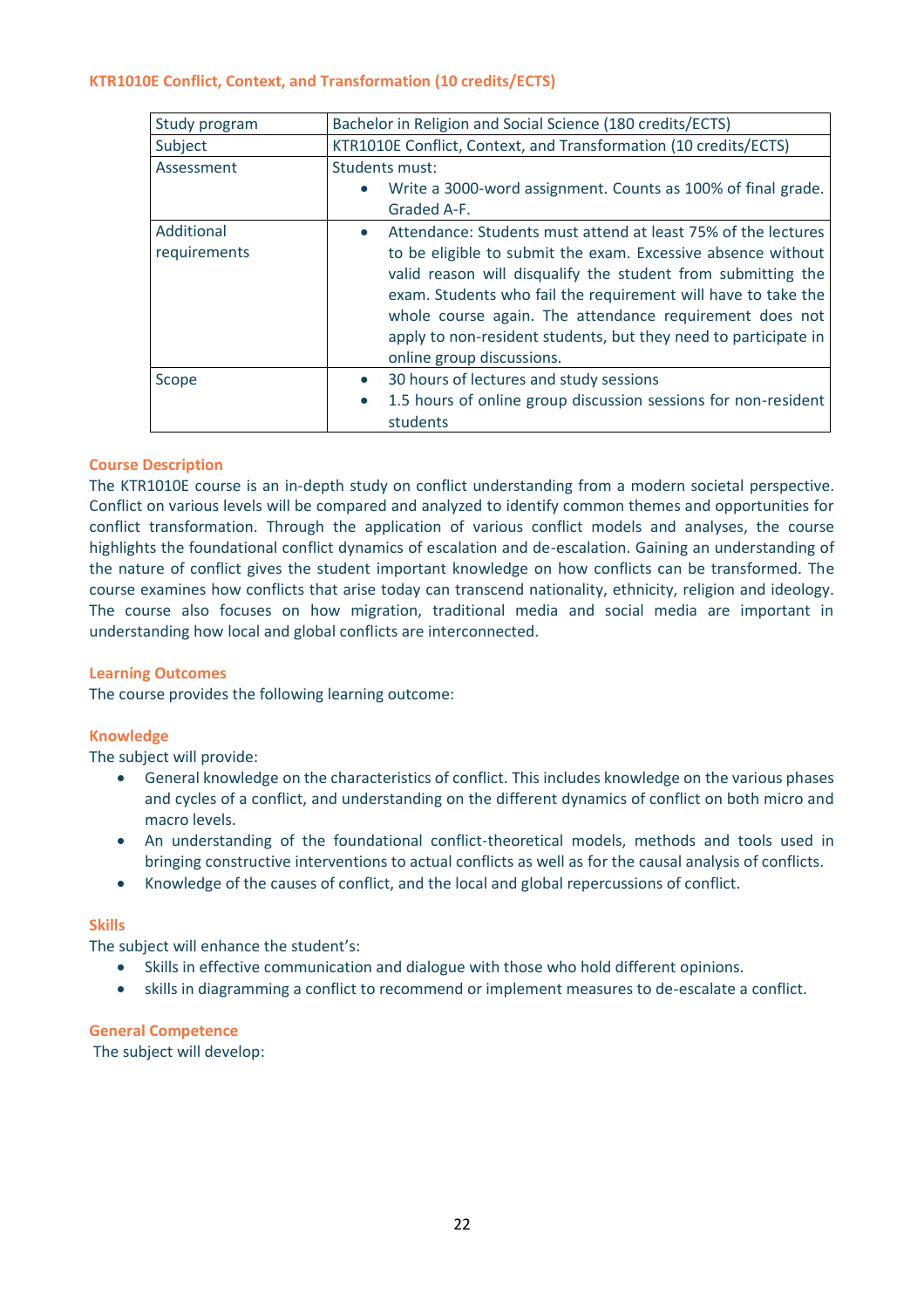- A foundational understanding of conflict-reducing communication, empathic listening and dialogue.
- An increased awareness of their own and other's way of being in conflicts they become personally involved in.

# **Modes of Instruction**

Various kinds of teaching methods will be employed during the course, including lectures, dialogue, reflective work in plenum, and group exercises.

# **Required Reading**

- Collier, Paul (2015). *Exodus, Immigration and Multiculturalism in the 21st Century*. Penguin Press UK. (Chapters 1-10, 206 pages)
- Fisher et al. (2000). *Working with Conflict: Skills and Strategies for Action*. 3<sup>rd</sup> ed. Zed Books London. New York. (Chapter 2, 20 pages)
- Glasl, Friedrich (1999). *Confronting Conflict: A First-Aid Kit for Handling Conflict*. Hawthorn Press, Gloucestershire. (pp 71-106, 35 pages)
- Miall et al. (2011). *Contemporary Conflict Resolution*. 3<sup>rd</sup> ed. Polity Press. Cambridge (pp 3-34, 31 pages)
- Moisi, Dominique (2010). *Geopolitics of Emotion: How Cultures of Fear, Humiliation and Hope Are Reshaping the World*. Anchor Books. USA. (pp 1-122, 121 pages)
- Lederach, John Paul (2003). *The Little Book of Conflict Transformation*. Good Books Intercourse. (pp 3-71, 68 pages)
- Lederach, John Paul (2004). *The Moral Imagination: The Art and Soul of Building Peace*. Oxford University Press Oxford, New York. (pp 3-180, 177 pages)
- Rogers, Paul (2010). *Losing Control: Global Security in the Twenty-First Century*. 3rd edition. New York: Pluto Press. (pp 1-10, 119-184, 75 pages)
- Film: *Promises*. An Oscar-nominated film from 2001.

# **Recommended Reading**

• Huntington, Samuel (1996). *The Clash of Civilizations and The Remaking of World Order*. Simon & Schuster. London.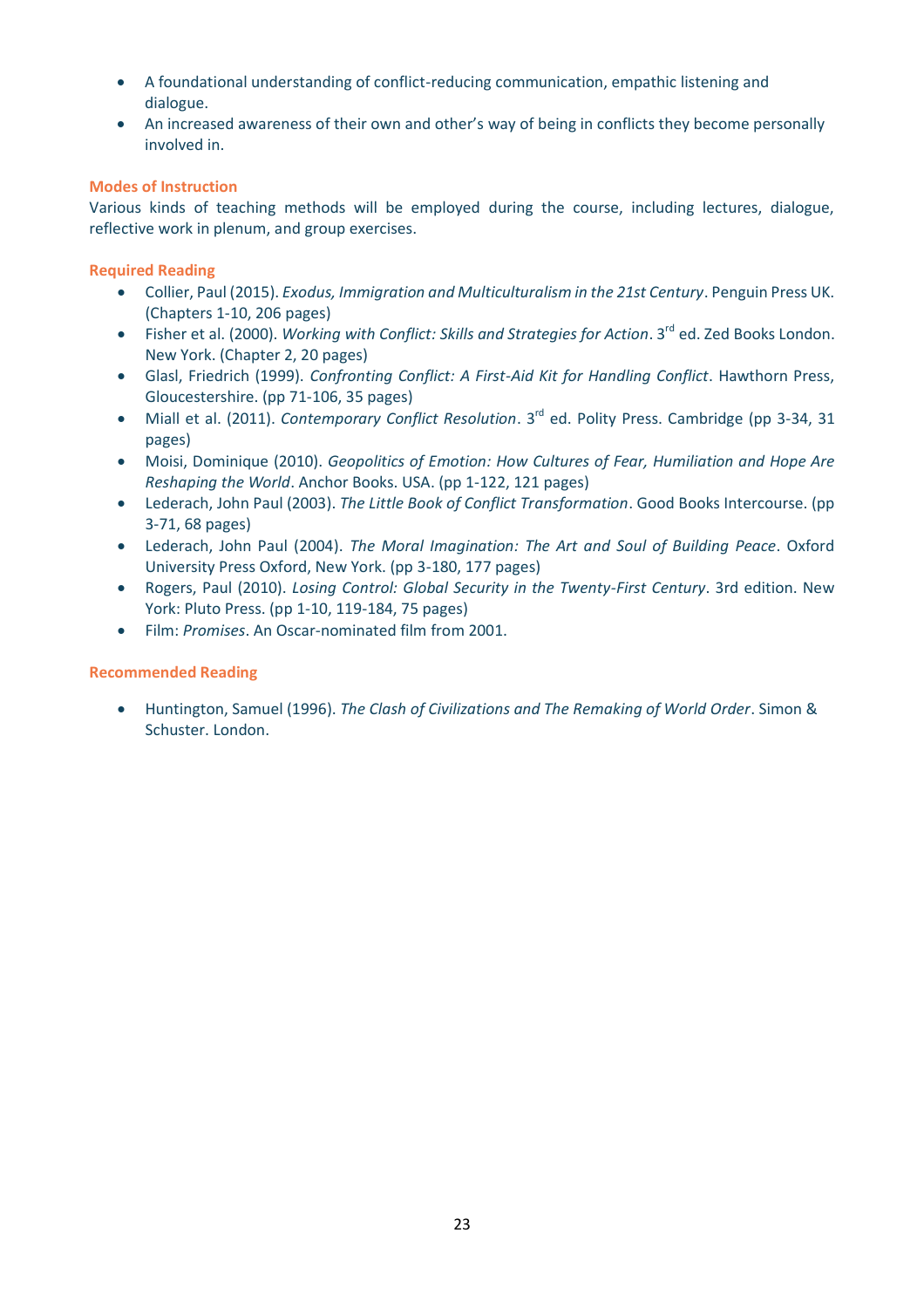# <span id="page-23-0"></span>**PAL1140E Church, Mission and Society (10 ECTS)**

| Study program | Bachelor in Leadership and Theology (180 credits/ECTS)                                                                                                                                                                                                                                                                               |  |
|---------------|--------------------------------------------------------------------------------------------------------------------------------------------------------------------------------------------------------------------------------------------------------------------------------------------------------------------------------------|--|
| Course        | PAL1140 Mission, Church and Society (10 credits/ECTS)                                                                                                                                                                                                                                                                                |  |
| Assessment    | The student is expected to:                                                                                                                                                                                                                                                                                                          |  |
|               | Complete a case study or an interview of an individual or<br>organization that has been innovative and/or effective within<br>the area of church, mission, or Christian community<br>involvement. The report is to be 1500 words (50%).<br>Write an essay of 1500 words on a theme determined by the<br>$\bullet$<br>lecturer (50%). |  |
|               | Presentation of a review of an article/book chapter.<br>$\bullet$                                                                                                                                                                                                                                                                    |  |
|               | Participate in two forum discussions.<br>$\bullet$                                                                                                                                                                                                                                                                                   |  |
| Scope         | 32 hours of lectures and study sessions<br>$\bullet$                                                                                                                                                                                                                                                                                 |  |
|               | 1.5 hours of online group discussion sessions for non-<br>$\bullet$<br>resident students                                                                                                                                                                                                                                             |  |

#### **Course Description**

What is God doing in the world and how can we be involved in what He is doing? What is *mission*, what are the goals of mission and what role does the church play in this work? What is a "A Good Society" and how can believers effectively work for social justice and social change? And what do all these things have to do with the local church?

These are some of the questions that will be looked at and discussed in PAL1140E. The course seeks to go beyond the traditional divisions between church and society, evangelism and diaconal work, promoting a holistic understanding of the role of the church that is based on the fact that God is intentionally active in the world as both Savior and Creator. This means that the church has to reach out to those who do not yet believe while actively working to transform people and society.

The aim of the course is to promote theological reflection and practical skills in the development of models for church-, mission- and community involvement, within the globalized and postmodern context.

#### **Learning Outcomes**

#### **Knowledge**

The course will offer the student:

- A good understanding of the purpose and the extent of mission in terms of contemporary mission theology, including the missional church and the Lausanne Movement (the Cape Town Commitment).
- An introduction on what the church is (ecclesiology) and its purpose (missiology) -- and how these two aspects of the church can be viewed in relation to the other.
- Knowledge of the various models and perspectives on Christian social engagement.
- Understanding on how the Christian faith must be presented in various ways in various cultures (contextualization) and an introduction to different perspectives on how this can be done in contemporary society today.

#### **Skills**

The course will strengthen the student's:

• Ability to discover, analyze and learn from individuals or groups that have been effective and/or innovative in the work of transforming people and society.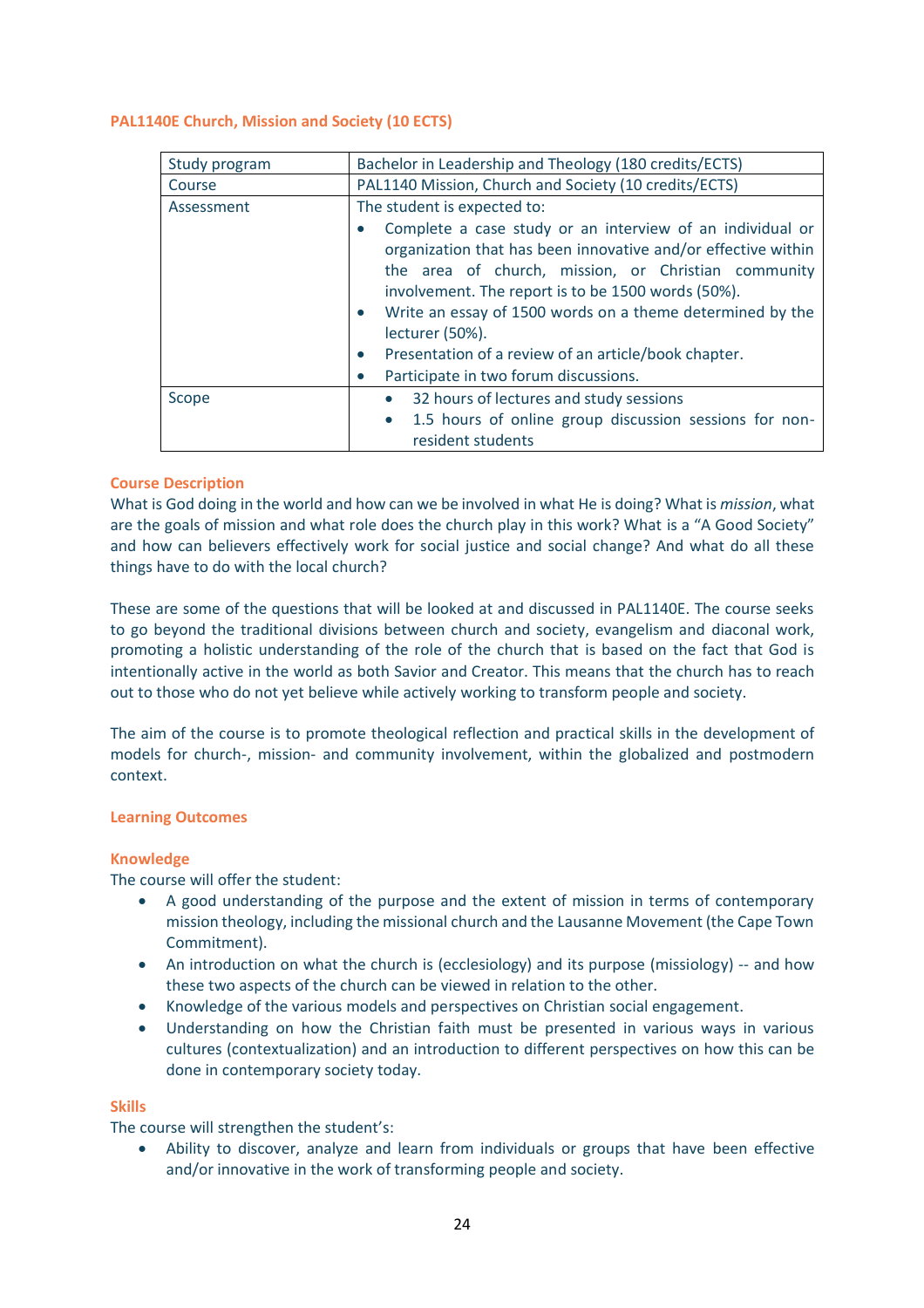- Skills in reflecting over the relation between what the church is, what it does and how it is organized -- including various views on the purpose and function of the church service.
- Ability to develop strategies for influence and innovation that are grounded in Christian faith and tradition.
- Practical skills in utilizing models for church development -- and to critically reflect on these models.

# **General Competence**

The course will:

- Strengthen national and global engagement in 'doing mission with both hands' -- sharing the gospel and community involvement.
- Promote the respect and understanding of different perspectives on church- and community development.
- Develop the student's wisdom and competence in how individuals, churches and volunteer organizations can contribute to a just and sustainable world.

# **Modes of Instruction**

The course is structured around lectures, group work, and case studies. The course length is 32 lecture hours.

# **Required Reading**

- Wright, C. J. H. (2006). *The mission of God: Unlocking the Bible's grand narrative*. Downers Grove, Ill.: IVP Academic, s. 303-333, 393-420 (59 pages)
- Wright, C. J. H. (2010). *The mission of God's people: A biblical theology of the church's mission*. Grand Rapids, MI: Zondervan, kap. 1-2, 13 (44 pages)
- Cape Town Commitment (http://www.lausanne.org/content/ctc/ctcommitment. 70 pages)
- Roxburgh, A. J. (2004) "The Missional Church". *Theology Matters* 10(4), ss. 1-5 (6 pages)
- Kimlyn J. Bender and D. Stephen Long (2020) T&T Clark Handbook of Ecclesiology Chapters 1- 5 (67 pages).
- Volf, M. (2011). *A public faith: How followers of Christ should serve the common good*. Grand Rapids, MI: Brazos Press, ss. 55-145 (91 pp.)
- J. M. Vorster, (2015) "Kingdom, church and civil society: A theological paradigm for civil action", HTS Theological Studies
- Bevans, S. B. *Models of Contextual Theology*. Orbis Books, 2002. Chapter 1 and 7 (24 pages).
- Goheen, M. W. (2014). *Introducing Christian Mission Today: Scripture, History and Issues*. Downers Grove, IL: InterVarsity Press, Chapters 5 – 6, and 10 (133 pages)
- Kraft, C. H (2002) "Culture, Worldview and Contextualization" i *Perspectives in the World Christian Movement. A Reader.* Ralph D. Winter (red). 3. utg. Pasadena, California: William Carey Library, ss. 384-391 (8 pages)
- Nikolajsen, J. B. (2013). Beyond sectarianism: the missional church in a post-Christendom society. *Missiology*, *41*(4), 462–475 (14 pages)
- Harris, P. (2010) "Towards a Missiology of Caring for Creation". *Evangelical Review of Theology*, 34(3), 220–232 (13 pages)
- + 100 pages of literature relevant to the theme of the case study.

# **Recommended Reading**

- Boyd, G. A. (2007) "The Myth of a Christian Nation: How the Quest for Political Power Is Destroying the Church ". Grand Rapids, Mich: Zondervan.
- Flemming, D. (2005) *Contextualization in the New Testament: Patterns for Theology and Mission*. Downers Grove, Ill-: IVP Academic.
- Gibbs, E., & Bolger, R. K. (2005) *Emerging churches: Creating Christian community in postmodern cultures*. Grand Rapids, Mich.: Baker Academic.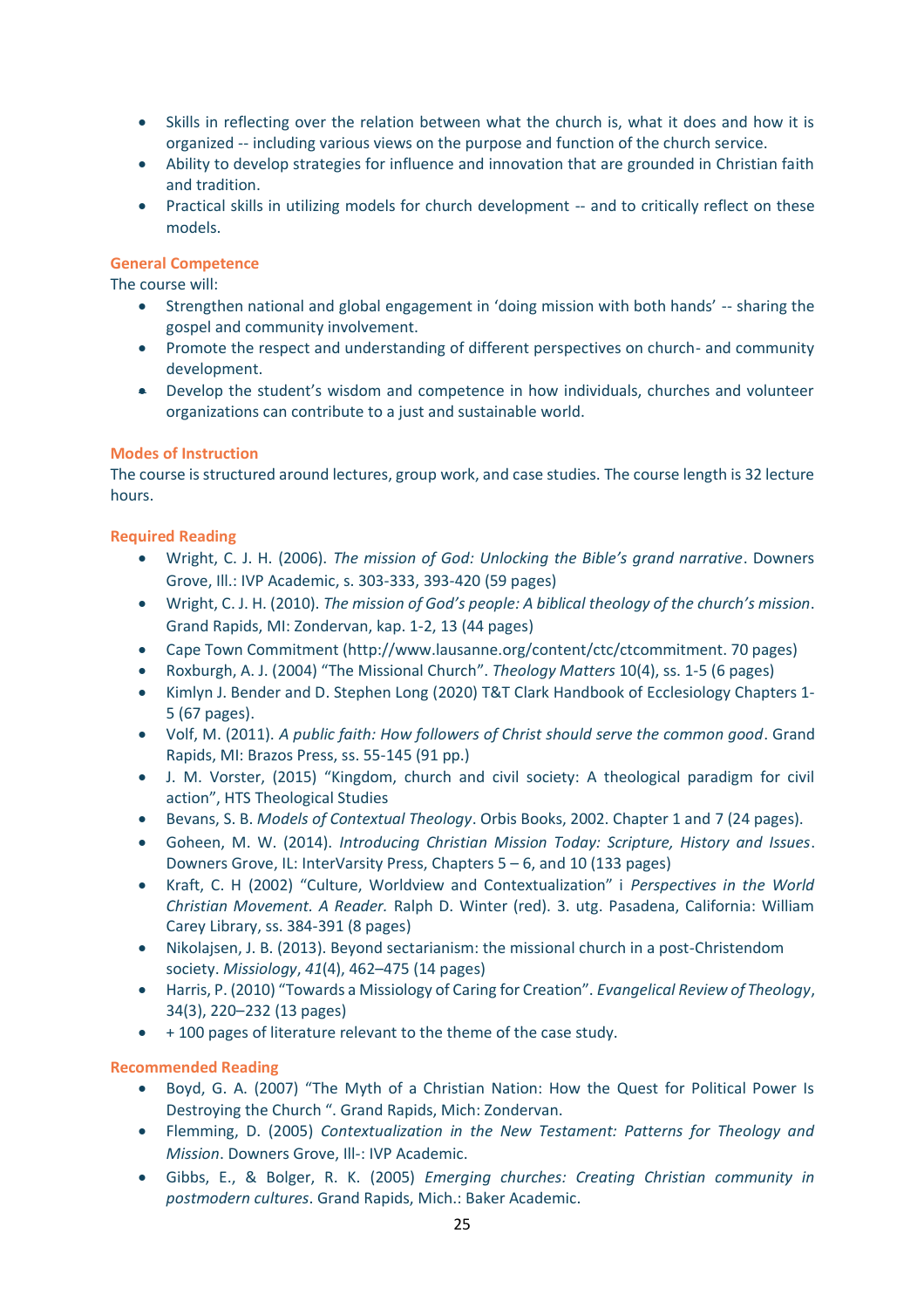- Kirk, J. A. (2006). *Mission under scrutiny: Confronting current challenges*. London: Darton, Longman & Todd.
- Paas, S. (011). Post-Christian, Post-Christendom, and Post-Modern Europe: Towards the Interaction of Missiology and the Social Sciences. Mission Studies, 28(1), pp. 3–25
- Van Gelder, C. og Dwight J. Z. (2011) *The Missional Church in Perspective: Mapping Trends and Shaping the Conversation*. Grand Rapids, Michigan: Baker Academic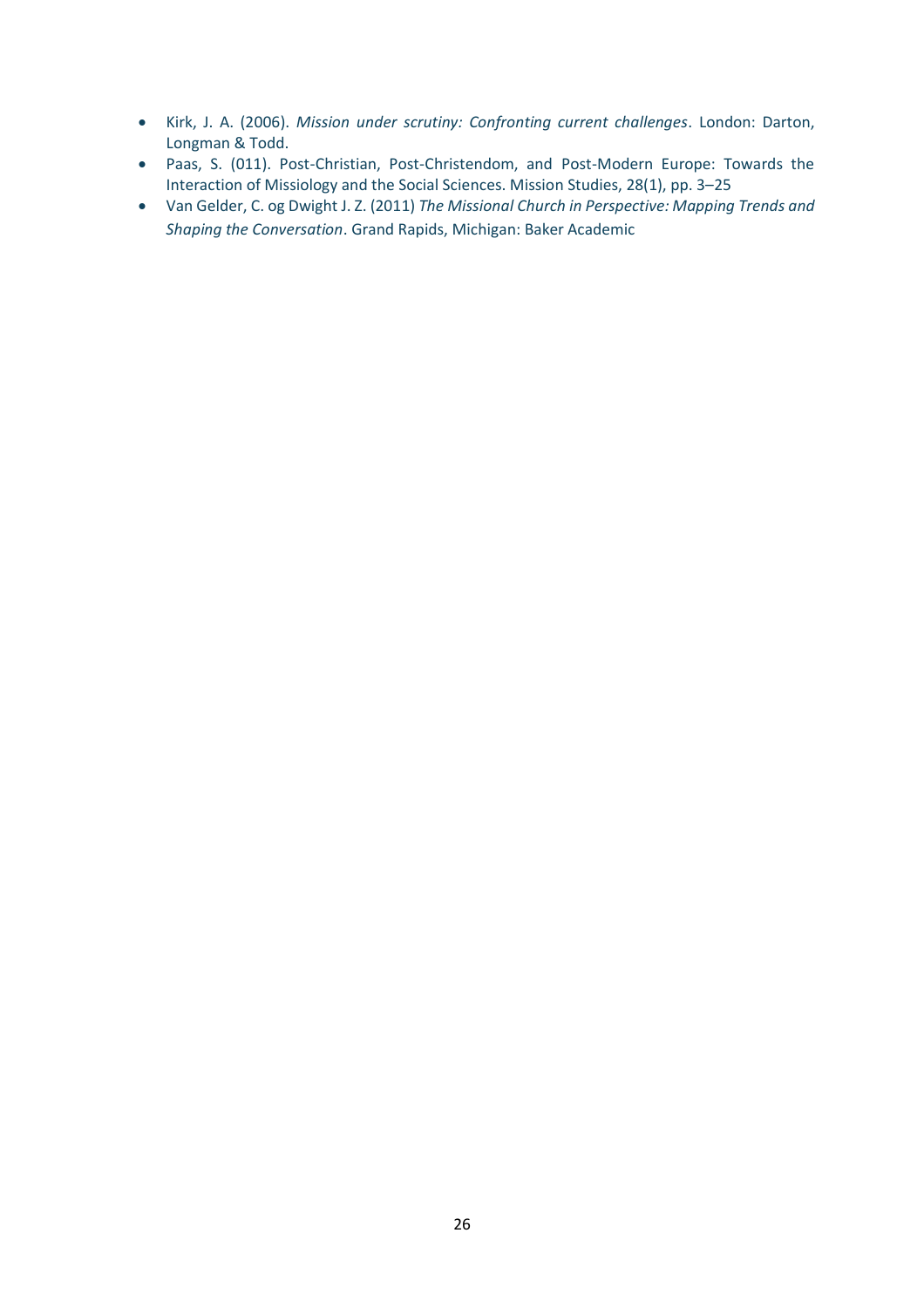#### <span id="page-26-0"></span>**RLE1120E Social Analysis and Ethics (10 credits/ECTS)**

| Study program                  | Bachelor in Religion and Social Science (180 credits/ECTS)                                                                                                                                                                                                                                                                                                                                                                             |
|--------------------------------|----------------------------------------------------------------------------------------------------------------------------------------------------------------------------------------------------------------------------------------------------------------------------------------------------------------------------------------------------------------------------------------------------------------------------------------|
| Subject                        | RLE1120E Social Analysis and Ethics (10 credits/ECTS)                                                                                                                                                                                                                                                                                                                                                                                  |
| Course                         | RLE1121E Culture and Social Analysis (5 credits/ECTS)                                                                                                                                                                                                                                                                                                                                                                                  |
|                                | RLE1122E Ethics (5 credits/ECTS)                                                                                                                                                                                                                                                                                                                                                                                                       |
| Assessment                     | Students must:<br>Write a 1500-word essay in RLE1121E. The Essay counts for 50%<br>$\bullet$<br>of the total grade. Graded A-F.                                                                                                                                                                                                                                                                                                        |
|                                | Write a 1500-word essay in RLE1122E Ethics. The essay counts<br>$\bullet$<br>for 50% of the total grade.                                                                                                                                                                                                                                                                                                                               |
| <b>Additional requirements</b> | Attendance: Students must attend at least 75% of the lectures<br>$\bullet$<br>to be eligible to submit the exam. Excessive absence without<br>valid reason will disqualify the student from submitting the<br>exam. Students who fail the requirement will have to take the<br>whole course again. The attendance requirement does not<br>apply to non-resident students, but they need to participate in<br>online group discussions. |
| Scope                          | 32 hours of lectures and study sessions<br>$\bullet$<br>1.5 hours of online group discussion sessions for non-resident<br>$\bullet$<br>students                                                                                                                                                                                                                                                                                        |

# **Course Description**

This subject offers an introduction to theological and sociological analysis in order to help the student to reflect on her or his social context, and on her own role in society. Different forms of Christian and social activism will be presented, so that the student may reflect on how she or he can live ethically in the postmodern context, and serve the community in which we live, in the best possible way. The subject will give an introduction to Christian ethics and what the Bible says about different ethical issues. Key virtues and norms within the Christian and other ethical traditions will be presented, and the role of the Holy Spirit in Christian ethics will be reviewed. See the course descriptions for *RLE1121E Culture and Social analysis* (5 credits/ECTS) and *RLE1122E Ethics (5 credits/ECTS)* for learning outcomes and required reading.

# **Modes of Instruction**

Instruction will occur using interactive lectures on campus, online lectures and independent study of course literature.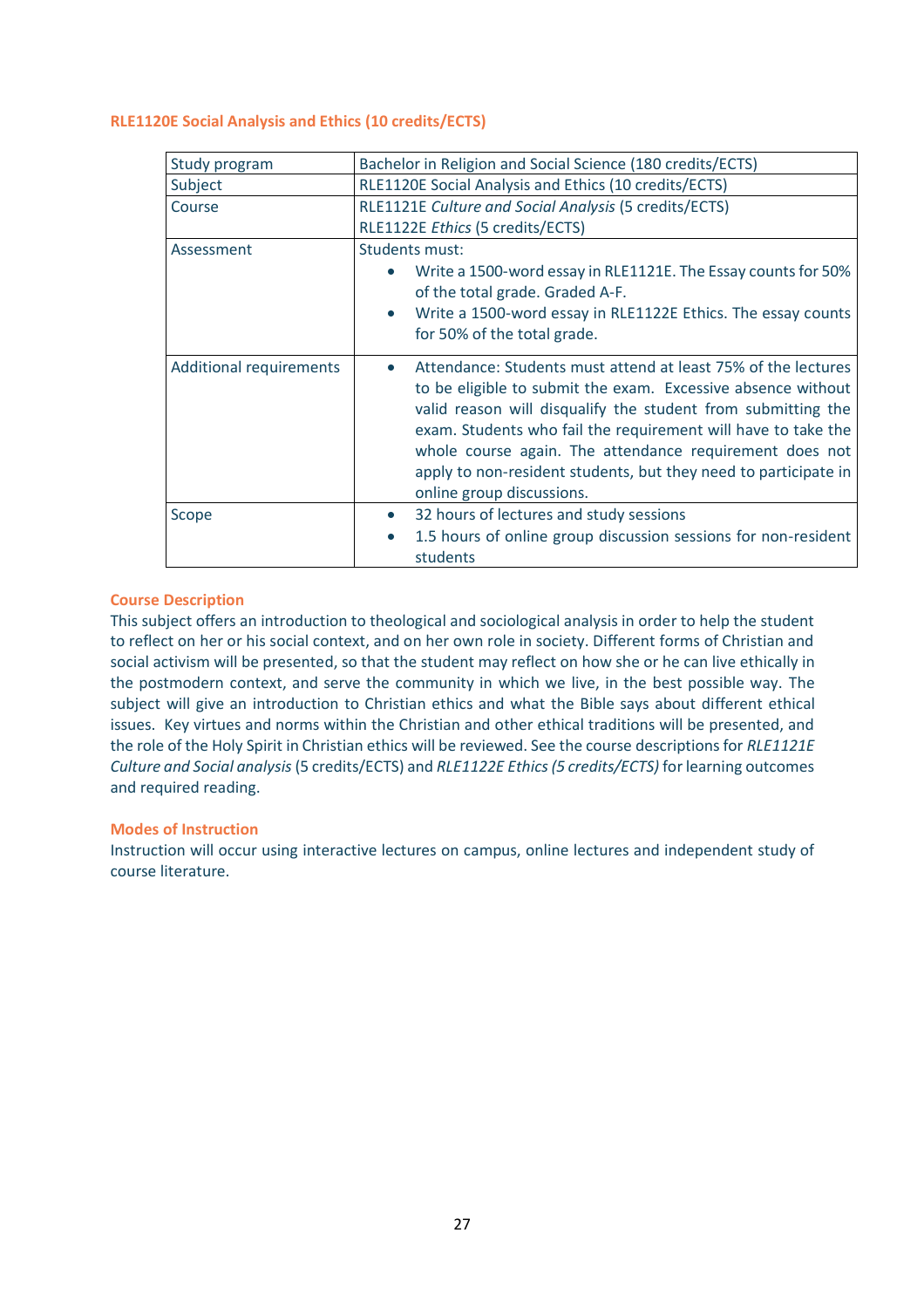# <span id="page-27-0"></span>**RLE1121E Culture and Social Analysis (5 credits/ECTS)**

| Study program | Bachelor in Religion and Social Science (180 credits/ECTS) |  |
|---------------|------------------------------------------------------------|--|
| Subject       | RLE1120E Social Analysis and Ethics (10 credits/ECTS)      |  |
| Course        | RLE1121E Culture and Social Analysis (5 credits/ECTS)      |  |
| Assessment    | See RLE1120E                                               |  |
| Scope         | 16 hours of lectures and study sessions<br>$\bullet$       |  |
|               | (45 min online group discussion session for non-resident   |  |
|               | students)                                                  |  |

# **Course Description**

This course provides the student with an introduction to sociological and theological thinking about the community he or she lives in. The course also provides an elementary introduction to social science methods. The student will be presented with various forms of descriptive ethics, but the subject will also present a type of sociology, which seeks to be a morally practicing and morally challenging discipline. The course will also introduce various forms of Christian social engagement and help students to see themselves in a bigger context and to reflect upon how he or she can influence society.

#### **Learning Outcomes**

# **Knowledge**

The course will provide:

- Knowledge of descriptive ethics and empirical theology
- Knowledge of basic sociological perspectives (paradigms) for social and cultural analyses
- Knowledge of basic theological perspectives on social and cultural realities
- Knowledge of the critical applications of Robert Bellah's model for phronetic sociology
- Knowledge of social science methods

# **Skills**

The course will provide:

- Ability to reflect on social and cultural phenomena with the assistance of social science perspectives
- Ability to understand ethical thinking in a social and cultural perspective
- Ability to write a project description for a social science term paper

# **General Competence**

The course will provide:

- A critical approach to causal and moral contexts of culture and society.
- Improved capacity for moral discernment

# **Required Reading**

- Cartledge, M. J. (2003). *Practical Theology: Studies in Pentecostal and Charismatic Issues*. Carlisle: Paternoster, pp 11-16, 41 -62, 69- 102 (59 pages).
- Fraser, D., Campolo, Tony (1992). *Sociology through the Eyes of Faith*. Leicester: Apollos, pp 13-25 ,103-121, 138- 168, 191- 307 (176 pages).
- Lingenfelter, Sherwood (1998). *Transforming culture.* Grand Rapids: Baker Academic Press, pp 11 – 63, 83-105, 129-145 (90 pages).
- Flyvbjerg, B. (2006). "Making Organization Research Matter: Power, Values, and Phronesis." In Stewart R. Clegg, Cynthia Hardy, Thomas B. Lawrence, and Walter R. Nord, eds., *The Sage Handbook of Organization Studies*. Second Edition. Thousand Oaks, CA: Sage, July 2006, pp. 370-387 (17 pages).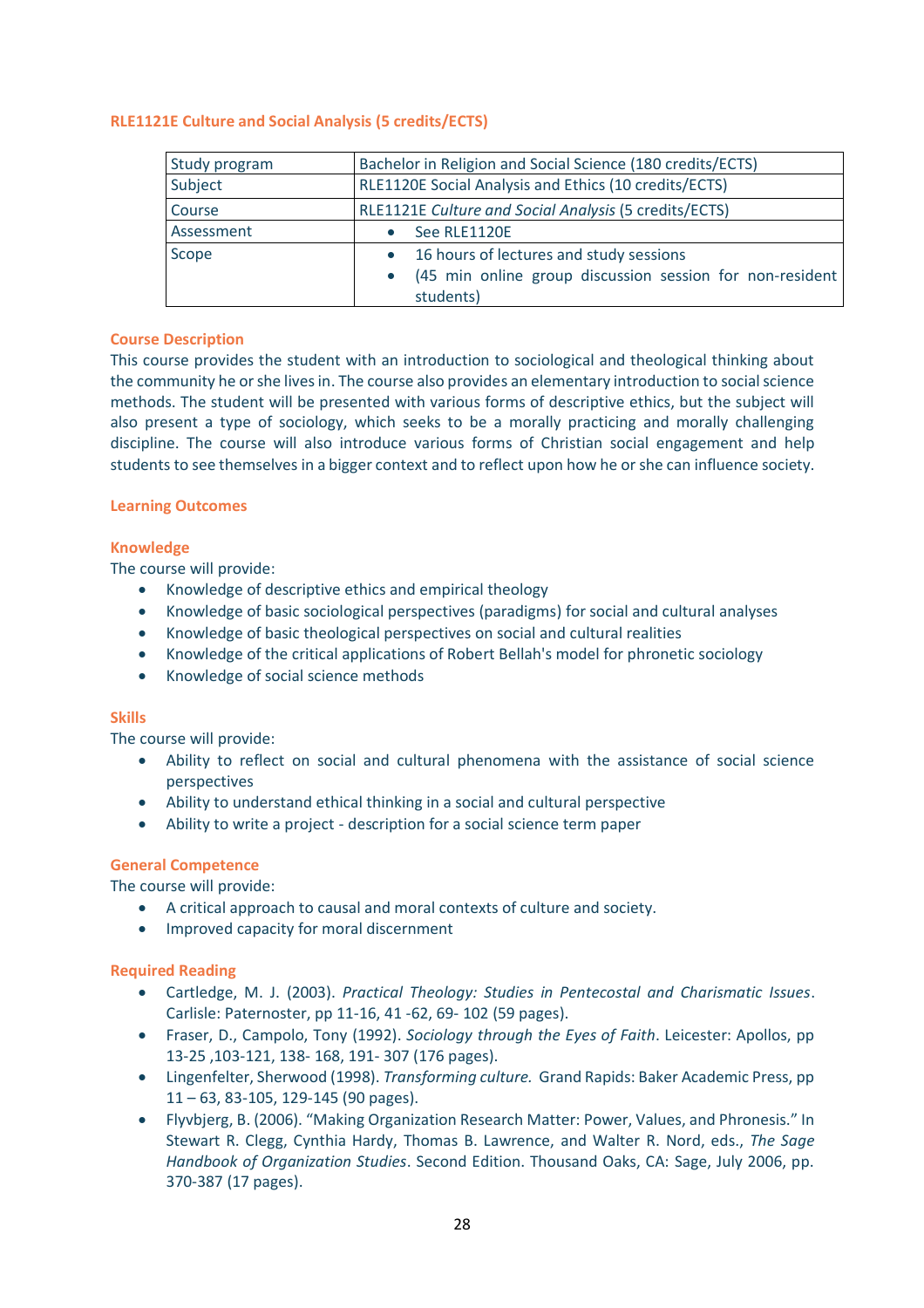• Flyvbjerg, B. (2006). "Social Science That Matters." *Foresight Europe*, No. 2, October 2005– March 2006, pp. 38-42 (4 pages).

**Recommended Reading**

• Bryman, A. (2008). *Social Research Methods* (3rd ed.). Oxford: Oxford University Press.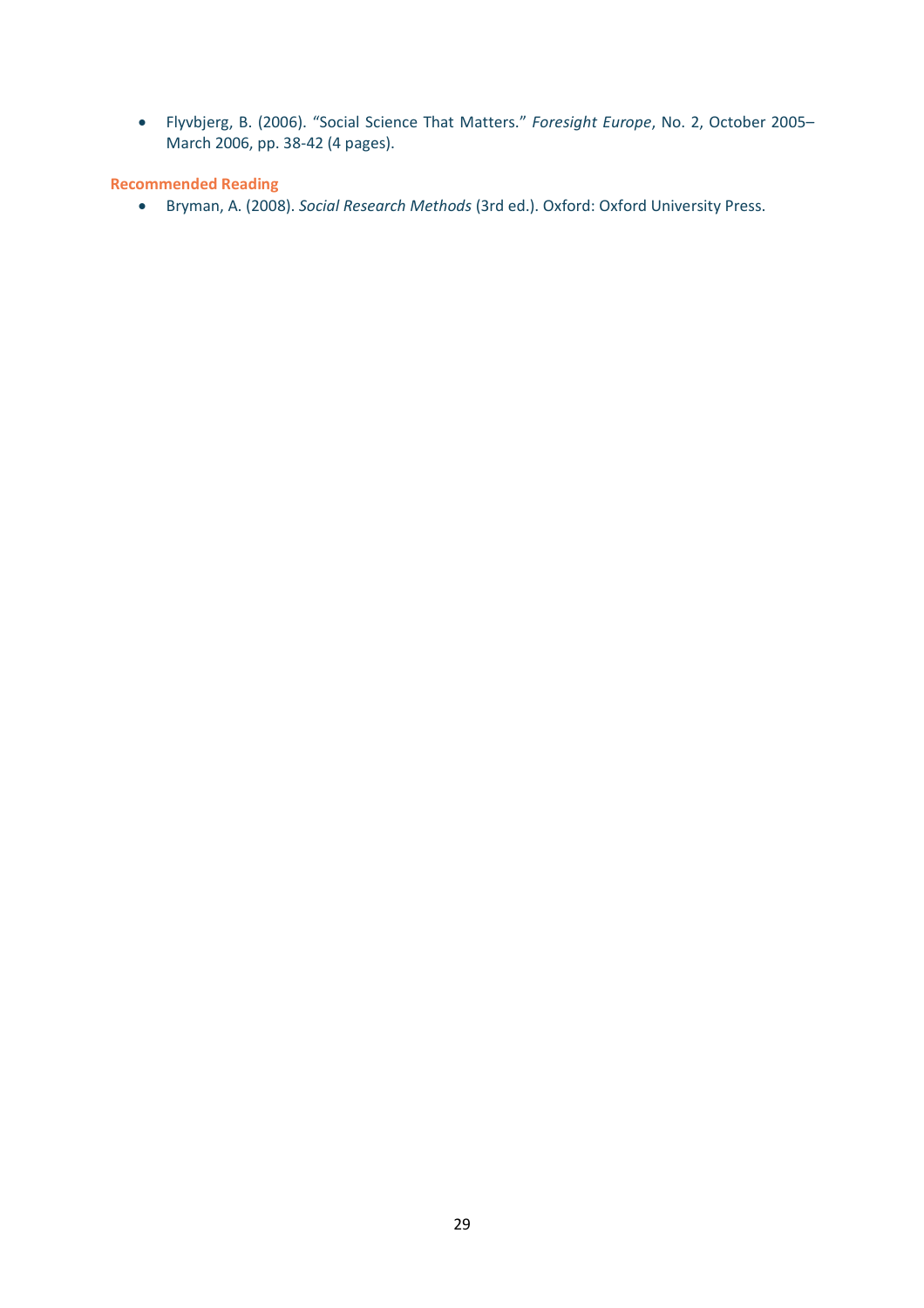# <span id="page-29-0"></span>**RLE1122E Ethics (5 credits/ECTS)**

| Study program | Bachelor in Religion and Social Science (180 credits/ECTS) |  |
|---------------|------------------------------------------------------------|--|
| Subject       | RLE1120E Social Analysis and Ethics (10 credits/ECTS)      |  |
| Course        | RLE1122E Ethics (5 credits/ECTS)                           |  |
| Assessment    | See RLE1120E                                               |  |
| Scope         | 16 hours of lectures and study sessions<br>$\bullet$       |  |
|               | (45 min online group discussion session for non-resident   |  |
|               | students)                                                  |  |

# **Course Description**

The course will give an introduction to Christian ethics, what the Bible says about ethical questions and the importance of Christian fellowship for an ethical life. The course seeks clarification of the central virtues and norms within Christian ethics, and will also touch upon the Holy Spirit's role in Christian ethics. Further, the course will illuminate the relationship between general and Christian ethics and present different ethical methods. The course will give the students help to discuss ethical questions with focus on current issues.

# **Learning Outcome**

# **Knowledge**

The course will provide:

- Knowledge of Christian ethics and biblical view of ethics and ethical lifestyle
- Knowledge of the relationship between Christian ethics and general ethics
- Knowledge of various ethical methods
- Knowledge of selected topics within the area of ethics. This includes, human dignity, family and relationships, culture, work and profession, environment and stewardship responsibility, economics and politics

# **Skills**

The course will provide:

- Ability to base ethical thinking in Biblical values
- Ability to reflect ethically upon social and cultural phenomena
- Ability to discuss and explain an ethical problem using various ethical methods

# **General Competence**

The course will provide:

- Improved capacity for moral discernment and good ethical lifestyle
- Respect for one's own and others' ethical convictions

# **Required Reading**

- Kenyon, H. N. (2019): Ethics in the Age of the Spirit: Race, Women, War, and the Assemblies of God. Eugene, Oregon: Pickwick, chp 22, pp.292-304 (12 pages). (Compendium).
- Rae, Scott (2016): *Introducing Christian Ethics: A Short Guide to Making Moral Choices.* Grand Rapids, Mi.: Zondervan, pp.7-172 (169 pages)
- Stassen, Glen and Gushee, David P. (2016). *Kingdom Ethics: Following Jesus in Contemporary*  Context. 2<sup>nd</sup> ed. Grand Rapids, Mi: Eerdmans, s.3-85 (82 pages). Compendium.
- Wells, Samuel and Quash, Ben (2010). *Introducing Christian Ethics.* Oxford: Wiley-Blackwell, pp.336-359 (23 pages). Compendium.

# **Recommended Reading**

• Bretherton, Luke (2016): *Hospitality as Holiness. Christian Witness Among Moral Diversity*. New York: Routledge. (DTL)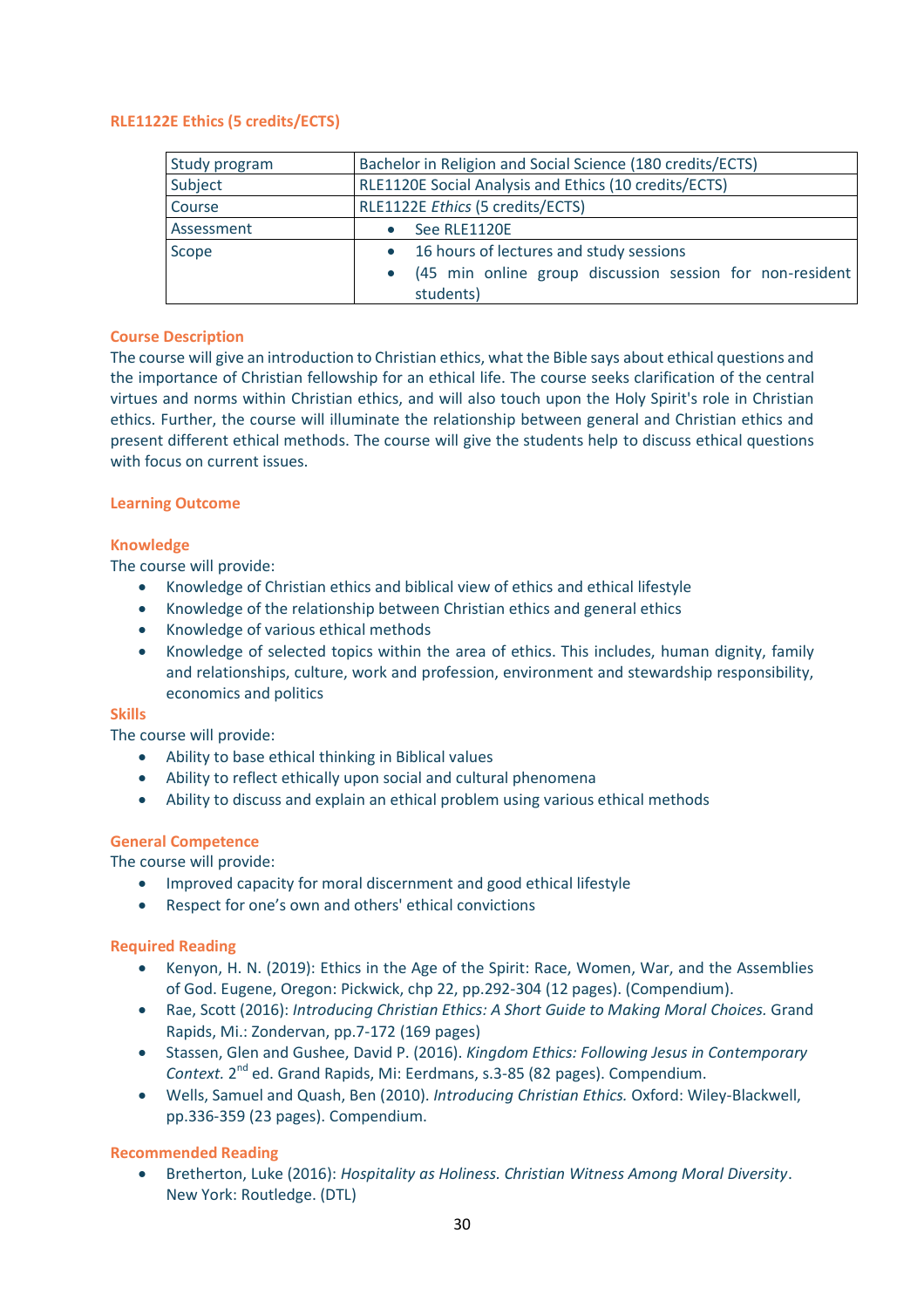- Castelo, Daniel (2012): *Revisioning Pentecostal Ethics. The Epicletic Community.* Cleveland: CPT Press.
- Davis, John Jefferson (2015): *Evangelical Ethics. Issues Facing the Church Today.* 4<sup>nd</sup> ed. Phillipsburg: New Jersey: P&R Publishing Company.
- Gill, Robin, ed. (2012): The Cambridge Companion to Christian Ethics. 2<sup>nd</sup> ed. Cambridge, UK: Cambridge University Press.
- Hauerwas, Stanley, Willimon, William H. (2014): *Resident aliens. Expanded 25th Anniversary Edition*. Nashville: Abingdon Press. (DTL)
- Hauerwas, Stanley and Wells, Samuel (ed) (2011): *The Blackwell Companion to Christian*  Ethics. 2<sup>nd</sup> ed. West Sussex: Blackwell Publishing Ltd. (DTL)
- McClendon, J. W. (2002): *Ethics. Systematic Theology* . Rev.ed. Nashville: Abingdon Press. (DTL)
- Mott, Stephen Charles (2011): *Biblical Ethics and Social Change.* 2<sup>nd</sup> ed. Oxford: Oxford University Press. (DTL)
- Rae, Scott (2018): Moral Choices. An Introduction to Ethics. 4<sup>nd</sup> ed. Grand Rapids, Mi.: Zondervan. (DTL)
- Vander Lugt, Wesley (2016): *Living Theodrama: Reimagining Theological Ethics.* New York: Routledge. (DTL)
- Wells, Samuel and Quash, Ben (2017). *Introducing Christian Ethics*. 2<sup>nd</sup> ed. Oxford: John Wiley & Sons, eBook ISBN 9781119155737 (DTL)
- Wells, Samuel (2004): *Improvisation: The Drama of Christian Ethics.* Grand Rapids, Mi: Baker Publishing Group.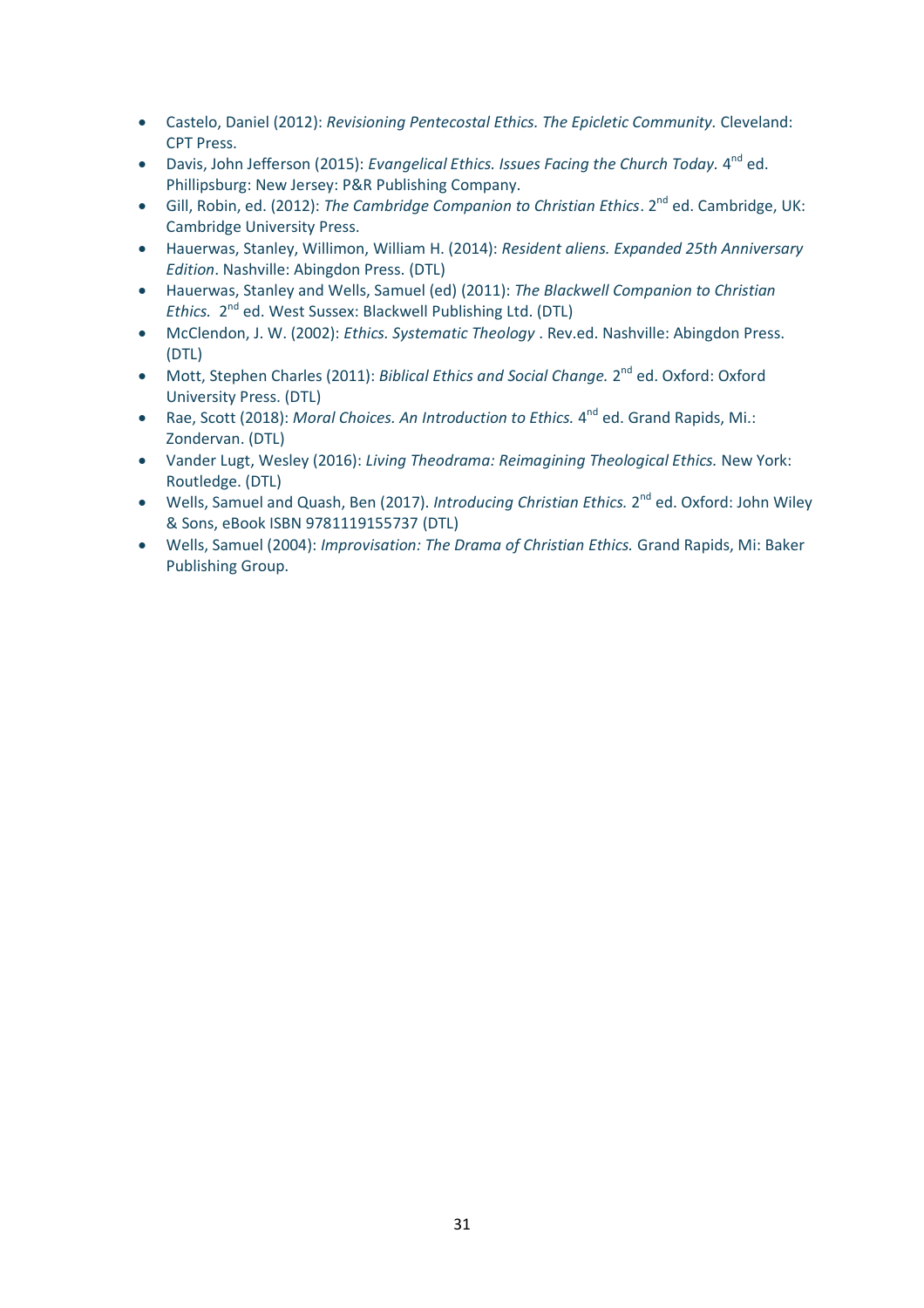# <span id="page-31-0"></span>**RLE1030E World Religions and Secular World Views (10 credits/ECTS)**

| Study program                  | Bachelor in Religion and Social Science (180 credits/ECTS)                                                                                                                                                                                                                                                                                                                                                                             |
|--------------------------------|----------------------------------------------------------------------------------------------------------------------------------------------------------------------------------------------------------------------------------------------------------------------------------------------------------------------------------------------------------------------------------------------------------------------------------------|
| Subject                        | RLE1030E World Religions and Secular World Views (10 credits/ECTS)                                                                                                                                                                                                                                                                                                                                                                     |
| Assessment                     | <b>Students must:</b><br>Complete a multiple-choice (MC) test. Counts as 10% of the<br>final grade.<br>Attend a religious service and write an essay (2000 words). The<br>$\bullet$<br>essay counts as 60% of the final grade.<br>An essay - take-home exam (1500 words). The take-home exam<br>$\bullet$<br>counts as 30% of the final grade.                                                                                         |
| <b>Additional requirements</b> | Attendance: Students must attend at least 75% of the lectures<br>$\bullet$<br>to be eligible to submit the exam. Excessive absence without<br>valid reason will disqualify the student from submitting the<br>exam. Students who fail the requirement will have to take the<br>whole course again. The attendance requirement does not<br>apply to non-resident students, but they need to participate in<br>online group discussions. |
| Scope                          | 32 hours of lectures and study sessions<br>$\bullet$                                                                                                                                                                                                                                                                                                                                                                                   |
|                                | 1.5 hours online group discussion session                                                                                                                                                                                                                                                                                                                                                                                              |

#### **Course Description**

The course will provide knowledge of the "major" religions of the world and a brief introduction to humanism and new religious movements. The course aims to provide students critical skills for understanding the religious phenomenon of our global and pluralistic society. The course will draw some connections from the major religions to the growing new age religiosity in today's society. Students will be capable of reflecting on the differences in practice and theory in the various religions, and will be able to explain the ethics within different religions. The subject constitutes one element within the necessary skills to teach RLE in a multicultural and multi-religious school context. An introduction to the history of religions will be provided, but there will also be a particular emphasis on the development of the theology of these religions and their religious expression in today's society. Students will examine variations of these religions, from the more culturally assimilated to the more extreme fundamentalist groups, plus the various religions' relationship to their national culture and their political significance. Many new religious movements have emerged in the last century. These socalled new-age movements often combine aspects from older religions with modern concerns. There will also be an introduction to current non-religious beliefs such as humanism, naturalism, and other ideological streams of thought.

#### **Learning Outcomes**

This course aims to provide the following learning outcomes:

# **Knowledge**

The course will provide:

- Knowledge of religious science' understanding of and perspectives on religion.
- Knowledge of the major world religions: Christianity, Judaism, Islam, Hinduism and Buddhism
- Knowledge of their historical development, sacred writings, teachings and practices.
- Knowledge of their holidays and symbols.
- First-hand knowledge of selected texts in their scriptures.
- Knowledge of the diversity and background of new age religiosity.
- Knowledge of current non-religious beliefs such as humanism, naturalism, and other ideological streams of thought with an emphasis on their historical background, perception of reality, human view and ethics.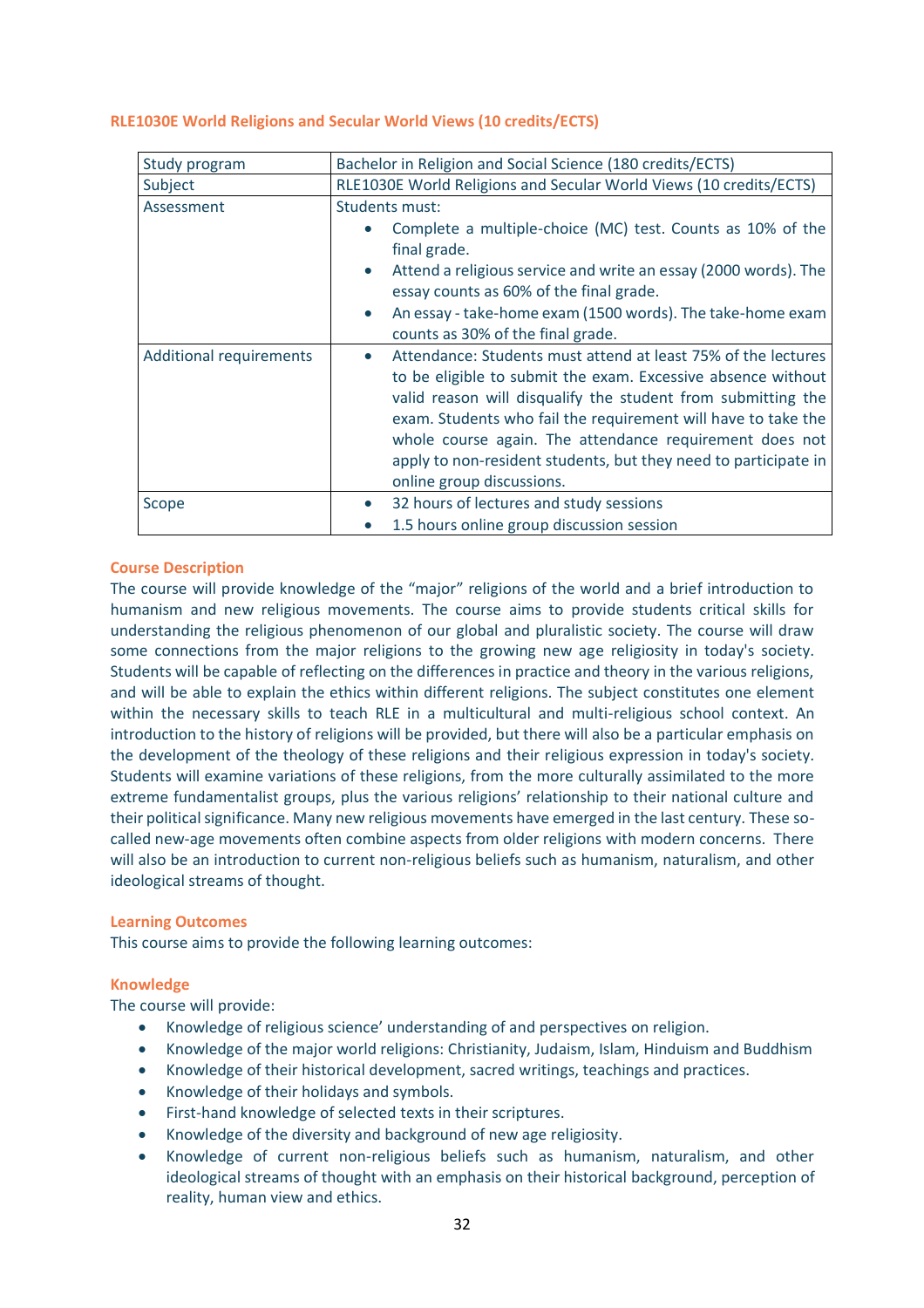# **Skills**

The course will enhance student's:

- Ability to communicate religious ideas and the reasoning inherent in other belief systems than shared by oneself with fairness and respect.
- Ability to explain the similarities and differences between different religions and beliefs and relate them to one's own point of view.

# **General Competence**

The course will provide …

- Understanding and respect for beliefs, worldviews and lives of adherents of diverse groups of people.
- Insight into the importance of taking other people's faith and beliefs seriously by investing enough efforts in the study of their religion or belief.
- Confidence in meeting people of other religions and other beliefs.

# **Required Reading**

- Deming, Willoughby (2015). *Understanding the Religions of the World: An Introduction*, John Wiley & Sons, Incorporated. (DTL).
- Cowan, Douglas E., and David G. Bromley (2015). *Cults and New Religions: A Brief History*, John Wiley & Sons, Incorporated,. Chapters 1,2,3,5,9 and 10 (DTL)
- Anthony B. Pinn (2013). *What is Humanism and Why Does it Matter?* London: Routledge (Chapter 1 and the appendix) – (DTL)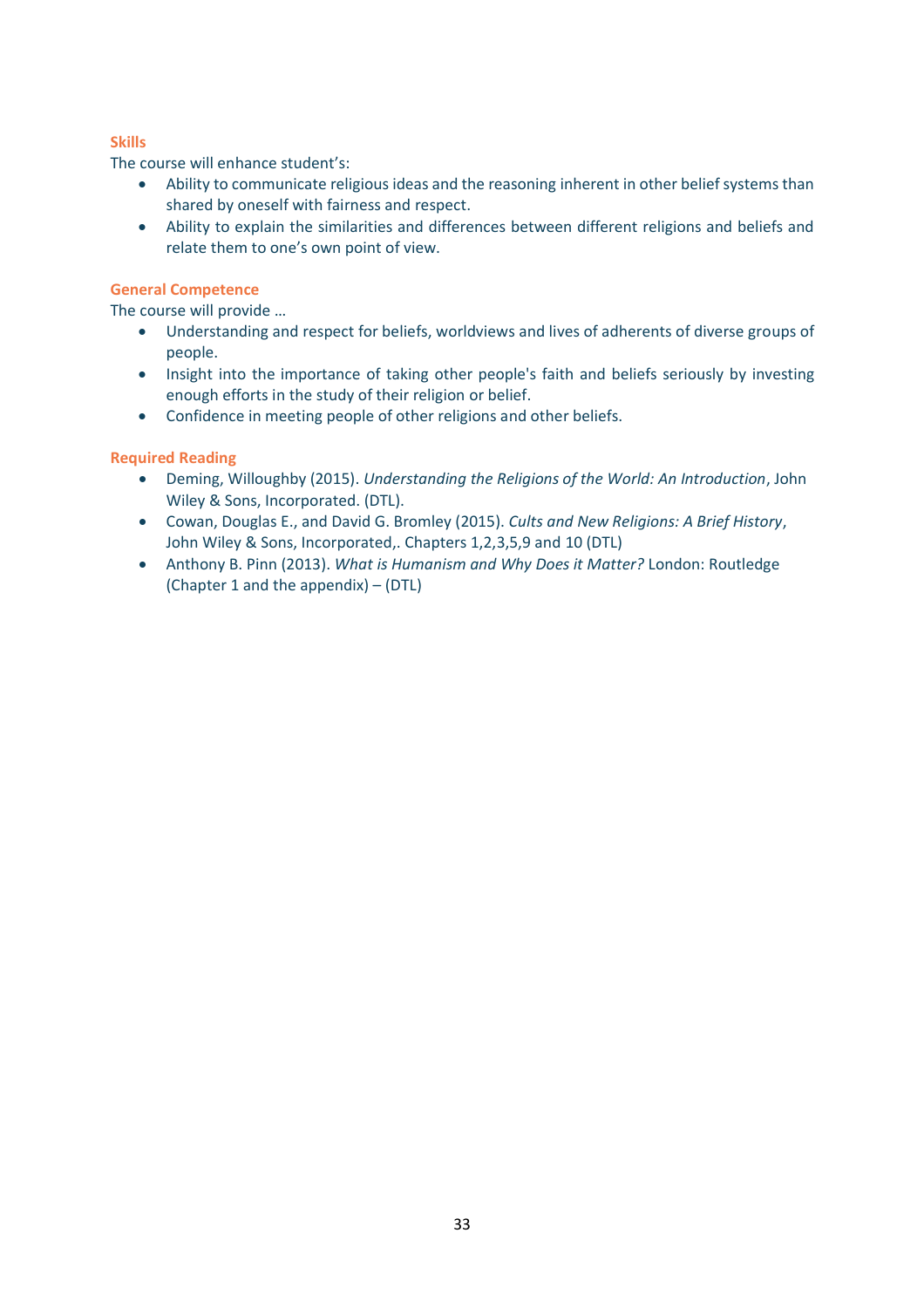| Study program                  | Bachelor in Religion and Social Science (180<br>credits/ECTS)                                                         |
|--------------------------------|-----------------------------------------------------------------------------------------------------------------------|
| Subject                        | SAM1010E Introduction to Sociology and Social<br>Anthropology (10 credits/ECTS)                                       |
| Assessment                     | Students must:<br>Complete a 4-hour school exam. The school<br>exam counts as 100% of the final grade.<br>Graded A-F. |
| <b>Additional requirements</b> | • Submit a 1500-word<br>book<br>report<br>- or<br>observation report.                                                 |
| Scope                          | 36 hours                                                                                                              |

# <span id="page-33-0"></span>**SAM1010E Introduction to Sociology and Social Anthropology (10 credits/ECTS)**

# **Course Description**

The course SAM1010E provides an introduction to sociology and social anthropology. The student will get an introduction to these subject traditions, and will be helped to use social science insights to analyze human communities from friendships via late modern subcultures to nation states. At the same time, the course will help the student to understand cultural differences, conflicts, and how to communicate and build relationships across different religious and cultural codes. Phenomena such as identity, body, health, sexuality, work, politics, and economics will be studied and analyzed. The student will learn how their own life strategies are shaped by social power relations and cultural narratives, but will at the same time be helped to reflect on how they can influence the communities they are a part of.

# **Learning Outcomes**

The course SAM1010E *Introduction to Sociology and Social Anthropology* aims to provide the following learning outcomes:

# **Knowledge**

The study will provide:

- knowledge of social anthropology as a professional tradition and of anthropological theory and methods
- knowledge of sociology as a professional tradition, of classical sociological theory, and of sociological tools and methods
- good knowledge of how social structures and cultural perceptions function as prerequisites for shaping human interaction and for individual identity formation. This includes knowledge of sociological and anthropological perspectives on key topics such as:
	- social integration and social interaction in close relationships
	- power and conflict and political governance
	- structural inequality and distribution of economic, cultural and social capital
	- cultural identity, religion, ethnicity, family, tradition, family and gender
	- globalization and change, work, economics and technology
	- individualization, body, health and sexuality in different phases of life
	- inter-cultural communication
	- the relationship between social sciences and theology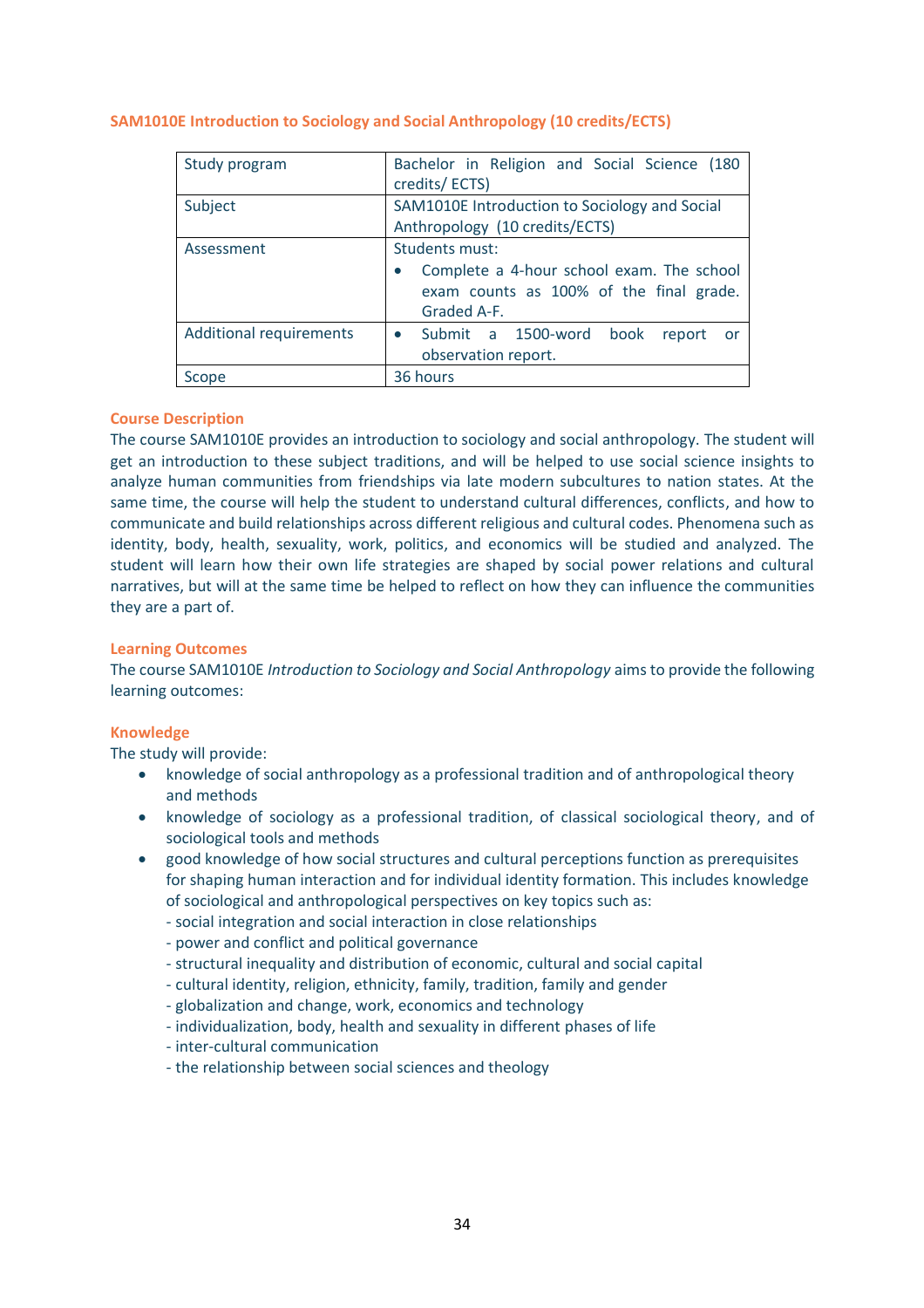# **Skills**

- ability to present social science theory orally and in writing
- ability to use social science theories and methods as tools to analyze various forms of human community, in writing and orally
- ability to identify and evaluate relevant sources for further studies and research

#### **General Competence**

- ability to approach others and their views with respect, interest, and empathy
- ability to use anthropological theory as a tool to exercise wisdom in intercultural work
- ability to reflect on the use of social science theories and methods in the face of existential and ethical issues

#### **Modes of Instruction**

The program consists of a combination of interactive teaching, reading the syllabus, active digital learning, observation of social practices and writing assignments. The course consists of 32 teaching hours. This includes lectures, work with cases, group discussions, role-plays and analysis of film and digital media. Some of the lessons can be replaced by participation in research at HLT.

# **Required Reading**

*Introduction to Social Anthropology:* 

• Hendry, Joy. (2017). An Introduction to Social Anthropology: Sharing Our Worlds. 3<sup>rd</sup> ed. MacMillan Education.

# *Introduction to Sociology:*

- Giddens, Anthony, Mitchell Duneier, Richard P. Applebaum and Deborah Carr. (2019). *Essentials of Sociology.* 7<sup>th</sup> edition. W. W. Norton & Company. Pages 2-99, 128-319, 354-425, 496-531.
- Flyvbjerg, B. (2006). *'*Social Science That Matters', *Foresight Europe*, No. 2, October 2005– March 2006, s 38-42 (4 pp.)

# **Recommended Reading**

- Bryman, A. (2016). *Social Research Methods*. 5<sup>th</sup> edition. Oxford University Press.
- Flyvbjerg, B. (2001). *Making Social Science Matter: Why Social Inquiry Fails and how it can Succeed Again.* Cambridge University Press.
- Fraser, D. and Tony Campolo (1992) *Sociology through the Eyes of Faith.* Apollos.
- Howell, Brian; Paris, Jenell Williams (2010). *Introducing Cultural Anthropology: A Christian Perspective*. Baker Academic.
- Lingenfelter, Sherwood (1998). *Transforming Culture.* Baker Academic Press.
- Lingenfelter, Sherwood and Meyers, Marvin K. (2016). *Ministering Cross-Culturally*: *A Model for Effective Personal Relationships*. Wiley, 3. ed.
- Porpora, Douglas V. (2015). *Reconstructing Sociology: The Critical Realist Approach*. Cambridge University Press.
- Tweedell, Cynthia Bell. (2016). *Sociology*: *A Christian Approach for Changing the World.* Triangle Press.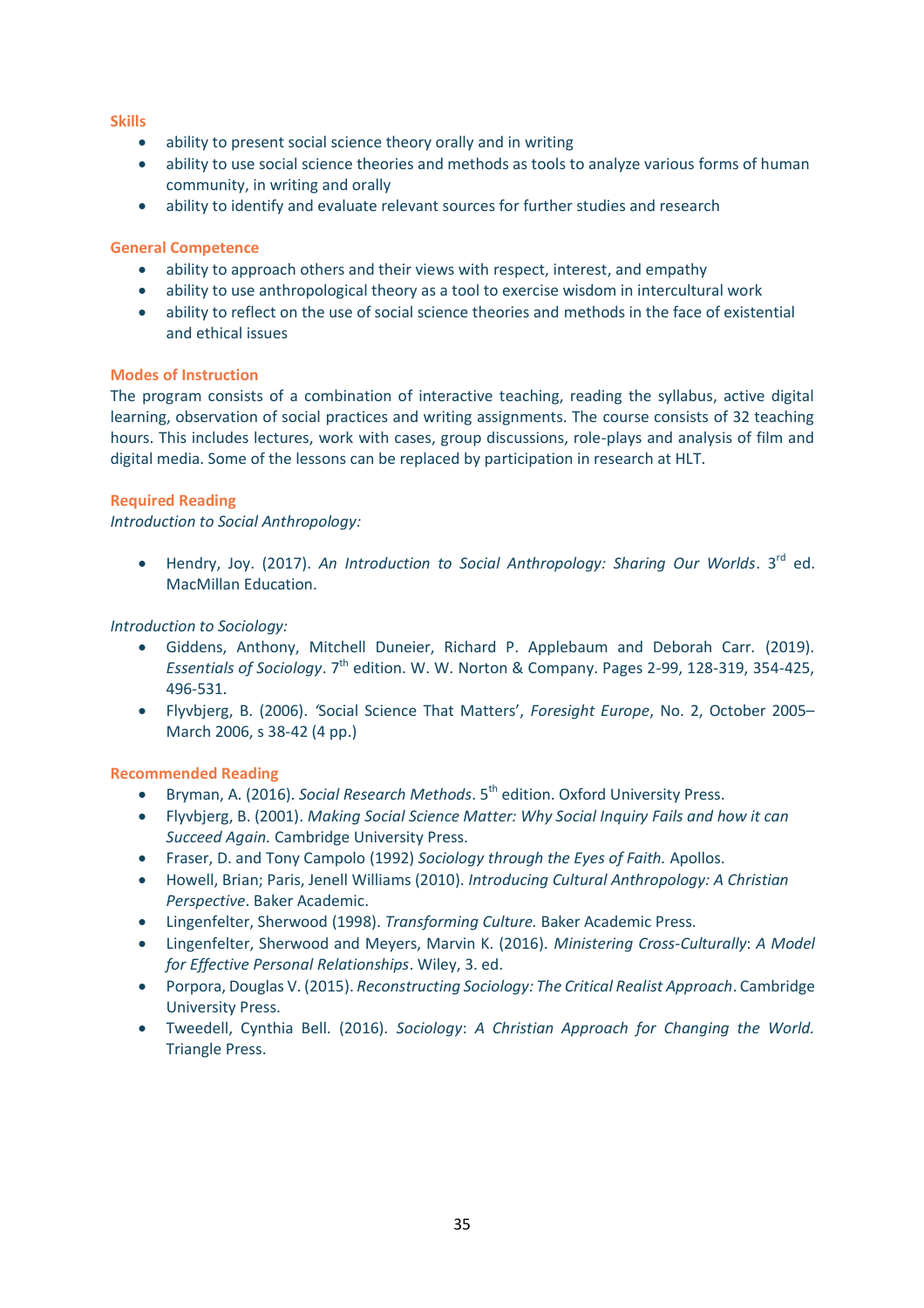| Study program | Bachelor in Religion and Social Science (180 credits/ECTS)                                                                                         |
|---------------|----------------------------------------------------------------------------------------------------------------------------------------------------|
| Subject       | SAM1020E The Norwegian Society - Politics, Economy, and<br>Diversity.                                                                              |
| Assessment    | 72-hour take-home exam of 3500 words. This can be<br>done in groups of 2 people. Then the requirement is<br>5000 words. Assessed A-F. Counts 100%. |
| Scope         | 36 hours (including research practice)                                                                                                             |

# <span id="page-35-0"></span>**SAM1020E The Norwegian Society – Politics, Economy, and Diversity (10 stp/ECTS)**

# **Course Description**

The course SAM1020E provides an introduction to Norwegian society and the Scandinavian model of society. The student will become acquainted with important aspects of Norway's political form of government, the organization of working life, and the welfare and tax systems. The increasing diversity in Norway and dilemmas related to integration and cultural diversity will also be analyzed. The course will cover basic socio-economic theory and how this can help to understand current societal problems and political views. The course also provides a brief introduction to Norwegian history, Norwegian foreign policy, and key Norwegian values. The student will be challenged to critically reflect on the Norwegian model, and dilemmas in the welfare state. Finally, the student will also be helped to reflect on how they can become a responsible citizen and an important contributor in various areas of society.

# **Learning Outcomes**

The course SAM1020E *The Norwegian Society - Politics, Economy, and Diversity* aims to provide the following learning outcomes:

# **Knowledge**

The course will provide:

- knowledge of Norwegian history, culture, and important shared values in Norway today
- knowledge of key aspects of Norwegian foreign policy
- good knowledge of democratic forms of government, political governance, and Norway's political system
- good knowledge of the welfare state's economic preconditions and ideological basis
- knowledge of Norwegian working life, establishment of values, and entrepreneurship.
- understanding of basic economic concepts such as budget, result and balance sheets, currency, interest rates, and inflation.
- knowledge of the main features of the Norwegian economy and key characteristics of Norwegian economic policy
- good knowledge of necessary preconditions for social integration and Norwegian citizenship, with special emphasis on immigration and integration in Norway

# **Skills**

The study must strengthen the student's:

- ability to present and discuss what is "typical Norwegian" both orally and in writing
- ability to analyze dilemmas with the Scandinavian welfare state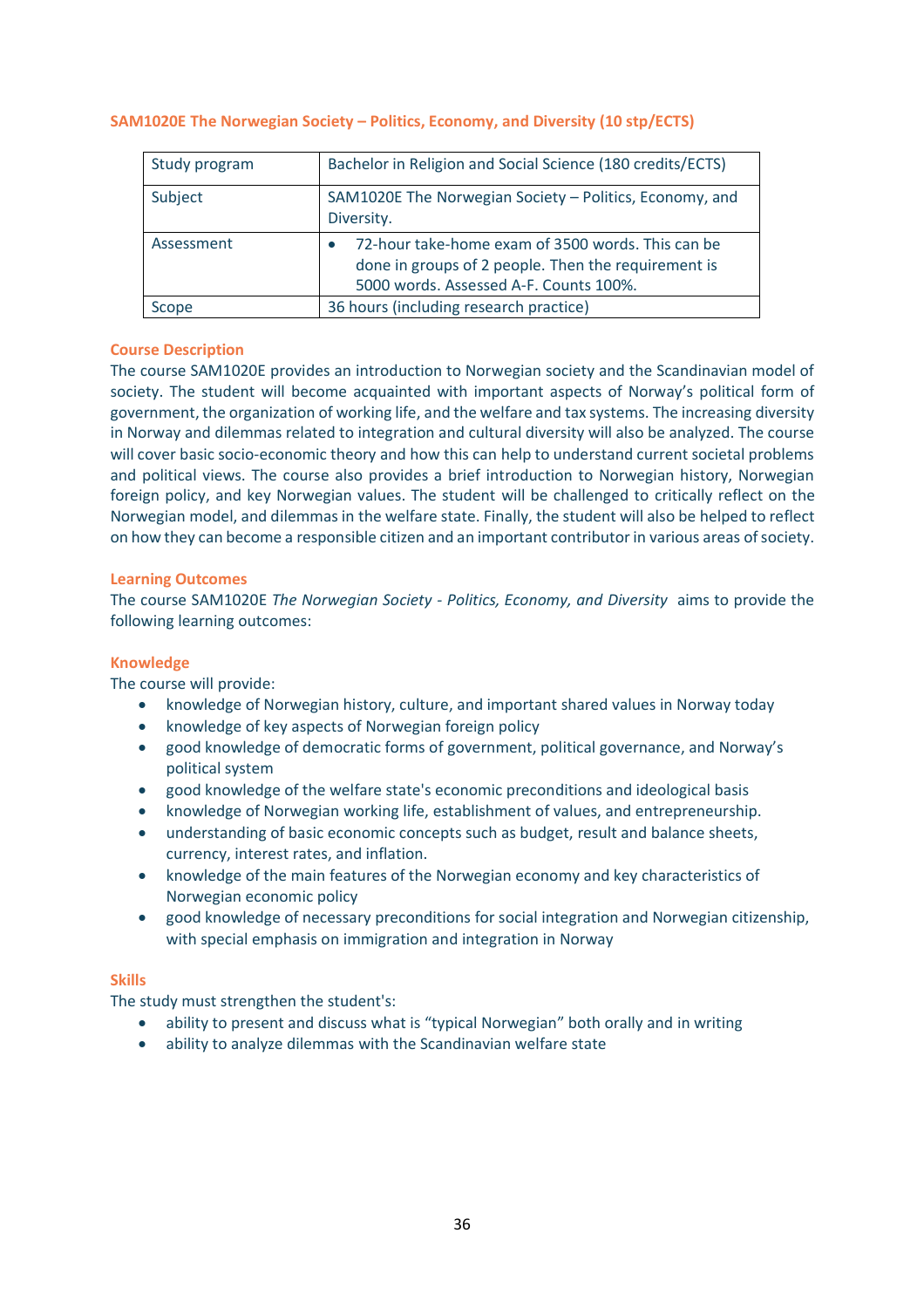- ability to reflect on what is required to create a good society through active citizenship
- ability to discuss connections between political and socio-economic conditions in Norway

# **General Competence**

The study will provide:

- ability to critically reflect on one's own attitudes towards society
- increased accountability and commitment in relation to Norwegian society
- ability to combine commitment with critical thinking

#### **Modes of Instruction**

The course consists of a combination of interactive teaching, reading of the required reading, active digital learning, observation of social practices, and writing assignments. The course consists of 32 teaching hours. This includes lectures, working with cases, group discussions, and analysis of film and digital media. Some of the lessons can be replaced by participation in research at HLT.

#### **Required Reading**

Brochmann, G. and Hagelund. A. (2011). "Migrants in the Scandinavian Welfare State. The Emergence of a Social Policy Problem." *Nordic Journal of Migration Research.* Vol. 1 (1). pp 13- 24 (11 pages)

Brochmann, G. and Djuve A.B. (2013) "Chapter 9: Multiculturalism or Assimilation? The Norwegian Welfare State Approach" in *Debating Multiculturalism in the Nordic Welfare States*. Kivisto and Wahlbeck (eds.) Palgrave Macmillan; pp. 219 – 245. (26 pages)

Core Economics. (2017). *The Economy: Economics for a Changing World*. [https://core-econ.org/the](https://core-econ.org/the-%09economy/?lang=en)[economy/?lang=en](https://core-econ.org/the-%09economy/?lang=en) chapters 1-2, 8, 14.

- Eriksen, T. H. (2013) *Immigration and National Identity in Norway.* Report for The Transatlantic Council on Migration. (17 pages). [https://www.migrationpolicy.org/research/immigration](https://www.migrationpolicy.org/research/immigration-and-national-identity-norway)[and-national-identity-norway](https://www.migrationpolicy.org/research/immigration-and-national-identity-norway)
- Erdal, M.B. and R.T. Ezzati (2015). "Age, life cycle, and length of stay: temporal perspectives on integration." PRIO Policy Brief, No. 1. (4 pages) <https://www.prio.org/Publications/Publication/?x=7609>
- International Monetary Fund. (2017) "Back to Basics: Economic concepts explained" Finance & Development. (77 pages). [https://www.elibrary.imf.org/view/IMF073/24615-](https://www.elibrary.imf.org/view/IMF073/24615-%099781484320921/24615-9781484320921/24615-9781484320921.xml) [9781484320921/24615-9781484320921/24615-9781484320921.xml](https://www.elibrary.imf.org/view/IMF073/24615-%099781484320921/24615-9781484320921/24615-9781484320921.xml)
- Knutsen, Oddbjørn. (2017) *The Nordic Models in Political Science. Challenged, but still viable?* Fagbokforlaget (254 pages)
- Maagerø, Eva and Birte Simonsen (ed) (2008). *Norway: Society and Culture*. 2nd ed. Kristiansand: Portal Books. Pp 13-73, 102-124, 136-194. (140 pages)
- Ryggvik, Helge. (2015). "A Short History of the Norwegian Oil Industry: From Protected National Champions to Internationally Competitive Multinationals." *Business History Review* 89 (1): 3-41 (38 pages)
- Statistisk sentralbyrå. (2020). "This is Norway 2020". [https://www.ssb.no/en/befolkning/artikler-og](https://www.ssb.no/en/befolkning/artikler-og-publikasjoner/this-is-norway-2020)[publikasjoner/this-is-norway-2020](https://www.ssb.no/en/befolkning/artikler-og-publikasjoner/this-is-norway-2020) (85 pages).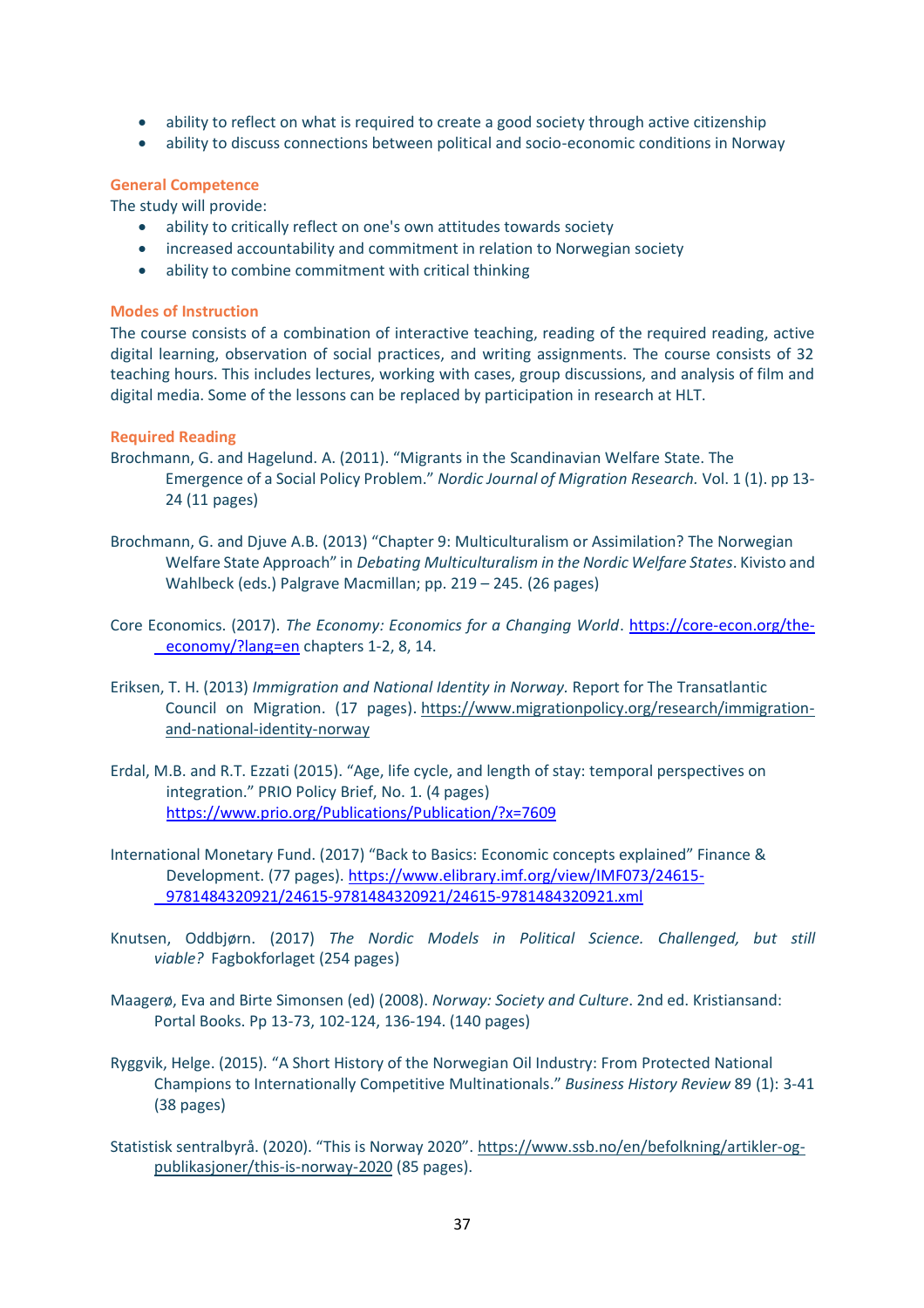Sørvoll, J. (2015). "The Norwegian Welfare State 2005-2015: Public attitudes, political debates and future challenges." [https://blogs.kent.ac.uk/welfsoc/files/2015/05/Sørvoll-2015-Norface-](https://blogs.kent.ac.uk/welfsoc/files/2015/05/Sørvoll-2015-Norface-Nwelfare-state.docx.pdf)[Nwelfare-state.docx.pdf](https://blogs.kent.ac.uk/welfsoc/files/2015/05/Sørvoll-2015-Norface-Nwelfare-state.docx.pdf) (50 pages)

Trädgardh, Lars, et. Al. (2011). "The Nordic Way". World Economic Forum, Davos (25 sider)

**Recommended Reading**

Arter, David (2015). *Scandinavian Politics Today.* Third edition. Manchester University Press.

- Engelstad, Fredrik, Larsen, Håkon, Rogstad, Jon, & Steen-Johnsen, Kar (eds.) (2017). *Institutional Change in the Public Sphere. Views on the Nordic Model*. De Gruyter.
- Grødem, A.S. (2017). "Family-oriented policies in Scandinavia and the challenge of immigration" *Journal of European Social Policy*, Vol. 27 (1). pp. 77–89.
- Halvorsen, K. and Stjernø, S. (2008). *Work, Oil and Welfare. The Welfare State in Norway*. Oslo: Universitetsforlaget.
- Kjeldstadli, Knut and Idar Helle. (2016). "Social Democracy in Norway." *The Three Worlds of Social Democracy*, edited by Ingo Schmidt, 46-67. Pluto Press.
- Kvist, Jon, Johan Fritzell, Bjorn Hvinden , and Olli Kangas. (2011). *Changing social equality: The Nordic Welfare Model in the 21st Century*. Policy Press.
- Sejersted, Francis. (2011). *The Age of Social Democracy. Norway and Sweden in the Twentieth Century*. Princeton University Press.
- Stenersen, Øivind and Ivar Libæk. (2003). *The History of Norway: From the Ice Age until Today.*  Dinamo Forlag.
- Veggeland, Noralv (ed.). (2016). *The Current Nordic Welfare State Model*. Nova Science Publishers.

Vike, Halvard (2018). *Politics and Bureaucracy in the Norwegian Welfare State*. Palgrave Macmillan

Witoszek, Nina and Atle Midttun (eds). (2018). *Sustainable Modernity* (1st ed., Vol. 1). Routledge.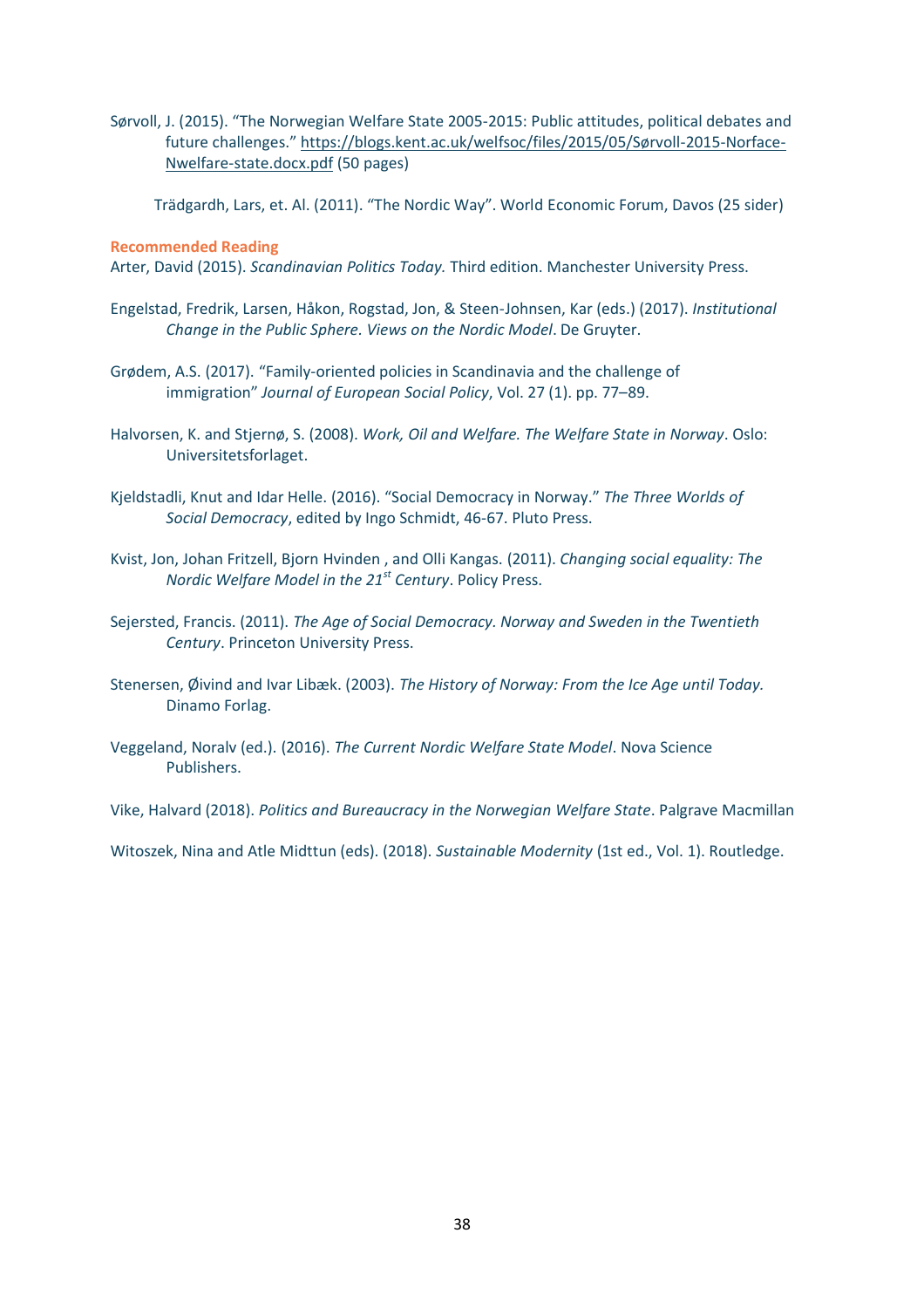| Study program | Bachelor in Religion and Social Science (180 credits/ ECTS)                                                                                                                                                                                                                           |
|---------------|---------------------------------------------------------------------------------------------------------------------------------------------------------------------------------------------------------------------------------------------------------------------------------------|
| Subject       | SAM1030E Global History (10 credits/ECTS)                                                                                                                                                                                                                                             |
| Assessment    | Students must:                                                                                                                                                                                                                                                                        |
|               | Write 4 reflection notes of 500 words each based on<br>assignments handed out at the beginning of class. The<br>reflection notes count as 50% of the final grade. Graded<br>$A-F.$<br>Complete a 4-hour school exam. The school exam counts<br>as 50% of the final grade. Graded A-F. |
| Scope         | 36 hours                                                                                                                                                                                                                                                                              |

# <span id="page-38-0"></span>**SAM1030E Global History (10 credits/ECTS)**

#### **Course Description**

The course SAM1030E provides an introduction to world history with a balanced focus on Europe, Asia, North and South America, Oceania and Africa. The purpose is to look beyond western historiography that often lacks important perspectives, especially from the global south. An important part of the study is to account for conditions and developments in world history with a special focus on the 20th century.

#### **Learning Outcomes**

The course *SAM1030E Global History* aims to provide the following learning outcomes:

#### **Knowledge**

- knowledge of important developments and events in world history
- knowledge of nation building, war, and international relations in the 20th century
- knowledge of political, religious, economic, and social factors that affect the development of society

**Skills**

- ability to discuss important events and processes of change in world history, especially in the 20th century
- ability to analyze developments and contexts in world history
- ability to balance, nuance, and problematize historiographical narratives
- ability to reflect on the use of theory and methods

#### **General Competence**

- understanding of historiographical issues
- a greater understanding of non-Western/global historical developments
- ability to understand methodological principles that characterize historical research

#### **Modes of Instruction**

The program consists of a combination of interactive teaching, reading the syllabus and writing assignments. The course consists of 32 teaching hours. The teaching takes place through interactive lectures, analysis of historical cases, and group discussions.

# **Required Reading**

• Wiesner-Hanks, Merry E. et al. (2017). *A History of World Societies* (11<sup>th</sup> edition). Bedford/St. Martin's. 30-317, 436-467, 498-531, 624-1008. In addition, 60 self-elected pages. (NB. Students can also buy the  $12<sup>th</sup>$  edition (2021) but must then make sure that the required reading corresponds with the chapters in the  $11<sup>th</sup>$  edition.)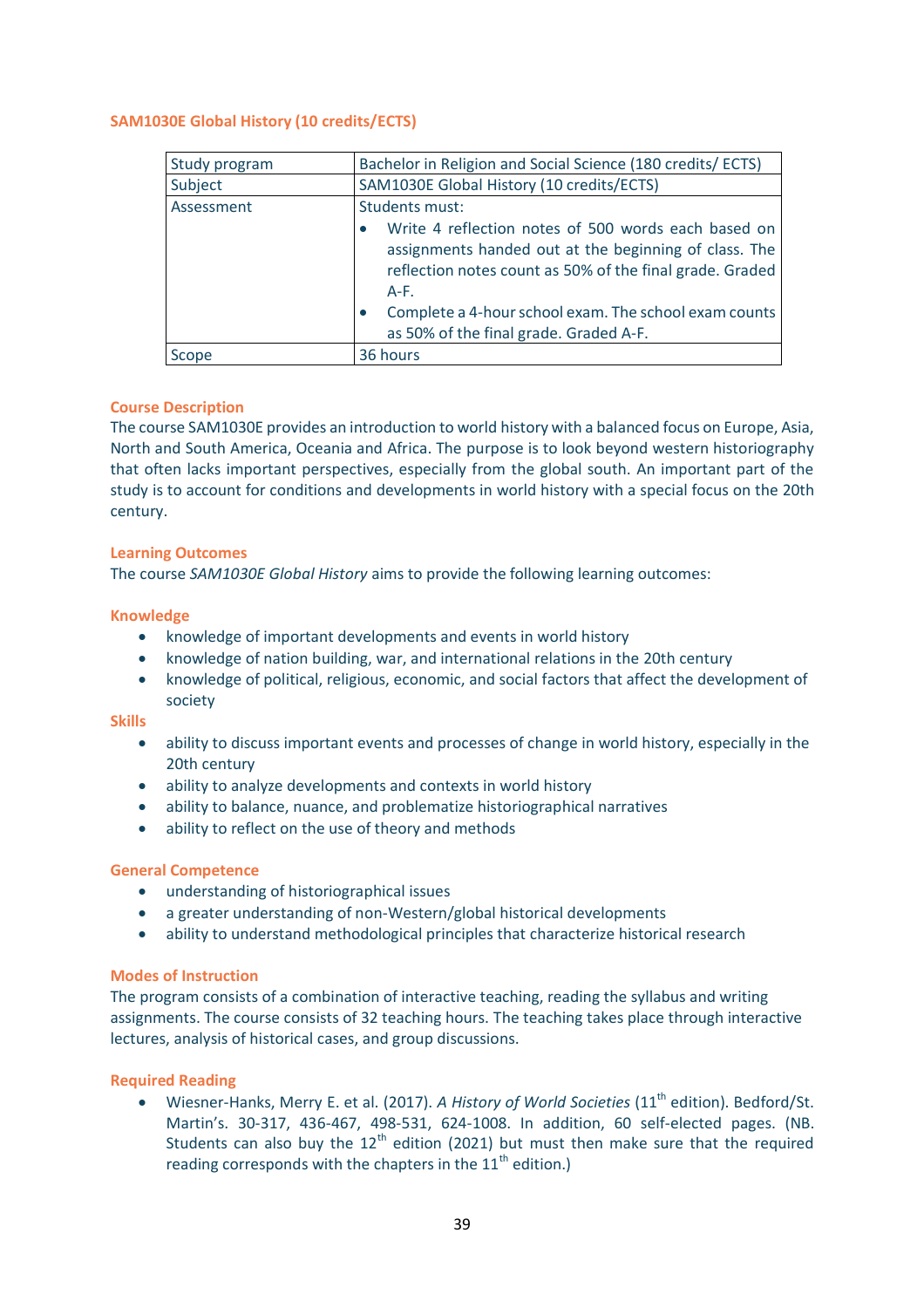# **Recommended Reading**

- Cleveland, William and Martin Burton. (2016). A History of the Modern Middle East. 6<sup>th</sup> edition, Routledge.
- Eakin, Marshall C. (2017). *The History of Latin America: Collision of Cultures*. St. Martin's Griffin.
- Frankopan, Peter. (2015). *The Silk Roads: A New History of the World.* Bloomsbury.
- Holcombe, Charles. (2017). *A History of East Asia: From Origins of Civilization to the Twenty-First Century*. Cambridge University Press.
- Howell, Martha and Walter Prevenier (2001). *From Reliable Sources: An Introduction to Historical Method*. Cornell University.
- Keay, John. (2011). *China: A History*. Basic Books.
- Macintyre, Stuart. *A Concise History of Australia*. 5<sup>th</sup> edition. Cambridge University Press.
- Murphey, Rhoads and Kristin Stapleton. (2019). A History of Asia. 8<sup>th</sup> edition. Routledge.
- Palmer, R. R., Joel Colton and Lloyd S. Kramer. (2013). *A History of Europe in the Modern World*. McGraw-Hill Professional.
- Scott, P. et. al, (2014). *U.S. History*. OpenStax.<https://openstax.org/details/books/us-history>
- Shillington, Kevin. (2019). *History of Africa.* 4th edition. Red Globe Press.
- Wiesner-Hanks, Merry E. (2015). *A Concise History of the World*. Cambridge University Press.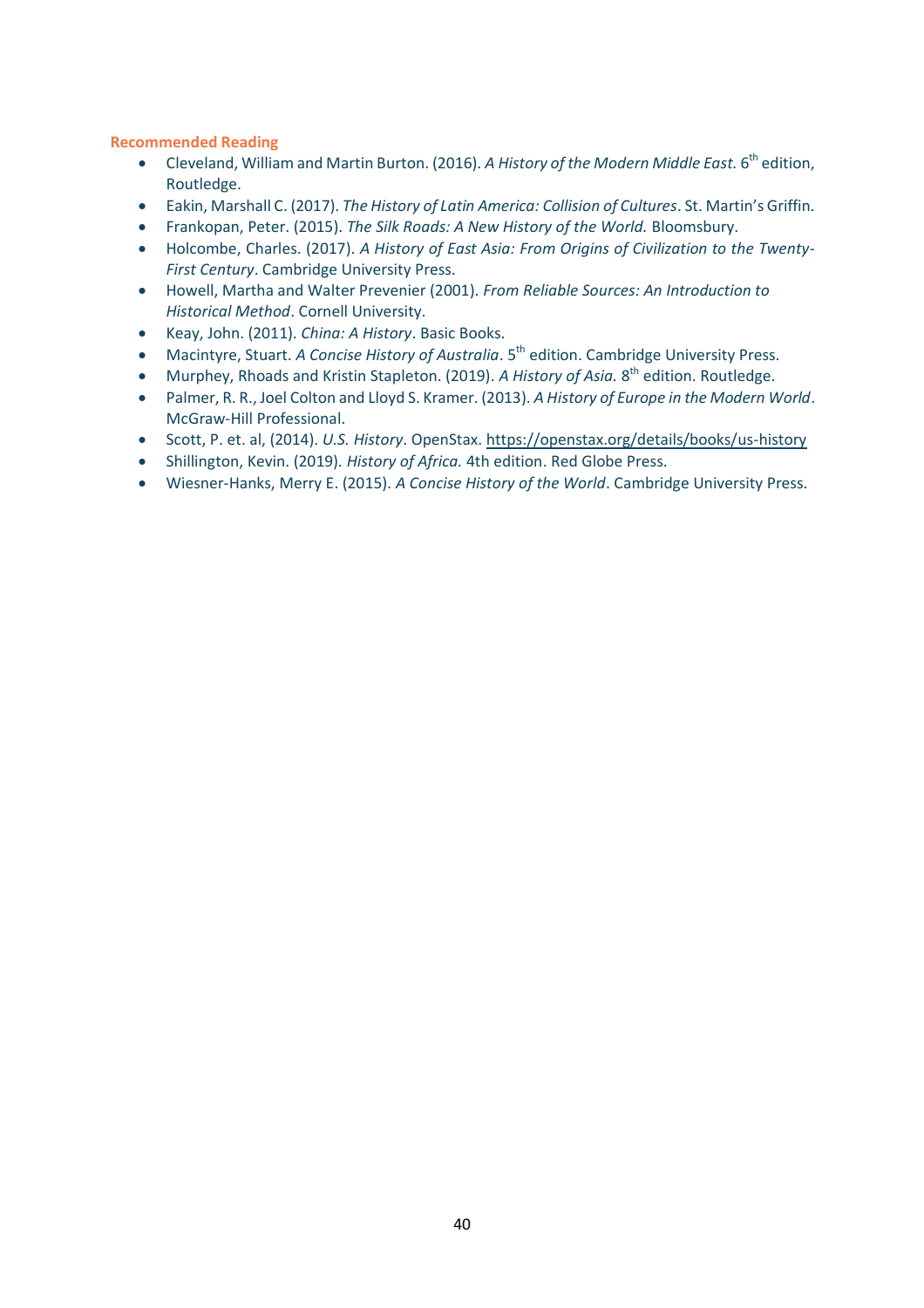| Study program                  | Bachelor in Religion and Social Science (180 credits/<br>ECTS)                                                                  |
|--------------------------------|---------------------------------------------------------------------------------------------------------------------------------|
| Subject                        | SAM1040E Global Justice - Social Theory<br>and<br>Practice (10 credits/ECTS)                                                    |
| Assessment                     | Students must:<br>Write an essay (2500 words). Counts as 100% of<br>the final grade. Graded A-F                                 |
| <b>Additional requirements</b> | · Submit a 1500-word book, media,<br><b>or</b><br>observation report together with an oral<br>presentation.                     |
| Scope                          | 36 hours<br>In case of digital learning environment some of<br>the lectures may be substituted by other<br>learning activities. |

# <span id="page-40-0"></span>**SAM1040E Global Justice – Social Theory and Practice (10 credits/ECTS)**

#### **Course Description**

The course SAM1040E provides an introduction to different approaches to the issue of global justice. Through lectures, films, discussions and case assignments, the student will gain insight into various philosophical and theological approaches to how to understand justice. It will also provide an introduction to the UN's human rights resolution and to various justifications and problems related to the specific application of such rights. Key social issues such as Western models of power, economic inequality, human trafficking, children's rights, oppression of minorities, environmental issues, and war and conflict will be analyzed and discussed. The course will help the student to see the complexity of social problems at the same time as they will have the opportunity to reflect on different strategies for community involvement.

#### **Learning Outcomes**

The course *SAM1040E Global* Justic*e – Social Theory and Practice* aims to provide the following learning outcomes:

#### **Knowledge**

The study shall provide:

- knowledge of how socio-economic and socio-geographical differences create different living conditions in different parts of the world
- good knowledge of various ethical and political science theories of justice and the just society, including liberal, feminist, utilitarian, deontological, and communitarian perspectives
- knowledge of key political and development aid issues raised in the debate on global justice, including Western cultural power, economic inequality and exploitation, immigration, human trafficking and environmental issues
- knowledge of human rights as formulated in the UN Charter of Human Rights and of problems related to the application of these rights
- knowledge of theological and religious approaches to justice and human rights
- knowledge of different strategies for community involvement and social activism

# **Skills**

The study must strengthen the student's:

• ability to reflect critically and constructively in relation to models of a just society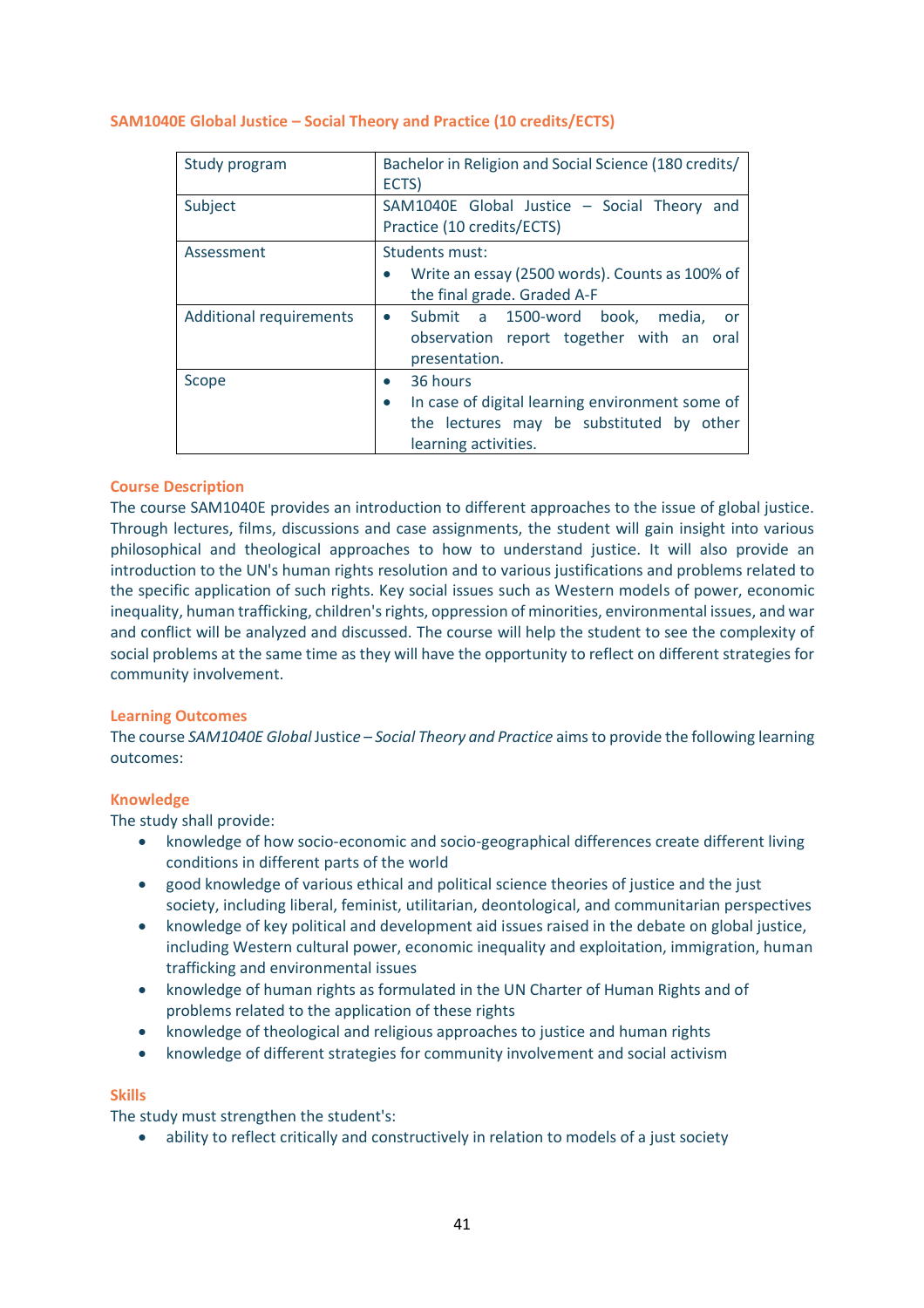- ability to reflect on one's own use of professional knowledge when approaching a complex social phenomenon
- ability to reflect one's own life and strategies for one's own community involvement

# **General Competence**

The study must strengthen the student's:

- ability to approach social problems with a combination of courage, empathy, and humility
- ability to approach diversity of perspective through fruitful dialogue
- ability to make strategic and professionally sound choices in one's own professional and everyday life

# **Modes of Instruction**

The program consists of a combination of interactive teaching, reading of required reading, practical observation, and writing assignments. The course consists of 32 teaching hours. This includes lectures, work with cases, group discussions, and presentation of students' work. Some of the lessons may be replaced by participation in research at HLT or observation of practice in a relevant social context.

# **Required Reading**

- Knox, Paul L. and Sallie A. Marston (2016) *Human Geography: Places and Regions in Global Context.* 7<sup>th</sup> ed. Global Edition. Pearson Education. ch 1, 2, 3, 4, 8 (29-178, 285-324) (180 p.)
- Mapp, S.C. (2014). *Human Rights and Social Justice in a Global Perspective: An Introduction to International Social Work* (New York: Oxford University Press). 3-164 (161 pp.)
- McCracken, Vic (2014). *Christian Faith and Social Justice: Five Views* (New York: Bloomsbury Academic). S.17 -174 (157 pp.)
- Sandel, M.J. (2010). *Justice: What's the Right Thing to Do?* (New York: Farrar, Straus and Giroux). (266 pp.)
- Marks, Stephen (2014) "Human rights: a brief introduction," Working Paper, Harvard School of Public Health. (23 pp.)<https://dash.harvard.edu/handle/1/23586712>
- Tangen, Karl Inge (2014). *Transforming Development: A Critical and Constructive Response,* I K.E. Larsen & Knud Jørgensen. Power & Partnership Oxford: Regnum s.50-60 (10 pp.)
- De Witte Jr, J. (2011). *Religion and Human Rights: An Introduction* (Oxford University Press). S. 3-70 (67 pp.)

# **Recommended Reading**

- Bales, K. (2016). *Blood and Earth: Modern Slavery, Ecocide, and the Secret to Saving the World*  Spiegel & Grau.
- Campolo, A., and Fraser, D.A. (1992). *Sociology Through the Eyes of Faith*. San Francisco: HarperOne.
- Clapman, Andrew (2007). *Human Rights: A Very Short Introduction*. Oxford: Oxford University Press.
- Donnelly, Jack (2013) *Universal Human Rights: Theory and Practice*. Ithaca, New York: Cornell University Press.
- Gbowee, Leymah; Mithers, Carol (2011). *Mighty Be Our Powers: How Sisterhood, Prayer, and Sex Changed a Nation at War*. Beast Books.
- Lindholm, Tore (2016). "Freedom of Religion or Belief as a Human Right." In Kjartan Koch Mikalsen; Erling Skjei & Audun Øfsti (ed.), *Modernity - Unity in Diversity? Essays in Honour of Helge Høibraaten*. Novus Forlag. s 237 - 257 (20 pp.)
- Sandel, M. (2007). *Justice: A Reader*. Oxford ; New York: Oxford University Press.
- Sen, A. (2011). *The Idea of Justice*. Cambridge, Mass: Belknap Press.
- Tan, K.-C. (2017). *What is this thing called Global Justice?* London: Routledge. P. 7-34, 60-133 (100 pp.)
- Yong, A. (2010). *In the Days of Caesar: Pentecostalism and Political Theology*. Wm. B. Eerdmans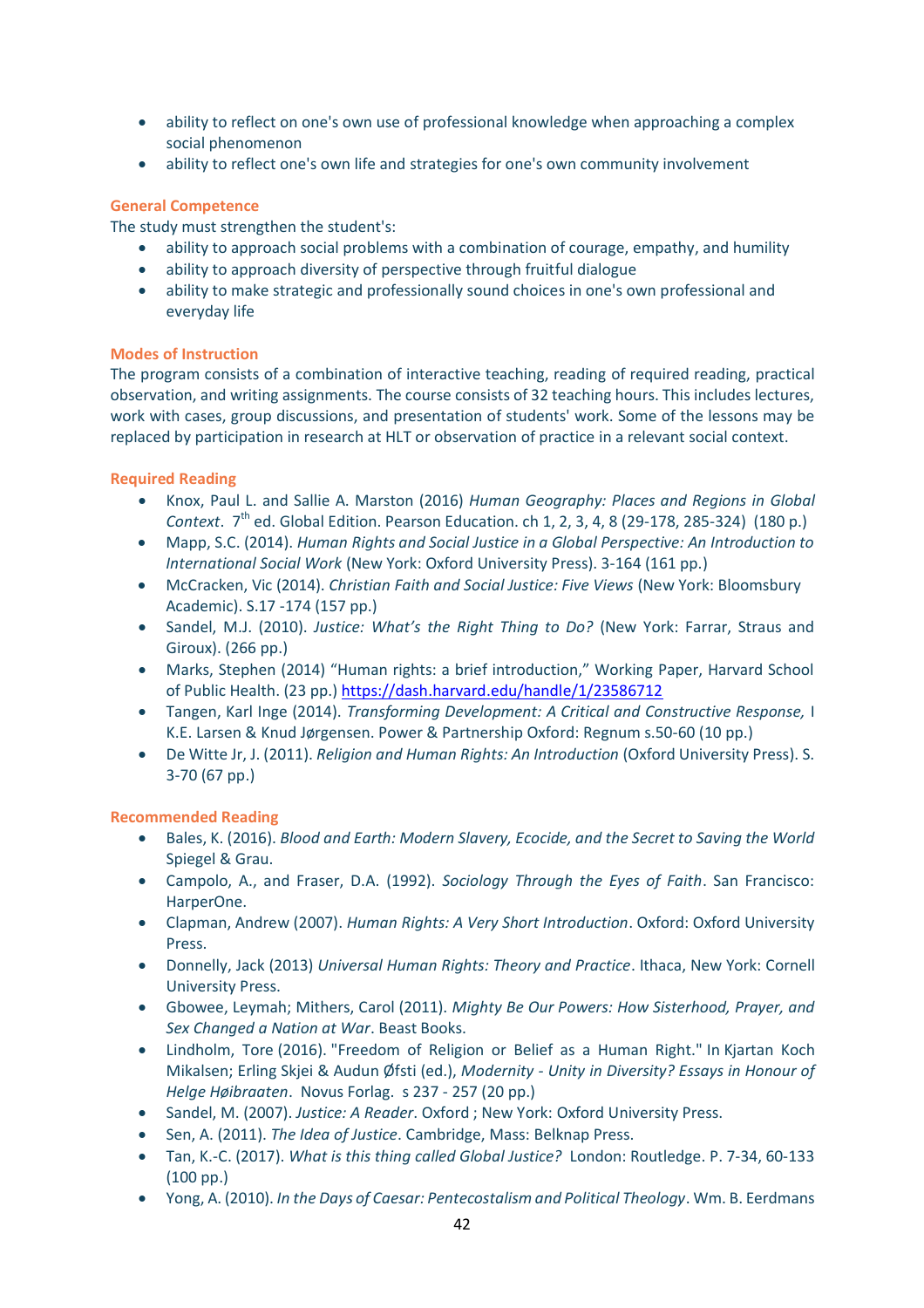Publishing.

- Yunus, M., and Jolis, A. (2008). *Banker to the Poor: Micro-Lending and the Battle Against World Poverty*. New York: PublicAffairs.
- Winkel, Klaus (2008). Hvorfor er det så mange fattige i Afrika. Portal forlag.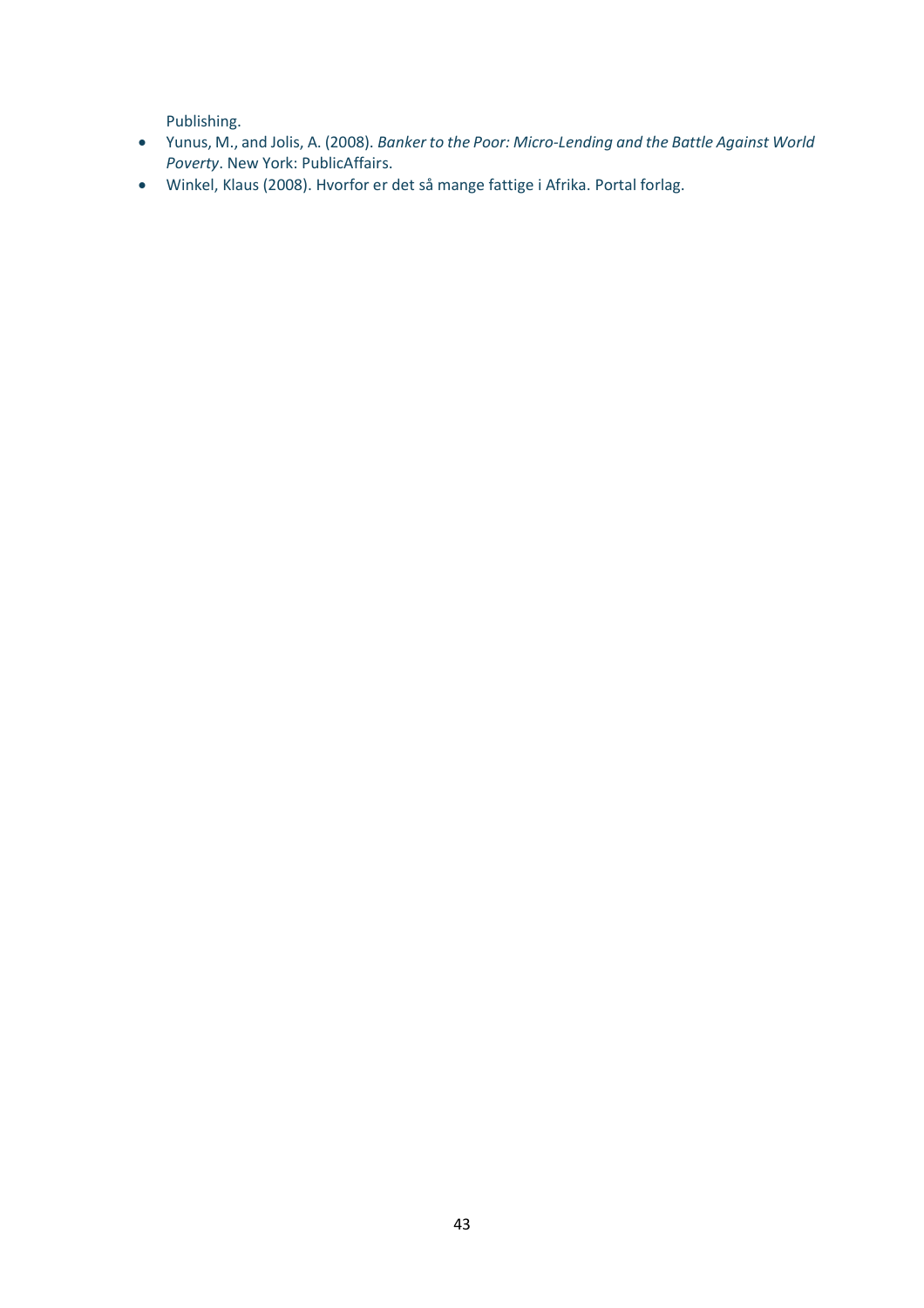| Study program | Bachelor in Religion and Social Science (180 credits/ ECTS)                                   |
|---------------|-----------------------------------------------------------------------------------------------|
| Subject       | SAM1050E Social Movements and the New Digital Society<br>(10 credits/ECTS)                    |
| Assessment    | Students must:<br>Submit a 3500-word essay. Counts as 100% of the final<br>grade. Graded A-F. |
| Scope         | 36 hours                                                                                      |

#### <span id="page-43-0"></span>**SAM1050E Social Movements and the New Digital Society (10 credits/ECTS)**

#### **Course Description**

The course SAM1050E provides a unique introduction to the challenges and opportunities that are created when various global social movements meet in a new and partly globalized and digitized public sphere. The course provides an introduction to how social movements arise and spread. The student will be introduced to methods and hermeneutical keys to study social movements and ask important questions such as: What visions of the future do they represent? How are they organized, and how do they use different media to create unity and spread their message? Social movements such as the feminist movement, the environmental movement, and various movements focusing on global justice will be presented. The course will also analyze the globalization of various Muslim movements, and Christian movements such as the Pentecostal movement. The student will also be presented with various models for how to develop a good open-minded society and a good public conversation. The student will have the opportunity to reflect on how they can balance the commitment to their own affairs with regard to others and to the common good.

#### **Learning Outcomes**

The course *SAM1050E Social Movements and the New Digital Society* aims to provide the following learning outcomes:

# **Knowledge**

- knowledge of social science concepts such as political activism, political spaces, citizenship and identity politics
- knowledge of selected global social movements such as feminism, the environmental movement, and various movements that focus on global justice
- knowledge of religious movements such as the Pentecostal movement, and various Muslim movements
- knowledge of the problems and opportunities that a high-tech and multicultural society represents in relation to social integration and public debate
- knowledge of theories about bourgeois public and about the challenges and opportunities the new digital society represents for such theories
- knowledge of the Norwegian political landscape in terms of religious and secular worldviews

#### **Skills**

- ability to understand and analyze social movements, in writing and orally
- ability to present and analyze digital sources for scientific studies and research
- ability to reflect on religious hospitality and political tolerance as civil virtues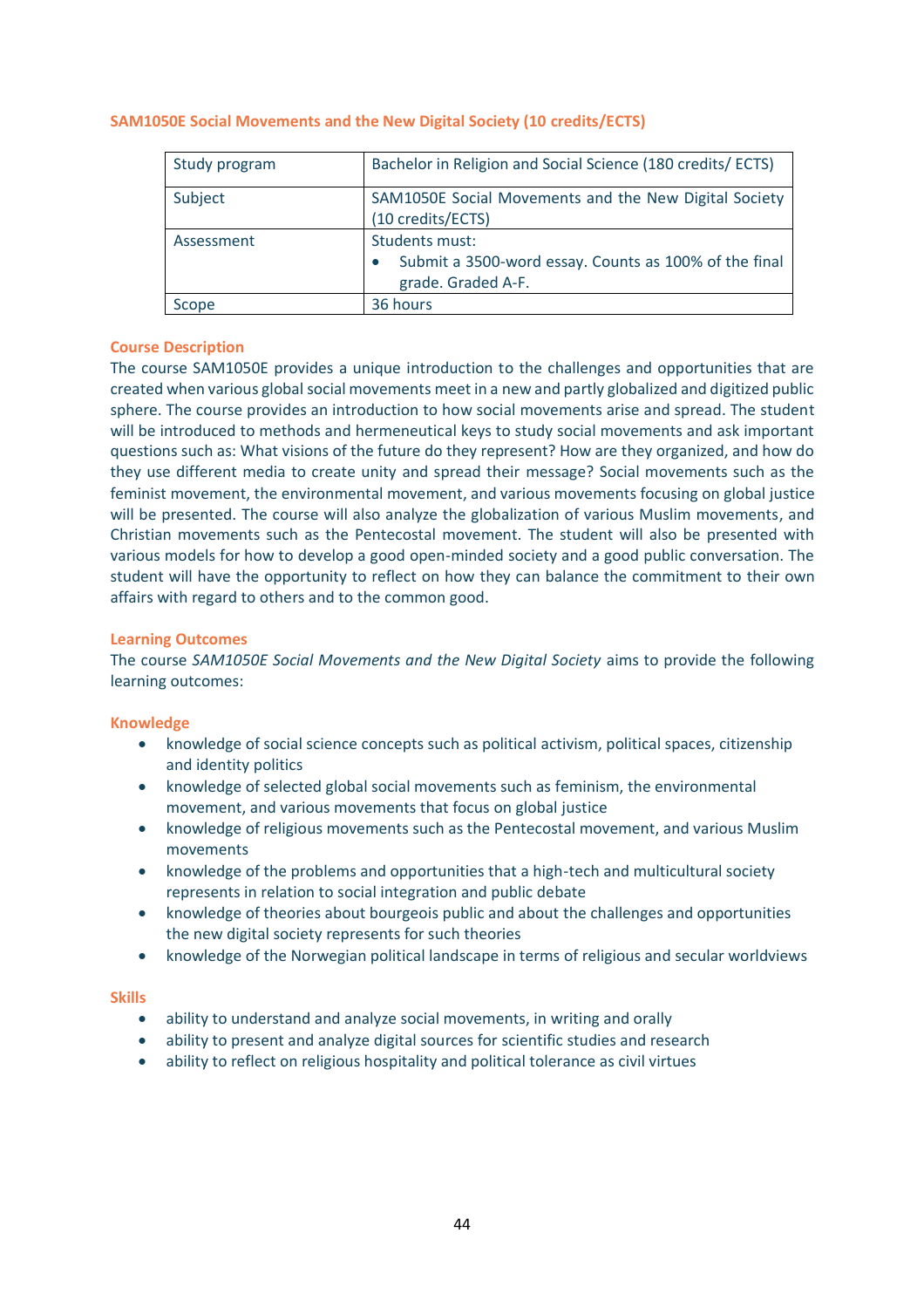# **General Competence**

- ability and willingness to demonstrate reflective engagement with social issues one perceives as important
- ability to balance one's own commitment with regard to others and the common good in a pluralistic society
- ability to reflect on one's own attitudes toward social movements of which one is not a part

# **Modes of Instruction**

The program consists of a combination of interactive lessons, reading of the required reading, active digital learning, and writing an assignment. In this course the identification and use of relevant digital sources will be an important part of the learning process. The course consists of 32 teaching hours. This includes lectures, work with cases, group discussions, and analysis of film and digital sources. Some of the lessons can be replaced by participation in research at HLT.

# **Required Reading**

- Campbell, Heidi (2012). "Understanding the Relationship between Religion Online and Offline in a Networked Society." *Journal of the American Academy of Religion*, mars 2012, vol. 80, nr. 1, p. 64–93 (30s)
- Deininger, M. (2013). *Global Pentecostalism: An Inquiry into the Cultural Dimensions of*  Globalization. Hamburg: Anchor Academic Publishing. s. 13-68. (53 pp.)
- Gripsrud, Jostein, Moe, Hallvard (2010). *The Idea of the Public Sphere. A Reader*. Lexington Press 2010, s. 235-37, 247- -310 (65 pp.)
- Ebaugh, H.R. (2009). *The Gülen Movement: A Sociological Analysis of a Civic Movement*. s.23- 46 (23 pp.)
- Fuchs, Christian (2015). *Social media and the public sphere.* TripleC: Open Access Journal for a Global Sustainable Information Society, 12 (1). pp. 57-101 (44 pp.)
- Furseth, Inger (ed. (2018). *Religious Complexity in the Public Sphere: Comparing Nordic Countries*. (Ser. Palgrave studies in religion, politics, and policy) Palgrave MacMillan. Cham, Switzerland: Springer International Publishing. Kap. 1-6.
- Knox, Paul L. and Sallie A. Marston (2016). *Human Geography: Places and Regions in Global Context.* 7<sup>th</sup> ed. Global Edition. Pearson Education p 369-418 (50 pages)
- Moghadam, V.M. (2012). *Globalization and Social Movements: Islamism, Feminism, and the Global Justice Movement*. Lanham Md.: Rowman & Littlefield Publishers. s.1-30, 99 -132 (63 pp. )
- Plesner, Ingvill Thorson (2016). "Law and Religion in Norway" in *Encyplopedia on Law and Religion*, edited by Gerhard Robbers et. al, Brill.
- Smith, J. K. A. (2010). *Thinking in Tongues: Pentecostal Contributions to Christian Philosophy*. Grand Rapids: Eerdmans. Kap. 2.
- Sisler, Vit (2011). *Online Fatwas*, *Arbitration Tribunals and the Construction of Muslim Identity* in *the UK,* i Information, Communication & Society vol. 14 no. 8, 2011. s. 1136-1159 (23 pp.)
- Staggenborg, S. (2015). *Social Movements.* New York: Oxford University Press. (ca. 220 pp.)

# **Recommended Reading**

- Bretherton, L. (2011). *Christianity and Contemporary Politics: The Conditions and Possibilities of Faithful Witness*. Wiley-Blackwell.
- Cahn, M.A., and O'Brien, R. (1996). *Thinking About the Environment: Readings on Politics, Property and the Physical World*. Armonk, N.Y: Routledge.
- Calvert, J. (2010). *Sayyid Qutb and the Origins of Radical Islamism* (New York: Columbia University Press).
- Culture and Religion, vol. 12, no. 2, 2011, Special Issue: *The Mediatization of Religion*
- Gbowee, Leymah and Mithers, Carol (2011). *Mighty Be Our Powers: How Sisterhood, Prayer, and Sex Changed a Nation at* War. Beast Books.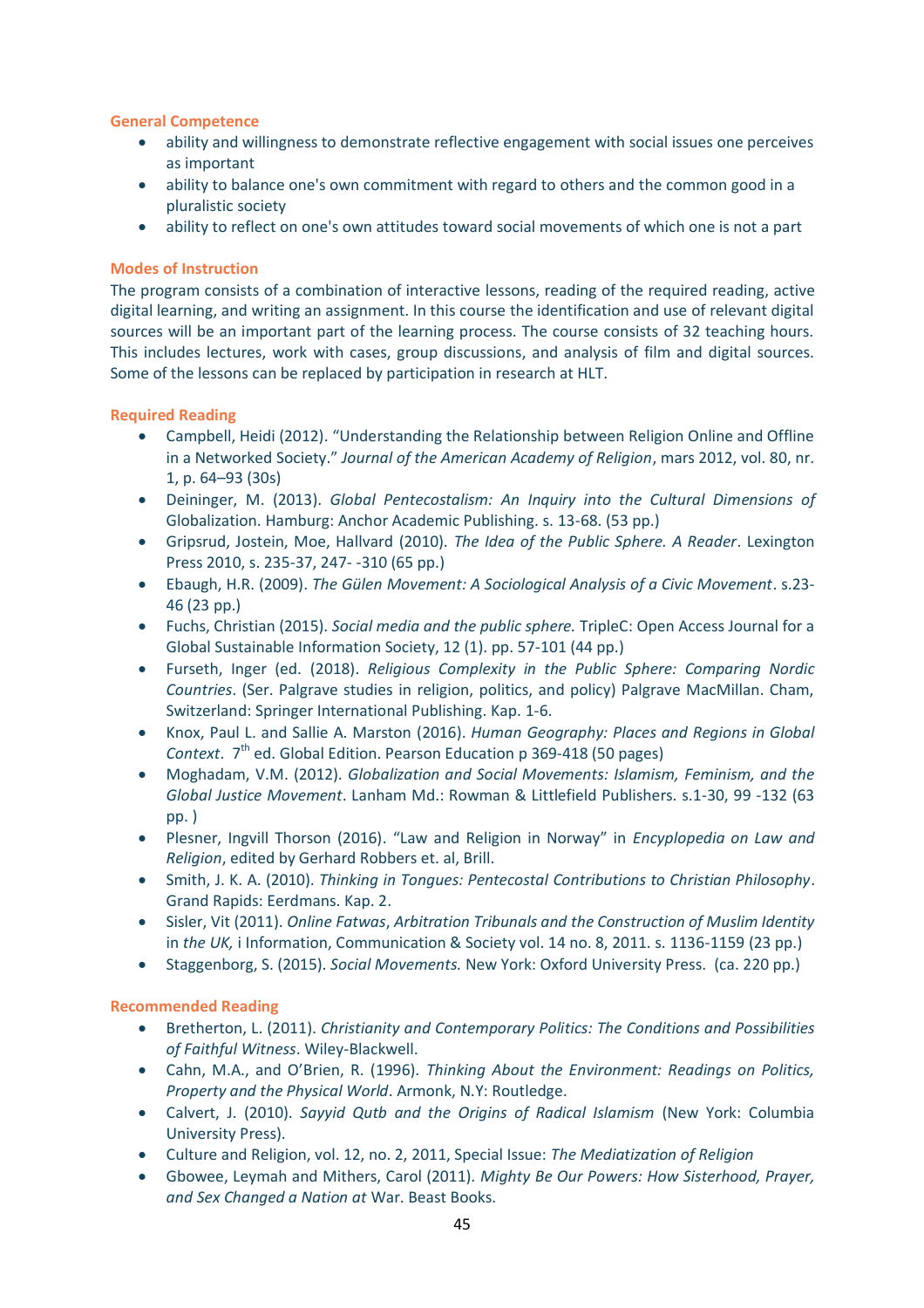- Goodwin, Jeff, Jasper, James M. (2014). *The Social Movements Reader: Cases and Concepts* Chichester, West Sussex, UK ; Malden, MA: Wiley-Blackwell.
- Guinness, Os. *The Global Public Sphere. Religion and the Making of a World Safe for Diversity*. IVP 2013 (utdrag, ca. 120)
- Hoffman, A.J. (2015). *How Culture Shapes the Climate Change Debate*. Stanford, California: Stanford Briefs.
- Information, Communication & Society vol. 14 no. 8, 2011, *Special Issue: Religion and the Internet: Conpp.ing the online–offline connection*
- Ramadan, T. (2003). *Western Muslims and the Future of Islam.* Oxford University Press.
- Sandel, M. (2007). *Justice: A* Reader. Oxford ; New York: Oxford University Press)
- Shepperd, J. W. (2002). "Sociology of World Pentecostalism," I *The New International Dictionary of Pentecostal and Charismatic Movements*, edited by Stanley M. Burgess and Ed M. Van der Maas s. 1083-1090
- Smith, Calvin L., ed. (2010). *Pentecostal Power: Expressions, Impact and Faith of Latin*
- *American Pentecostalism*.
- Smith, J.K.A. (2014). *How (Not) to Be Secular: Reading Charles Taylor*. Grand Rapids: Eerdmans.
- Steigenga and Cleary, eds. (2007). *Conversions of a Continent: Contemporary religious Change in Latin America*. (ca. 150s)
- Tee, C. (2016). *The Gülen Movement in Turkey: The Politics of Islam and Modernity*. I. B. Tauris.
- Yong, A. (2010). *In the Days of Caesar: Pentecostalism and Political Theology. Wm. B. Eerdmans Publishing*.
- Yong, A. (2015). *Hospitality and the Other: Pentecost, Christian Practices, and the Neighbor* ORBIS.
- Wall, D. (1993). *Green History: A Reader in Environmental Literature, Philosophy and Politics*. London: New York: Routledge.
- Walters, M. (2006). *Feminism: A Very Short Introduction*. Oxford : Oxford University Press.
- Wariboko, N. (2014). *The Charismatic City and the Public Resurgence of Religion: A Pentecostal Social Ethics of Cosmopolitan Urban Life*. New York, NY: Palgrave Macmillan.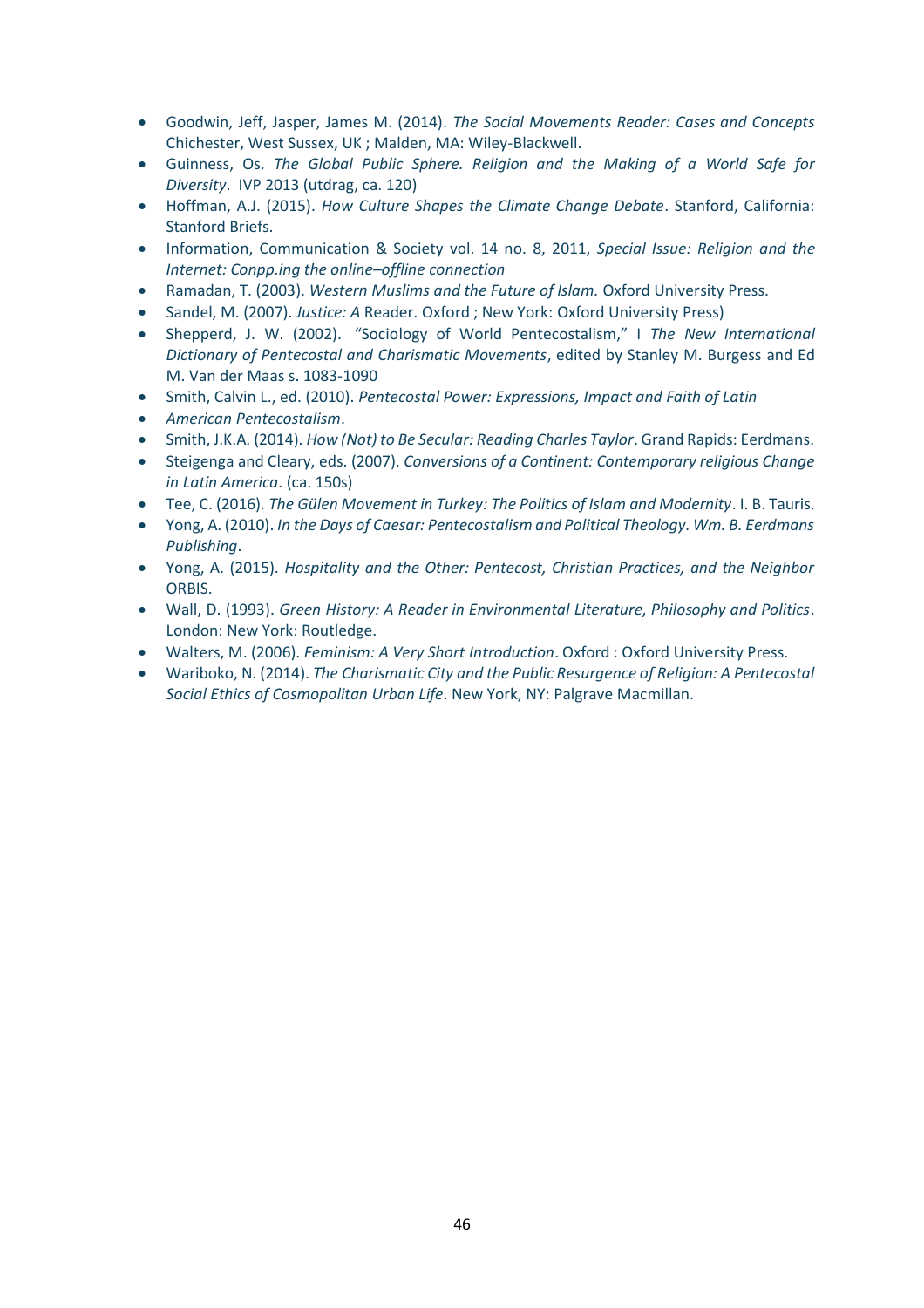# <span id="page-46-0"></span>**SAM1060E Modern-Day Slavery (10 credits/ECTS)**

| Study program                  | Bachelor in Religion and Social Science (180 credits/ ECTS)                                                                                                                                                   |
|--------------------------------|---------------------------------------------------------------------------------------------------------------------------------------------------------------------------------------------------------------|
| Subject                        | SAM1060E Modern-Day Slavery (10 credits/ECTS)                                                                                                                                                                 |
| Assessment                     | Students must:                                                                                                                                                                                                |
|                                | Submit a 2500-word essay on a self-chosen topic. This<br>assignment can also be completed in groups but will<br>then require a larger word count. The essay counts as<br>100% of the final grade. Graded A-F. |
| <b>Additional requirements</b> | Submit a 1500-word book, media or research report.<br>$\bullet$                                                                                                                                               |
| Scope                          | 36 hours                                                                                                                                                                                                      |

# **Course Description**

Modern slavery is a complex global problem that extends far beyond the criminal sphere. It has received a lot of attention in recent years, and in many countries the problem has also been addressed on the political agenda. Treating modern slavery as a single problem can quickly become a pitfall, where one overlooks how the problem is part of complex worldwide systems. The course SAM1060E invites you to reflect on 'modern slavery' as a global and human rights problem that is rooted in socioeconomic challenges and weak social structures. The course will help you see the problem with a critical eye and give you an introduction to some of the causes that underlie structural exploitation: poverty, inequality, migration, abuse, trade, political and cultural structures.

# **Learning Outcomes**

The course *SAM1060E Modern-Day Slavery* aims to provide the following learning outcomes:

# **Knowledge**

The course shall provide:

- knowledge of the legal, moral, and theological basis for combating human trafficking and modern slavery
- knowledge of the causes of modern slavery, human trafficking, and the exploitation of lowincome groups
- knowledge of case studies of social movements and civil society organizations that have contributed to changing the living conditions of slaves
- knowledge of the history and root causes of slavery, human trafficking and exploitation.
- understanding of the complexities of modern slavery; definitions, human rights, power structures and politics.
- knowledge of different social strategies to create a more just world with emphasis on strategies to combat modern slavery.

# **Skills**

The course shall strengthen the student's:

- ability to reflect on human dignity and human rights
- ability to analyze modern slavery and human trafficking as complex phenomena
- ability to analyze and understand strategies for social change
- ability to think critically and ask questionsability to reflect on justifications for human dignity and human rights
- ability to analyze and understand strategies for social change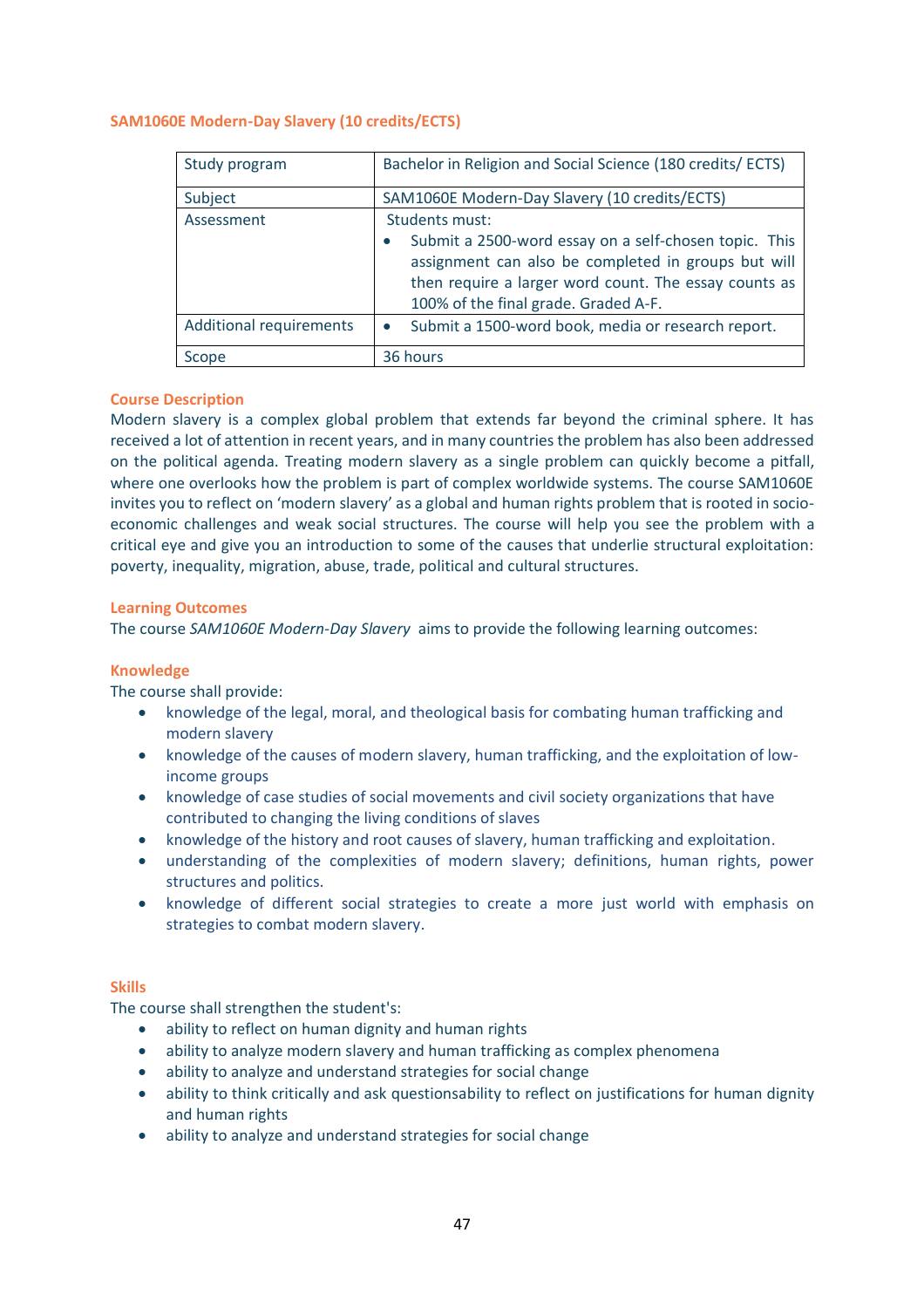# **General Competence**

The course will provide:

• ability to approach social problems with critical distance and reflected commitment

# **Modes of Instruction**

The program consists of a combination of interactive teaching, reading of the syllabus, active digital learning, debate and writing a self-chosen assignment. In this course, the identification and use of relevant digital sources will be part of the learning process. The course consists of 32 teaching hours. Some of the lessons may be replaced by participation in research at HLT or participatory observation in a relevant social context.

# **Required Reading**

• Allain, J. (2012). Bellagio Harvard Guidelines on the Legal Parameters of Slavery. Available via this link:

http://www.law.qub.ac.uk/schools/SchoolofLaw/FileStore/Filetoupload,651854,en.pdf (7 pages)

- Allain, J., Behbahani, L., Crane, A., LeBaron, G. (2017) Governance gaps in eradicating forced labor: From global to domestic supply chains. Regulation and Governance, 13:1, pp. 86-106. (20 pages).
- Awakoyo, A., Jone, T. (2019, 20 June). Are your tinned tomatoes picked by slave labour, The Guardian. https://www.theguardian.com/world/2019/jun/20/tomatoes-italy-mafia-migrantlabour-modern-slavery (3 pages).
- Bales, Kevin (2012). Disposable People: New Slavery in the Global Economy, Revised edition. Berkley: University of California Press. (300 pages)
- Bales, K., Drejer, C. (2018). #SlaveTech: A Snapshot of Slavery in a Digital Age. Frekk Forlag. From pp 12-139. (128 pages)
- Brysk, A., Choi-Fitzpatrick, A. eds. (2012) From Human Trafficking to Human Rights: Reframing Contemporary Slavery. University of Pennsylvania Press (216 pages).
- Dang, M. (2014) An open letter to the anti-trafficking movement. Foreword in Murphy, Laura (2014). Survivors of slavery: Modern-day slave narratives. New York: Columbia University Press. Access pdf here:

https://static1.squarespace.com/static/5ee517995ce62276749898ed/t/5f21537298148a15d 80a1023/1596019575237/sos-preface-pages-3.pdf (10 pages).

- Digidiki, V., Bhabha, J. (2018). "Sexual abuse and exploitation of unaccompanied migrant children in Greece: Identifying risk factors and gaps in services during the European migration crisis," Children and Youth Services Review, 92(C), pp. 114-121. (7 pages).
- Hopper, E. K. (2017) 'Trauma-Informed Psychological Assessment of Human Trafficking Survivors,' Women & Therapy, 40:1-2, pp. 12-30. (18 pages)
- International Labour Organisation (2014, 03 February). Why definitions matter. https://www.ilo.org/global/about-the-ilo/newsroom/news/WCMS\_234854/lang- en/index.htm (2 pages).
- Sharapov, K., Hoff, S., Gerasimov, B. (2019) 'Editorial: Knowledge is Power, Ignorance is Bliss: Public perceptions and responses to human trafficking', Anti-Trafficking Review, issue 13, pp. 1-11. (11 pages).
- Ras, I., Gregoriou, C. (2019) 'The Quest to End Modern Slavery: Metaphors in corporate modern slavery statements', Anti-Trafficking Review, issue 13, pp. 100-118. https://gaatw.org/ATR/AntiTraffickingReview\_issue13.pdf (18 pages).
- Trodd, Z. (2013). 'Am I Still Not a Man and a Brother? Protest Memory in Contemporary Antislavery Visual Culture.' Slavery & Abolition, 34:2, 338-352. (14 pages)
- UN General Assembly (2000). Protocol to Prevent, Suppress and Punish Trafficking in Persons, Especially Women and Children, Supplementing the United Nations Convention against Transnational Organized Crime.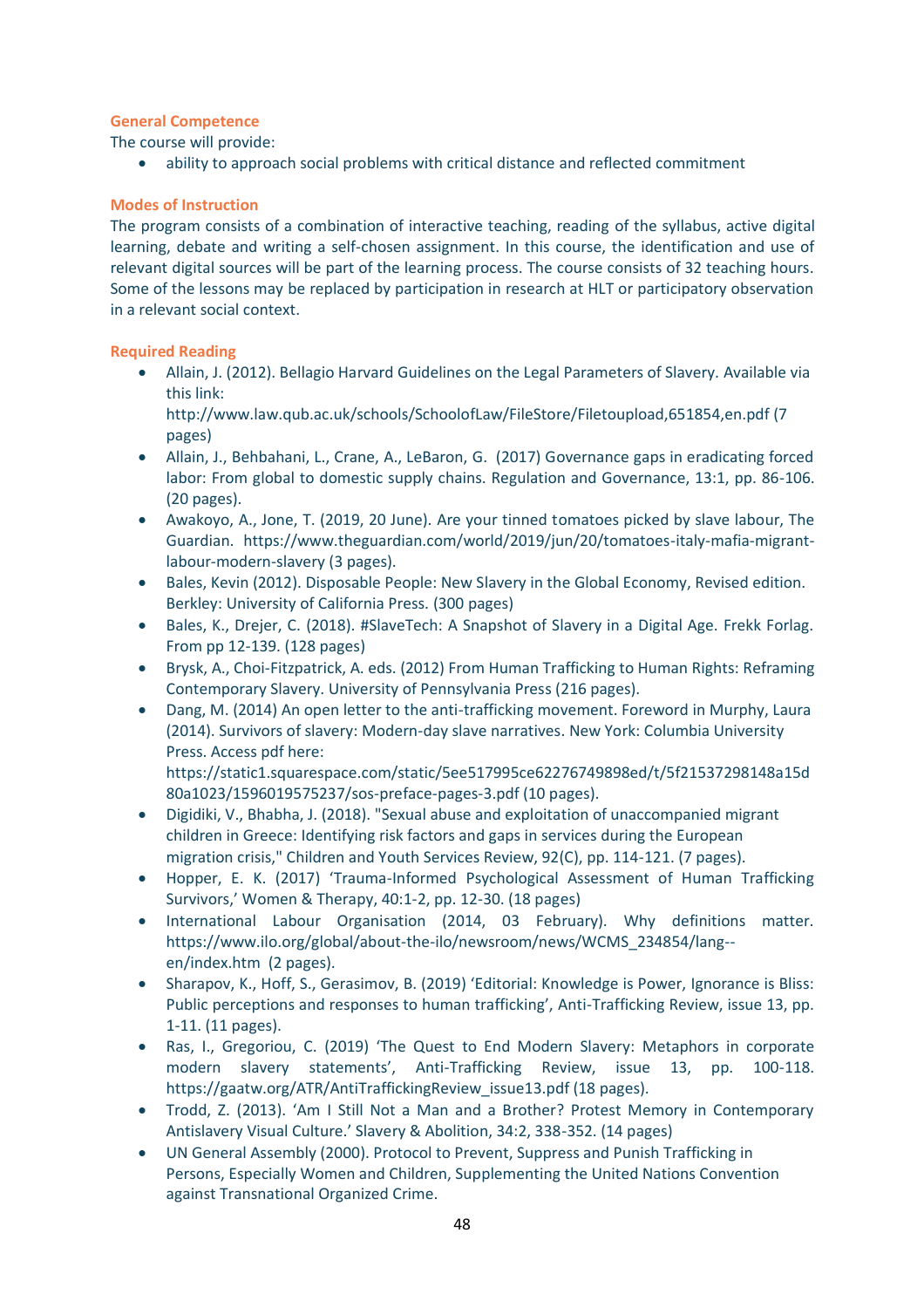https://treaties.un.org/Pages/ViewDetails.aspx?src=IND&mtdsg\_no=XVIII-12 a&chapter=18&lang=en (11 pages).

• United Nations Office on Drugs and Crime (2021). The Effects of the COVID-19 Pandemic on Trafficking in Persons and the responses and challenges. https://www.unodc.org/unodc/en/frontpage/2021/July/covid-19-and-crime\_-the-impact-ofthe-pandemic-on-human-trafficking.html (90 pages). Allain, Jean (2012). *Bellagio Harvard Guidelines on the Legal Parameters of Slavery*. Available via this link: <http://www.law.qub.ac.uk/schools/SchoolofLaw/FileStore/Filetoupload,651854,en.pdf> (7 pp.)

# **Recommended Reading**

- Barner, H., Okeh, D.; Camp, M. (2014). 'Socio-Economy, Inequality, and the Global Slave Trade.' *Societies* 4:2, 148-160. (12 pp.)
- Cadet, Jean Robert (1998). Restavec from Haitian Slave Child to Middle-Class American. University of Texas Press.
- Hardina, Donna (2014). 'Deferred Action, Immigration, and Social Work: What should Social Workers Know?' *Journal of Policy Practice* 13:1, 30-44. (14 pp.)
- Honeyman, Katherine L., Arthur A. Stukas, Mathew D. Marques (2016). 'Human trafficking: factors that influence willingness to combat the issue', Journal of Applied Social Psychology 46, pp. 529–543. (14 pp.)
- Kara, Siddharth (2012). *Bonded Labor: Tackling the System of Slavery in South Asia*. Columbia University Press.
- LeBaron, G. (2021) 'The Role of Supply Chains in the Global Business of Forced Labour.' Journal of Supply Chain Management.
- Mapp, S.C. (2014). *Human Rights and Social Justice in a Global Perspective: An Introduction to International Social Work*. New York: Oxford University Press. S. 1-120, 153 -220. (187 pp.)
- McCracken, Vic (2014). *Christian Faith and Social Justice: Five Views*. New York: Bloomsbury Academic.
- O'Brien, Erin (2019). Challenging the Human Trafficking Narrative Victims, Villains, and Heroes. Routledge.
- Pascual-Leone, Antonio, Jean Kim, Orrin-Porter Morrison (2016). 'Working with Victims of Human Trafficking,' Journal of Contemporary Psychotherapy 47, pp. 51–59. (8 sider)
- Quirk, Joel (2011). The Anti-Slavery Project from the slave trade to human trafficking. Philadelphia: University of Pennsylvania Press.
- Reid, Joan A. (2016). 'Entrapment and Enmeshment Schemes Used by Sex Traffickers', Sexual Abuse: A Journal of Research and Treatment, 28(6) pp. 491–511. (20 sider)
- Sandel, M. J. (2010). *Justice: What's the Right Thing to Do?* New York: Farrar, Straus and Giroux.
- Zimmerman, Cathy, Mazeda Hossain, Charlotte Watts (2011). 'Human trafficking and health: A conceptual model to inform policy, intervention and research.' *Social Science & Medicine*, 73, s. 327-335.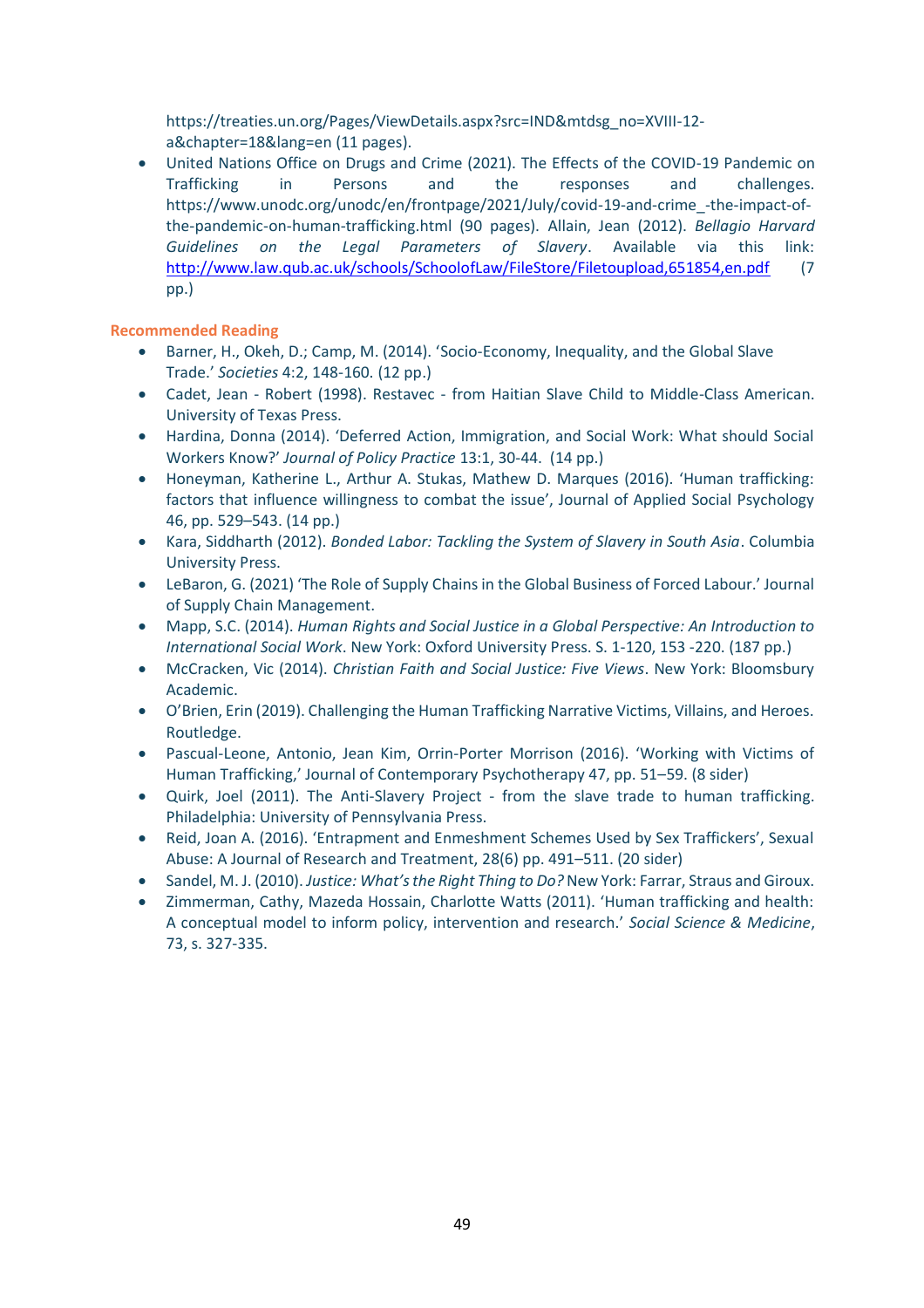# <span id="page-49-0"></span>**SAM2110E Research, Method, and Design (10 credits/ECTS)**

| Study program                  | Bachelor in Religion and Social Science (180 credits/<br>ECTS)                                                                                                                                                       |
|--------------------------------|----------------------------------------------------------------------------------------------------------------------------------------------------------------------------------------------------------------------|
| Subject                        | SAM2110E Research, Method, and<br>Design<br>(10)<br>credits/ECTS)                                                                                                                                                    |
| Assessment                     | Students must:<br>Submit a 1000-word proposal for a research<br>$\bullet$<br>project. Counts as 40% of the final grade. Graded<br>A-F.<br>Submit a 2500-word essay. Counts as 60% of the<br>final grade. Graded A-F. |
| <b>Additional requirements</b> | Pass a multiple-choice (MC) test. The student<br>$\bullet$<br>must pass this test before being permitted to<br>submit the final proposal and essay.                                                                  |
| Scope                          | 24 hours of lectures and study sessions<br>1-2 hours of guidance/conversation with an<br>$\bullet$<br>assigned supervisor                                                                                            |

# **Course Description**

The course will give the student a first introduction to research methods. The student should be able to understand the basic principles of research and how to go from an area of interest to a relevant issue, and choose an adequate method and relevant material. An important goal in the study is to develop the student's ability to structure and write an academic assignment. This includes presenting logical arguments and giving good reasons for their claims. Furthermore, the course will provide indepth knowledge of relevant methods for data collection, analysis, and interpretation. The student should also be able to write a research proposal that contains a literature review. The course will also give the student insight into research ethics issues. The course is the basis for SAM2120E Bachelor Thesis.

# **Learning Outcomes**

The course SAM2110E *Research, Method, and Design* aims to provide the following learning outcomes:

# **Knowledge**

The course will provide:

- knowledge of how to go from an area of interest to a specific research problem
- knowledge of methodological approaches for data collection, analysis, and method
- knowledge of ethics of research
- knowledge of both quantitative and qualitative research methods

#### **Skills**

The course shall strengthen the student's:

- ability to create a research proposal and structure a scientific thesis
- ability to formulate research questions on the basis of existing research
- ability to demonstrate academic writing skills and an understanding of genres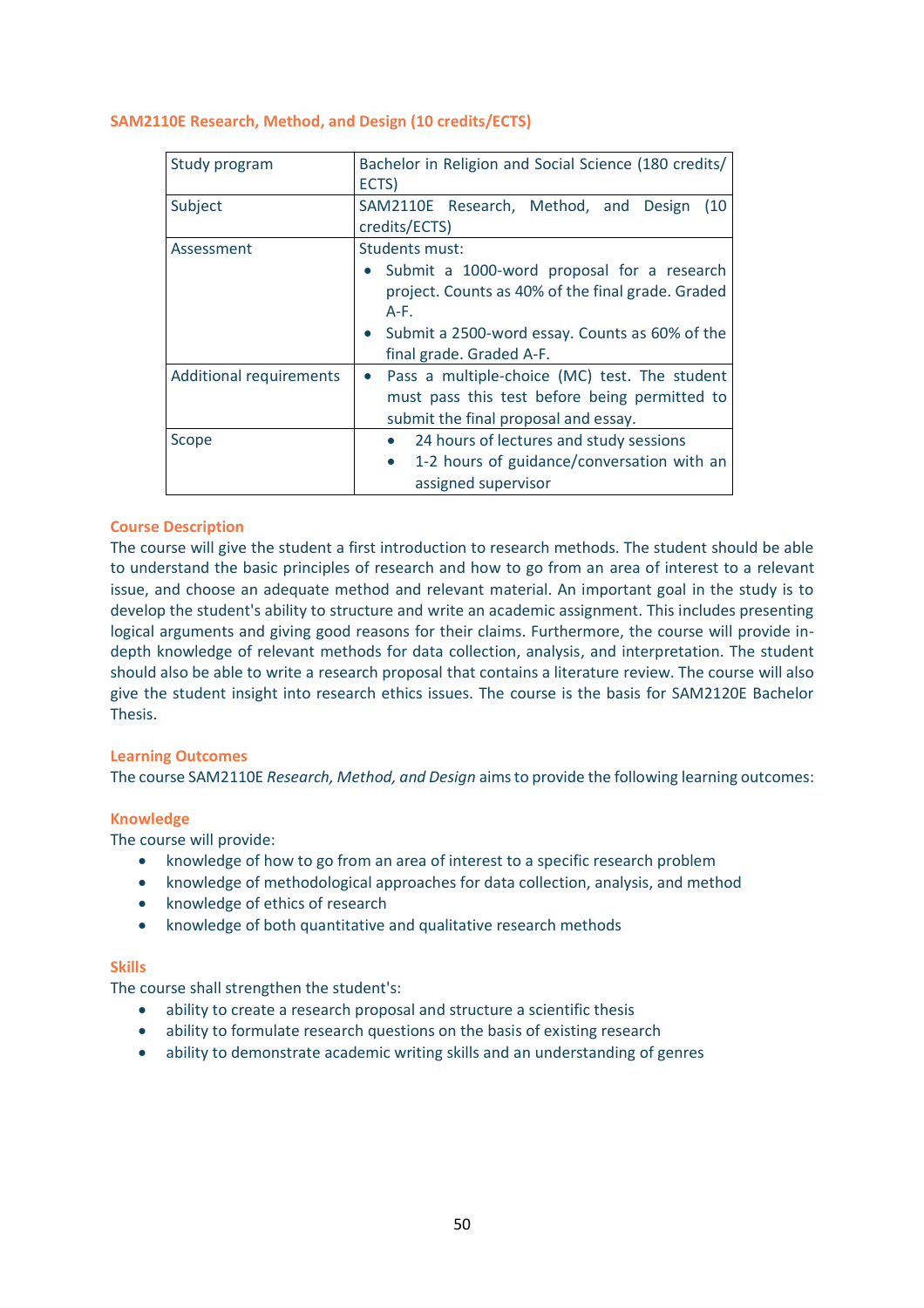#### **General Competence**

The study shall provide:

- ability to apply and relate to issue of research ethics
- ability to apply scientific research in new contexts

#### **Modes of Instruction**

The teaching is given in the form of interactive lectures, seminars, and group work. The teaching consists of a total of 24 teaching hours and 8 hours of seminar and supervision (individual or in groups).

#### **Required Reading**

The required reading is divided into core litterature that is read by everyone, and literature that is adapted to the type of assignment the student chooses to write. In addition, there will be in-depth literature that has been agreement upon with the instructor or supervisor. The literature should amount to approximately 800 pages in total.

#### *Core Literature*

- Bryman, Alan (2016): Social Research methods. 5<sup>th</sup> edition. Oxford University Press, pp 1-169, 373-406, 661-686. (33+25+169) (227 pages)
- Flyvbjerg, B. (2006). *"Making Organization Research Matter: Power, Values, and Phronesis"* i *"The Sage Handbook of Organization Studies"* (ss. 370–387). Thousand Oaks, CA: Sage (18 pp.)
- Lester, James D. and James D. Lester Jr. (2014) *Writing research papers: A Complete Guide.* Global Edition. Fifteenth Edition. Pearson, 19-101, 113-191, 218-245, 307-327 (207 pages)

#### *Qualitative Essay*

- Bryman, Alan (2016). Social Research methods. 5<sup>th</sup> edition. Oxford University Press, pp 407-600 (193 p)
- Malterud, K. (2012). *"Systematic text condensation: a strategy for qualitative analysis"*. Scandinavian Journal of Public Health, 40(8), 795–805 (11 pages)

#### *Quantitative Essay*

Bryman, Alan (2016). Social Research methods. 5<sup>th</sup> edition. Oxford University Press, pp 170-350 (180p)

#### *Phenomenological Essay:*

- Giorgi, A. (1994). "A phenomenological perspective on certain qualitative research methods." *Journal of Phenomenological Psychology*, *25*(2), 190–220[. https://doi.org/10.1163/156916294X00034](https://doi.org/10.1163/156916294X00034)
- Giorgi, A. (1997). "The theory, practice, and evaluation of the phenomenological method as a qualitative research procedure." *Journal of Phenomenological Psychology*, *28*(2), 235.
- Giorgi, A. (2000). "The status of Husserlian phenomenology in caring research." *Scandinavian Journal of Caring Sciences*, *14*(1), 3–10.
- Giorgi, A. (2002). "The question of validity in qualitative research." *Journal of Phenomenological Psychology*, *33*(1), 1–18.<https://doi.org/10.1163/156916202320900392>
- Giorgi, A. (2005). "The phenomenological movement and research in the human sciences." *Nursing Science Quarterly*, *18*(1), 75–82.<https://doi.org/10.1177/0894318404272112>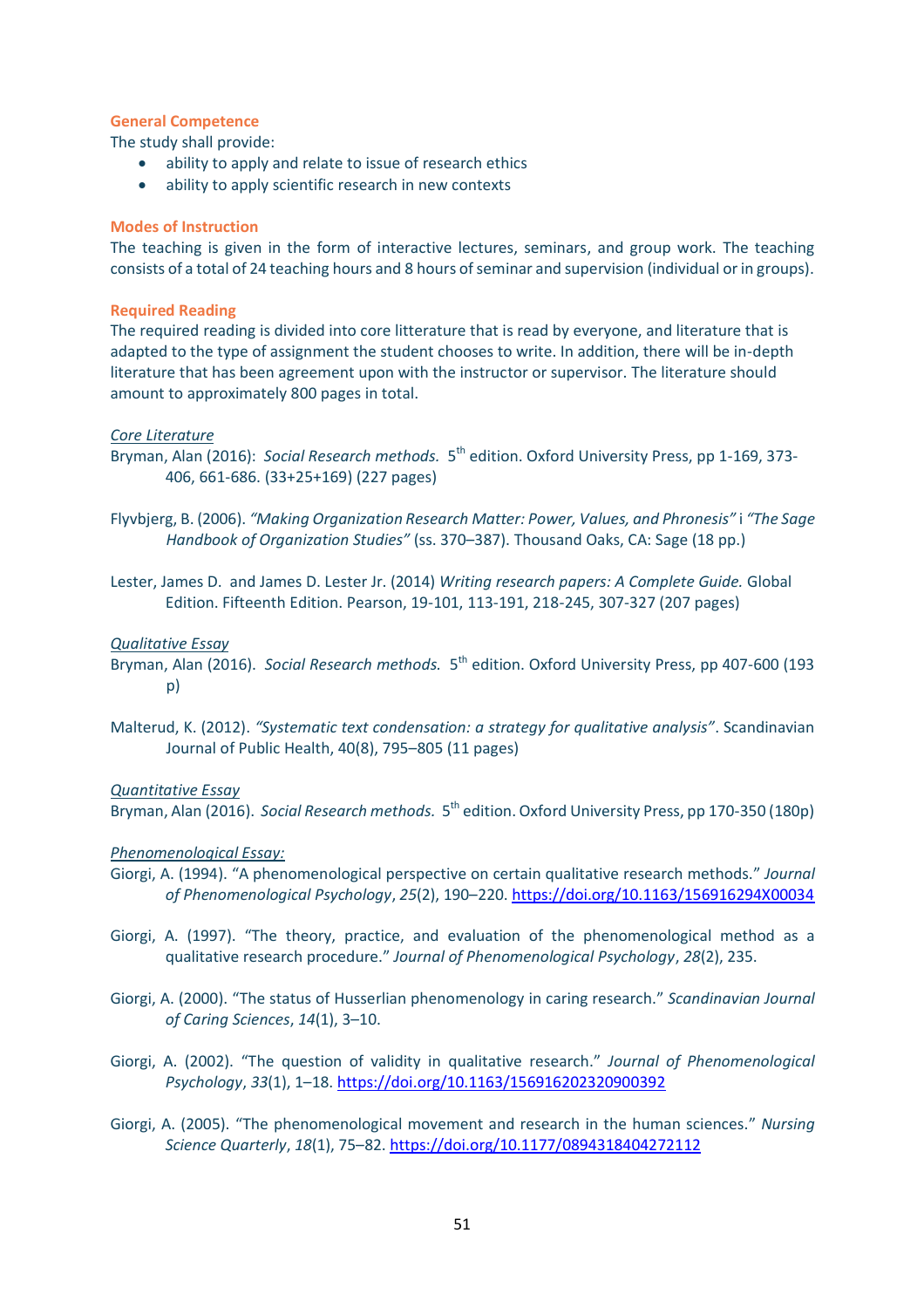#### **Recommended Reading**

- Cartledge, Mark (2012). *Practical Theology: Charismatic and Empirical Perspectives,* Eugene: Wipf & Stock Publishers.
- Creswell, J. W. (2009/2013). *Research design: Qualitative, quantitative, and mixed methods approaches* (3./4. utg.) Sage Publications, Inc.
- Hansson, K. W. (2013). *Statistikk og SPSS for enkle undersøkelser*. Hønefoss: Høgskolen i Buskerud. <https://brage.bibsys.no/xmlui/bitstream/id/96633/7313hansson.pdf>
- Hennink, Monique, Inge Hutter and Ajay Bailey (2020). *Qualitative Research Methods*. 2<sup>nd</sup> ed. Los Angeles: Sage Publications.
- Kvale, S., & Svend Brinkmann. (2015). *Det kvalitative forskningsintervju* (3. utg.). Oslo: Gyldendal akademisk, ss. 133-246, 295-321 (141 pp.)
- Miles, A.M.,Huberman.B. (2003). The Qualitative Researcher's Companion: Classic and Contemporary (SAGE Publications, Inc).
- Miles A.M.; Huberman (2013). Qualitative Data Analysis: A Methods Sourcebook 3, (SAGE).
- Repstad, Pål (2007): *Mellom nærhet og distanse: kvalitative metoder i samfunnsfag.* Universitetsforlaget.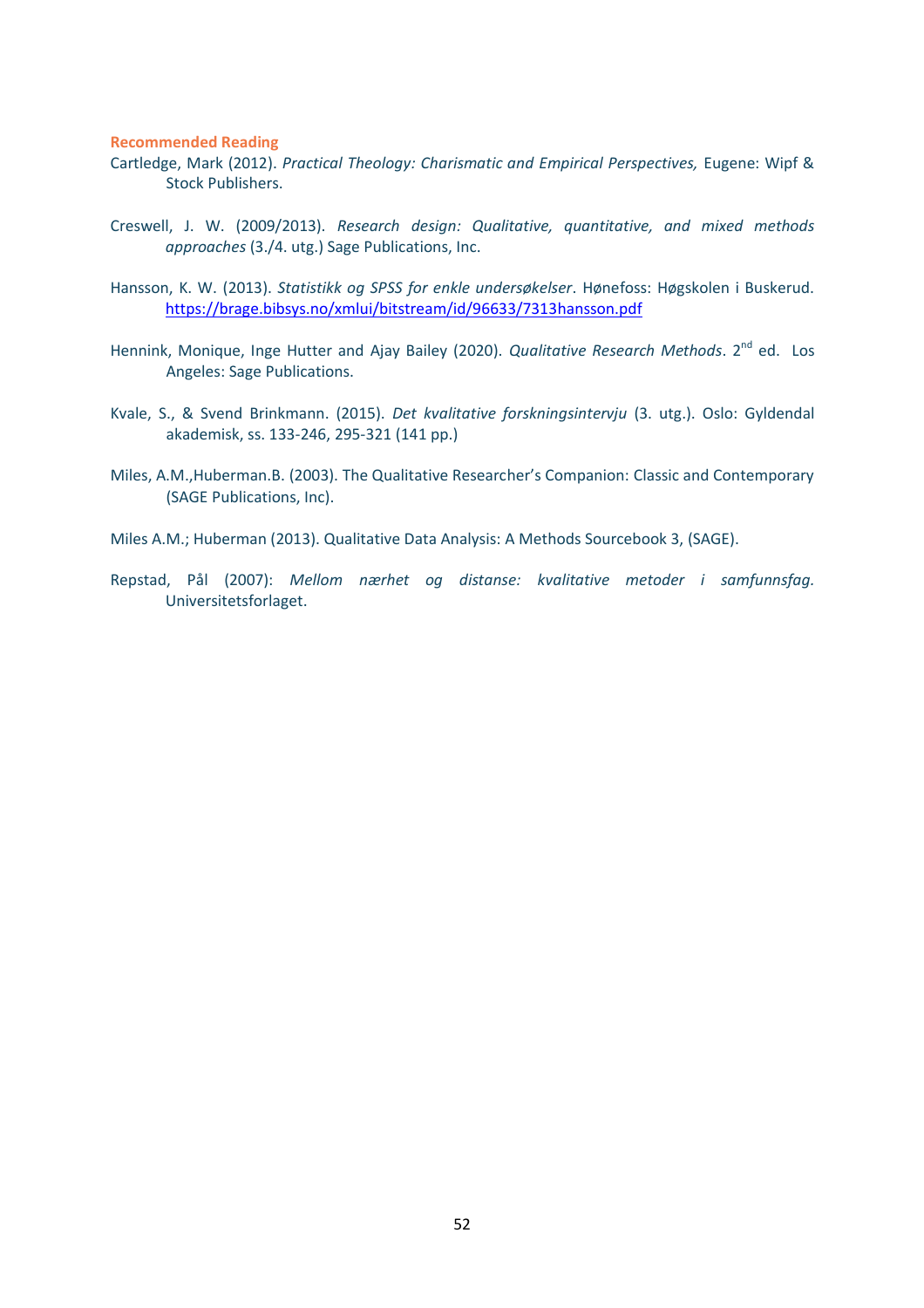# <span id="page-52-0"></span>**SAM2120E Bachelor Thesis (10 credits/ECTS)**

| Study program                  | Bachelor in Religion and Social Science<br>(180)<br>credits/ECTS)                                                                                                                           |
|--------------------------------|---------------------------------------------------------------------------------------------------------------------------------------------------------------------------------------------|
| Subject                        | SAM2120E Bachelor Thesis (10 credits/ECTS)                                                                                                                                                  |
| Assessment                     | write an assignment of 6000 words on a topic of<br>choice approved by the supervisor (front page,<br>table of contents, and bibliography are not<br>included in the word count). 100%. A-F. |
| <b>Additional requirements</b> | attend a seminar where a part of the bachelor<br>$\bullet$<br>thesis is presented                                                                                                           |
| Prerequisite                   | SAM2110E Research, Method and Design                                                                                                                                                        |
| Scope                          | Minimum 3 and maximum 6 hours of supervision                                                                                                                                                |

# **Learning outcomes**

The course SAM2120E *Bachelor Thesis* aims to provide the following learning outcomes:

#### **Knowledge**

The study will provide:

• in-depth knowledge of a topic of your choice

#### **Skills**

The study shall strengthen the student's:

- ability for independent reflection on the basis of knowledge acquired in the basic study in Christianity program, and in the one year program in social studies
- ability to write up a research proposal with guidance from supervisor
- ability to discuss relevant theory
- ability to present theoretical cases in a clear and concise manner
- ability to use the APA method or another reference system in a consistent manner

#### **General Competence**

The study shall provide:

• ability to complete a research project, justify one's own choices, and present findings and results through relevant forms of expression, both in writing and orally

#### **Course Description**

One of the terms towards the end of the study must be set aside for writing a bachelor's thesis. Theme for the assignment is optional. The bachelor thesis will give the student the opportunity for independent reflection on individual topics. It is encouraged to take a social science perspective on the thesis.

#### **Modes of Instruction**

Research proposal is submitted in the course SAM2110E *Research, Method, and Design*, which is followed up in SAM2120E *Bachelor Thesis*. In addition to individual supervision, the student must participate in a research seminar. The seminar will provide an opportunity for a broader exchange of experiences with essay writing as well as methodological reflection. The student must have a presentation ready for the seminar, where a part of the bachelor thesis should be presented. The student is entitled to a minimum of 3 and a maximum of 6 supervision hours.

#### **Required Reading**

The student shall read and compile a reading list of minimum 900 pages of literature that is relevant to the thesis. The reading list must be approved by the supervisor.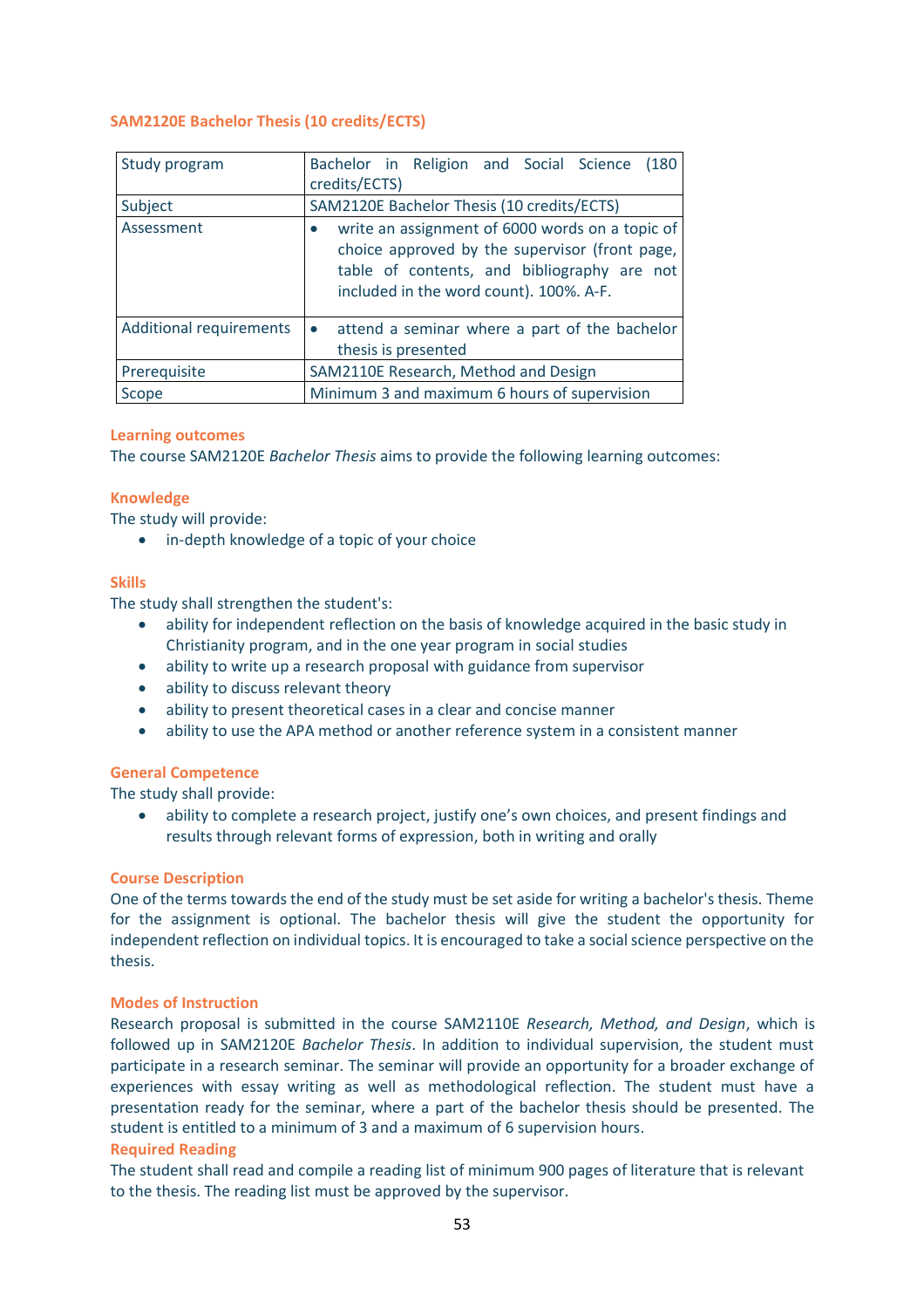# <span id="page-53-0"></span>**VEL1210E The Value-Based Organization (10 credits/ECTS)**

| Study program | Bachelor in Religion and Social Science (180 credits/ECTS) |
|---------------|------------------------------------------------------------|
| Subject       | VEL1210E The Value-Based Organization (10 credits/ECTS)    |
| Assessment    | The student shall:                                         |
|               | write a 3000-word essay. A-F. (100%)                       |
| Scope         | 32 lecture hours                                           |

#### **Learning Outcomes**

The course aims to provide the following learning outcomes:

# **Knowledge**

The course shall provide knowledge about:

- organization, and how organization helps to build and develop organizations
- organizational culture, how organizational culture is built and developed and how it contributes to developing organizations
- visions, goals and values in an organization and how these can support and shape the organization
- goals and strategy, and how strategy work can be developed and organized, and support the development of the organization
- managing change and learning and how to work with resistance to change
- other central organizational concepts and theories concerning relational authority, motivation, decision-making, and learning
- how organizational structure and immediate context affect organization (especially in ecclesiastical contexts)

# **Skills**

The course shall strengthen the student's ability to:

- reflect ethically on organizational development
- reflect on how to influence an organization in terms of vision, goals, values, structures, and good systems for employee follow-up
- understand how fundamental ethical, ideological and theological conditions have an impact on the development of voluntary organizations and churches

# **General Competency**

The course shall help to:

- Develop an understanding of how organizing affects performance and capacity for change
- develop a respect for the necessity and tension between structure and flexibility in organizations
- create an understanding of how organization, among other things, must be understood in light of the type of business being run (business, government, voluntary / church)

# **Course Description**

VEL1210E provides an introduction to topics such as tasks, technology, goals and efficiency in organizations. Furthermore, the subject will deal with topics such as organizational structure, organizational culture, communication, organizational learning, power and conflict in organizations. The course also facilitates a deeper understanding of how change and decision-making processes shape organizations. Particular emphasis will be placed on how the organizational subject can be used within church and voluntary organizations.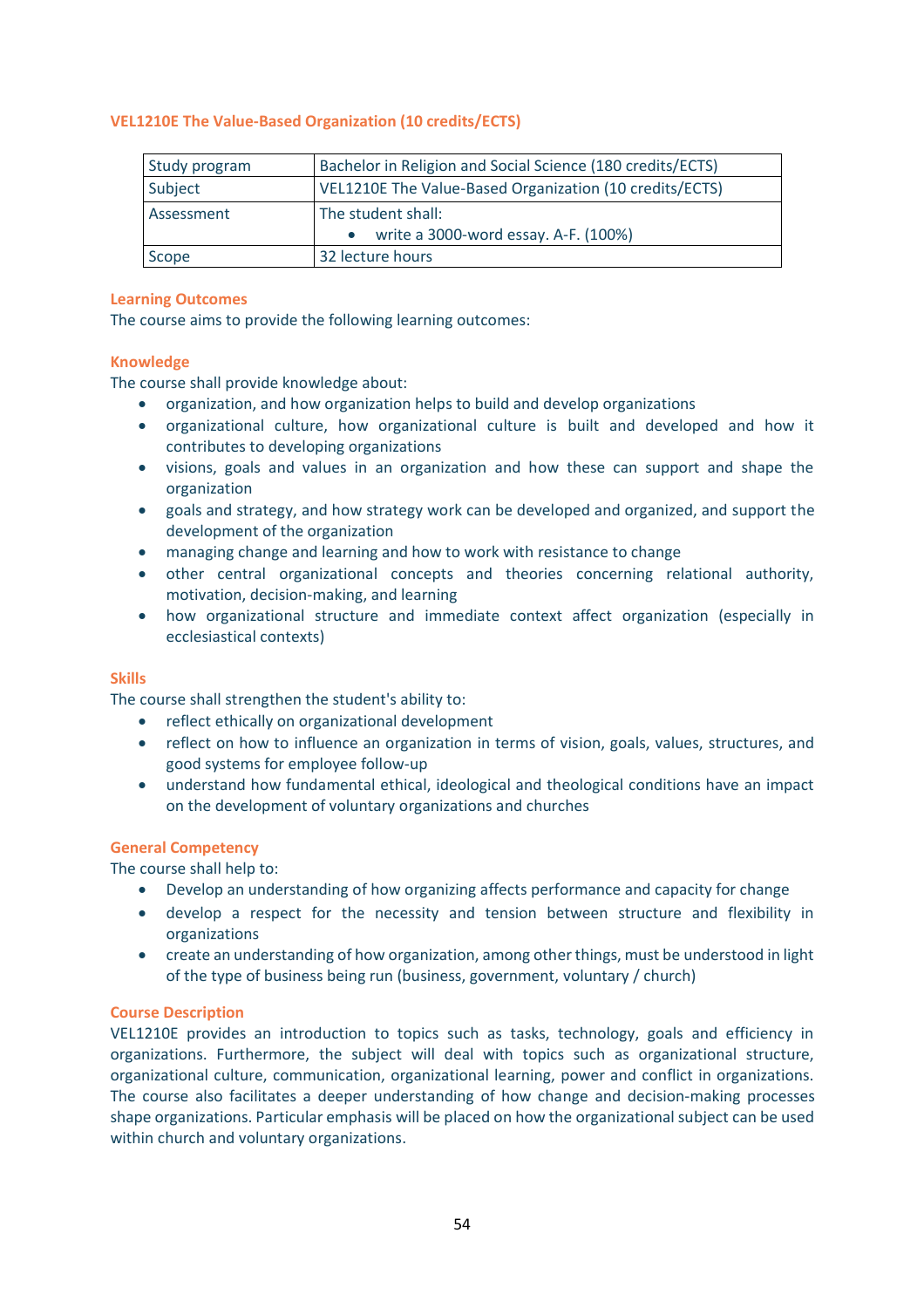# **Modes of Instruction**

The teaching is provided in the form of interactive lectures, and in the form of one or more supervised case studies. The course consists of a total of 32 lecture hours.

# **Required Reading**

- Kotter, John P. (2007). "Leading Change. Why Transformation Efforts Fail." *Harvard Business Review*. January. 10 pages
- Tschirhart, Mary; Bielefeld, Wolfgang. *Managing Nonprofit Organizations. Jossey-Bass*, s. 1- 279 (279 pages).
- Robbins, Stephen P., Judge, Timothy A. (2017). *Essentials of Organizational Behavior*. Global Edition, 14th ed. Pearson. ca. 350 pages

# **Recommended Reading**

- Brand, C. O. (ed) (2005). *Perspectives on Church Government: Five Views of Church Polity*. Nashville: B & H Academic.
- Dockery, D. S. (ed) (2015) *Christian Leadership Essentials: A Handbook for Managing Christian Organization*, Nashville: B & H Acadmics
- Grudem, W. (2012). *Church Government*. Zondervan, Digital short. Zondervan/Amazon Kindle (available in different e-book formats).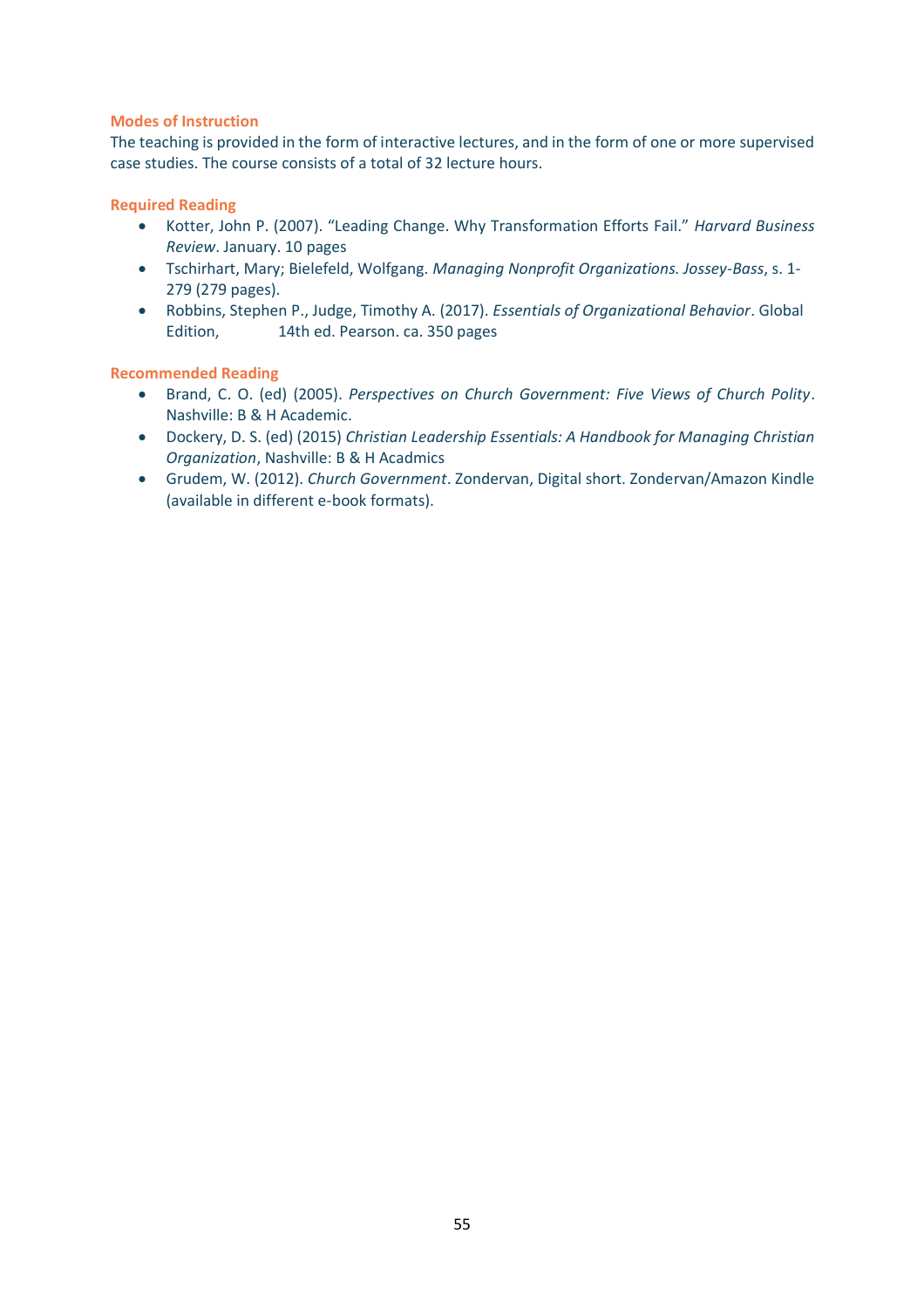# <span id="page-55-0"></span>**VEL1220E Value-Based Leadership (10 credits/ECTS)**

| Study program                 | Bachelor in Religion and Social Science (180 credits/ECTS) |
|-------------------------------|------------------------------------------------------------|
| Subject                       | VEL1220E Value-Based Leadership (10 credits/ECTS)          |
| Assessment                    | The student shall:                                         |
|                               | Write a 2500-word essay. A-F. (100%)<br>$\bullet$          |
| <b>Additional Requirement</b> | Participate in forum discussions on Moodle                 |
|                               | Write a reflection assignment about personal<br>$\bullet$  |
|                               | development as a leader                                    |
| Scope                         | 32 lecture hours                                           |

# **Learning Outcomes**

The course aims to provide the following learning outcomes:

# **Knowledge**

The course will provide:

- knowledge of organizational leadership as a field of research and practice, including introduction to basic leadership theories and research traditions
- good knowledge of theories of charismatic, transformative, ministerial, and virtue-ethical leadership
- knowledge of theological perspectives on leadership and the relationship between leadership, ethics and spirituality
- an understanding of leadership as a creative and constructive influence and of the potential dangers of such a power exercise
- knowledge of different leadership ideals in different cultures and about leading in cultural diversity
- understanding the follower's role in the leadership relation
- knowledge of different dimensions of the leadership role, including theological, narrative, organizational and relational dimensions
- knowledge of current practical interpretations of Jesus as a role model for leaders

# **Skills**

The course will strengthen the student's:

- ability to self-leadership and to understand one's own development as a leader
- ability to reflect ethically and theologically on leadership including critical reflection on values and power, including one's own leadership
- ability to integrate and reflect on various conpp.ations and ethical dilemmas in leadership, including the relationship between productivity and the employee as a fellow human being
- ability to reflect on the relationship between normative, descriptive, and discursive aspects of leadership theory
- ability to reflect on gender dimensions in leadership
- leadership skills in organizations

# **General Competency**

The study will contribute to:

- to develop attitudes that motivate service and leadership in church, organization and society
- a balanced moral approach to exerting influence on various levels
- to develop empathy, as well as virtues such as humility, respect and justice